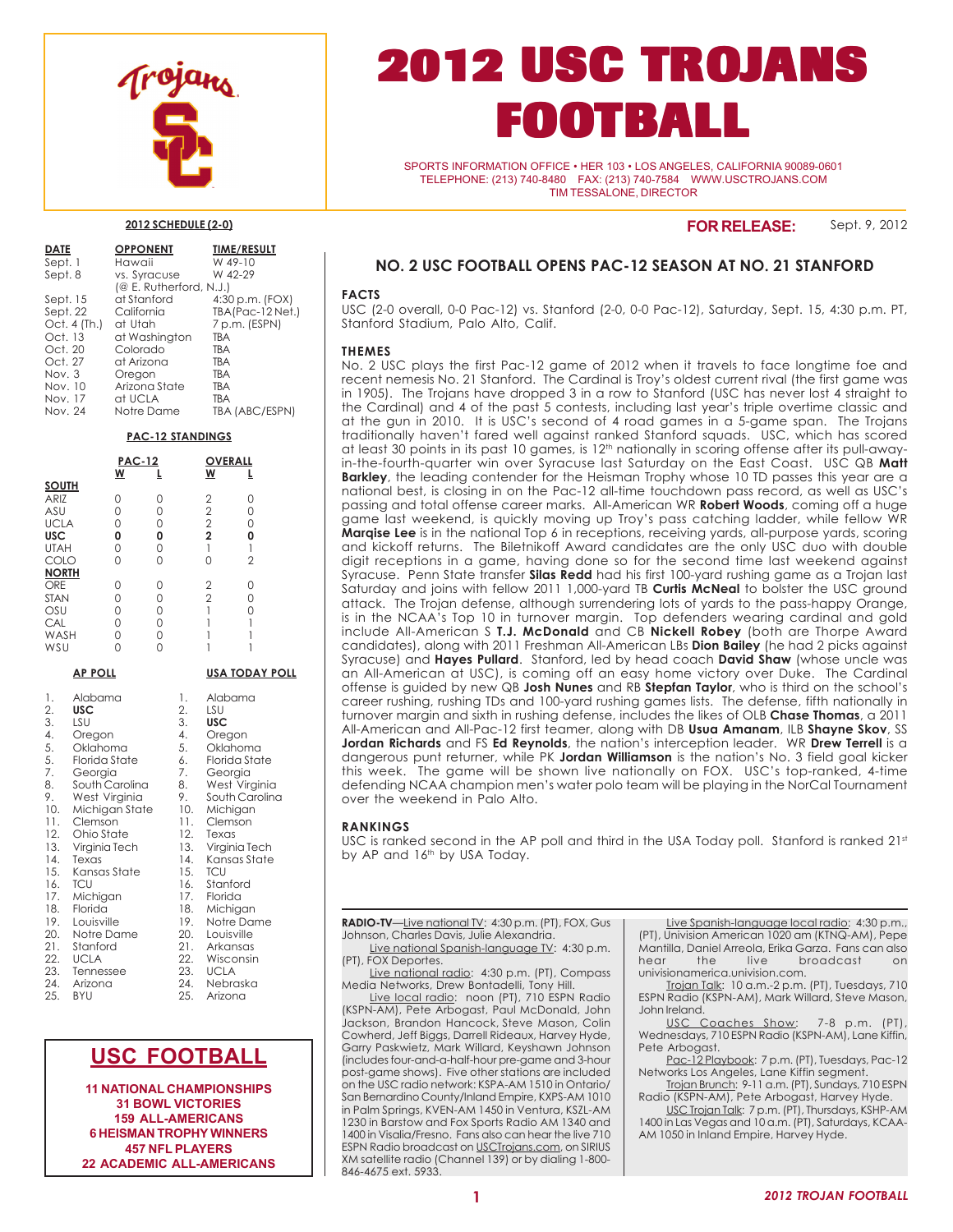**USC VS. STANFORD (59\*-28-3)**

**USC ONLINE**—USC's official athletic website is **USCTrojans.com**. Live GameTracker stats are available there. USCTrojans.com also can be followed on Facebook (Facebook.com/pages/USC-Trojans-Official-Page/124984464200434) and Twitter (Twitter.com/USC\_Athletics), with many of the videos also posted on YouTube (YouTube.com/ USCAthletics). The USC Trojan Text Alert program allows fans to get real-time news about the Trojans (text "Trojans" to 51234). There is also an iPhone application for USCTrojans.com, as well as USC Game Day and Project Tro7an apps. Local AT&T U-verse customers can watch free on-demand videos from USCTrojans.com in the "College Football Extras" category. USC's Game Day Central page is at **ReturnOfTroy.com**.

\*1 win later vacated due to NCAA penalty

**PAC-12 ONLINE**—The Pac-12's official website is **Pac-12.org**.

**PAC-12 COACHES TELECONFERENCE**—Pac-12 football coaches are available for 10 minutes each on a media teleconference beginning at 10 a.m. (PT) every Tuesday (through Nov. 20) during the season. **USC coach Lane Kiffin comes on at 11:45 a.m. (PST)**. Beginning at 3:30 p.m. (PT) each of those Tuesdays, a taped replay of the teleconference is available until the next call (the replay can also be heard on Pac-12.com). Call the Pac-12 office (925-932-4411) or USC sports information office (213-740-8480) to obtain the media-only phone numbers for the Pac-12 Coaches Teleconference.

Stanford is USC's oldest rival, with the series dating back to 1905. USC holds a 59-28-3 lead over Stanford (although Troy's 2005 victory was later vacated due to NCAA penalty). Stanford has won the last 3 meetings, 4 of the past 5 and 10 of the past 21. In its last 36 contests with the Cardinal, USC has gone 25-10-1 (and Troy is 40-13-1 in the past 54 games). In games in Palo Alto, the Trojans are 33-9-2. USC has lost there just 4 times since 1980 (and only 5 times since 1956), but is 6-4 in the last 10 trips.

Last year, in the highest-scoring game in USC history, the No. 20 Trojans fell in a back-and-forth heartbreaker to No. 4 Stanford in triple overtime, 56-48, in a soldout Coliseum. Besides the 104 combined points being a USC school record, the Cardinal's 56 points were the most ever by a Trojan opponent. It was USC's first overtime game since 2003 (and first at home since 2001). It was the Cardinal's third consecutive victory over USC and third in a row in the Coliseum. It was the second straight USC-Stanford game decided on the final play. It extended Stanford's nationleading and school-record winning streak to 16, although the Cardinal's NCAA record of consecutive 25-point-plus victories ended at 10. After Stanford tied the game with 38 seconds remaining in regulation on a 2-yard run by RB Stepfan Taylor that capped a 10-play, 76-yard drive, the teams traded touchdowns in the first 2 overtime periods. First, Stanford RB Jeremy Stewart scored on a 1-yard run, but USC answered on a 15-yard TD pass from QB **Matt Barkley** to WR **Robert Woods**. Then, Barkley hit TE **Randall Telfer** with a 12-yard TD toss, but Stanford countered with an 11 yard scoring pass from QB Andrew Luck to TE Levine Toilolo. Taylor's 5-yard run and a successful Luck pass to TE Coby Fleener on the required 2-point conversion in the third overtime period put Stanford ahead again. On USC's turn, the Trojans got to the 4-yard line, but on first-and-goal TB **Curtis McNeal** who had a career night—lost a fumble and the Cardinal recovered it in the end zone to get the victory. The game began as a low-scoring affair, as Stanford held just a 10-6 halftime lead. The Cardinal scored on the game's opening series on a 10-yard Luck pass to RB Tyler Gaffney. USC PK **Andre Heidari** then hit a 22-yard field goal late in the first quarter. His counterpart, PK Eric Whitaker, connected on a 33-yard field goal midway through the second quarter, but Heidari nailed a 50-yarder late in the half (it was USC's longest field goal since Quin Rodriguez's 54-yarder against Michigan State in the 1990 Sun Bowl). On the opening drive of the second half, McNeal jetted 61 yards for a touchdown to give USC the lead (it was the first time that Stanford had trailed in a game in 2011). McNeal then added a 25-yard scoring run on USC's next series to put the Trojans up 20-10. But the Cardinal scored touchdowns on its next 2 drives (a 5-yard Luck pass to FB Ryan Hewitt and a 2-yard Luck run) to regain the lead late in the quarter. USC re-took the lead on its next possession, a 28-yard Barkley pass to WR **Marqise Lee** early in the fourth quarter. Whitaker tied the game midway through the fourth quarter with a 29-yard field goal. After USC's next drive stalled, Trojan CB **Nickell Robey** picked off Luck (just the fourth interception thrown by Luck in 2011) and returned it 33 yards for a dramatic touchdown with 3:08 to play to

give USC a 34-27 lead. But Stanford quickly drove down the field to get Taylor's gametying TD to force overtime (USC moved to the Stanford 40 late in regulation but a replay review ruled that the clock ran out before the Trojans could call a timeout and attempt a game-winning field goal). McNeal ran for a career-high 145 yards on 20 carries with the 2 TDs, Barkley was 28-of-45 for 284 yards and the 3 TDs with an interception. Woods caught 9 passes for 89 yards with a TD and Lee added 7 receptions for 94 yards with a TD. LB **Dion Bailey** had a game-best 13 tackles, CB Isiah Wiley had 11 tackles and 2 deflections and Robey had 10 stops. Luck was 29-of-40 for 330 yards and 3 TDs and he added 36 yards on 9 carries, but he was sacked twice (doubling Stanford's 2011 sack total). Taylor ran for 99 yards and the 2 scores on 23 carries. WR Griff Whalen caught 6 passes for 102 yards and WR Ty Montgomery added 5 grabs for 87 yards. Stanford had more total yards (516 to 432) but USC's total offense, rushing (148 yards) and points totals far exceeded the averages that the Cardinal's nationally-ranked defense had been yielding (314.1, 75.6 and 12.6, respectively). Stanford ran off 20 more plays (88 to 68, the most plays by a Trojan opponent since Oregon had 88 in 2006), held the ball for 35:53 and scored on all 9 of its red zone trips (keeping it perfect in the red zone in 2011 on 47 trips). Stanford was penalized 11 times to USC's 2 and the Cardinal punted 5 times after having punted only 16 times all season. USC converted just 4-of-12 third downs. This was the highest AP-ranked Stanford team that USC faced.

In 2010 in the last meeting in Palo Alto, USC was beaten by a field goal at the gun for the second week in a row, this time a 30 yarder by PK Nate Whitaker to lift No. 16 Stanford to a 37-35 win over 10-point underdog USC. It was USC's first back-toback losses since 2001, as well as the first time that the Trojans have suffered consecutive losses by a combined 3 points or less since 1958 and the first season ever that Troy has suffered a pair of losses on the game's final play of regulation (USC lost to Washington the previous week on a lastsecond field goal). It also was Stanford's first win over USC in Palo Alto since 2000. USC had taken a 35-34 lead with 1:08 to go on a 3-yard touchdown run by TB Allen Bradford after CB **Torin Harris** recovered a Stanford fumble at midfield (forced by LB Chris Galippo). But Stanford quickly marched 62 yards to set up the winning field goal to cap a wild fourth quarter that saw the teams combine for 30 points and 223 total yards. Overall in the game, the teams totaled nearly 1,000 yards of offense (498 by USC and 478 by Stanford) and 51 first downs. Stanford averaged 8.0 yards on its 60 plays, while USC was at 6.7 for its 74 plays. USC converted 9-of-15 third downs (and 2-of-3 fourth downs), while Stanford was 6-of-8 on third downs. There were only 3 punts in the game. The loss overshadowed stellar outings by QB **Matt Barkley** and WR **Robert Woods**. Barkley was 28-of-45 for 390 yards (all career highs) with 3 TDs, while Woods caught all 3 of those touchdowns to tie the USC game record for TD catches. Woods' 12 receptions tied for fifth most by a Trojan in a game (1 shy of the USC freshman game record), while his 224 receiving yards was the fifth highest game total by a Trojan (just 36 yards shy of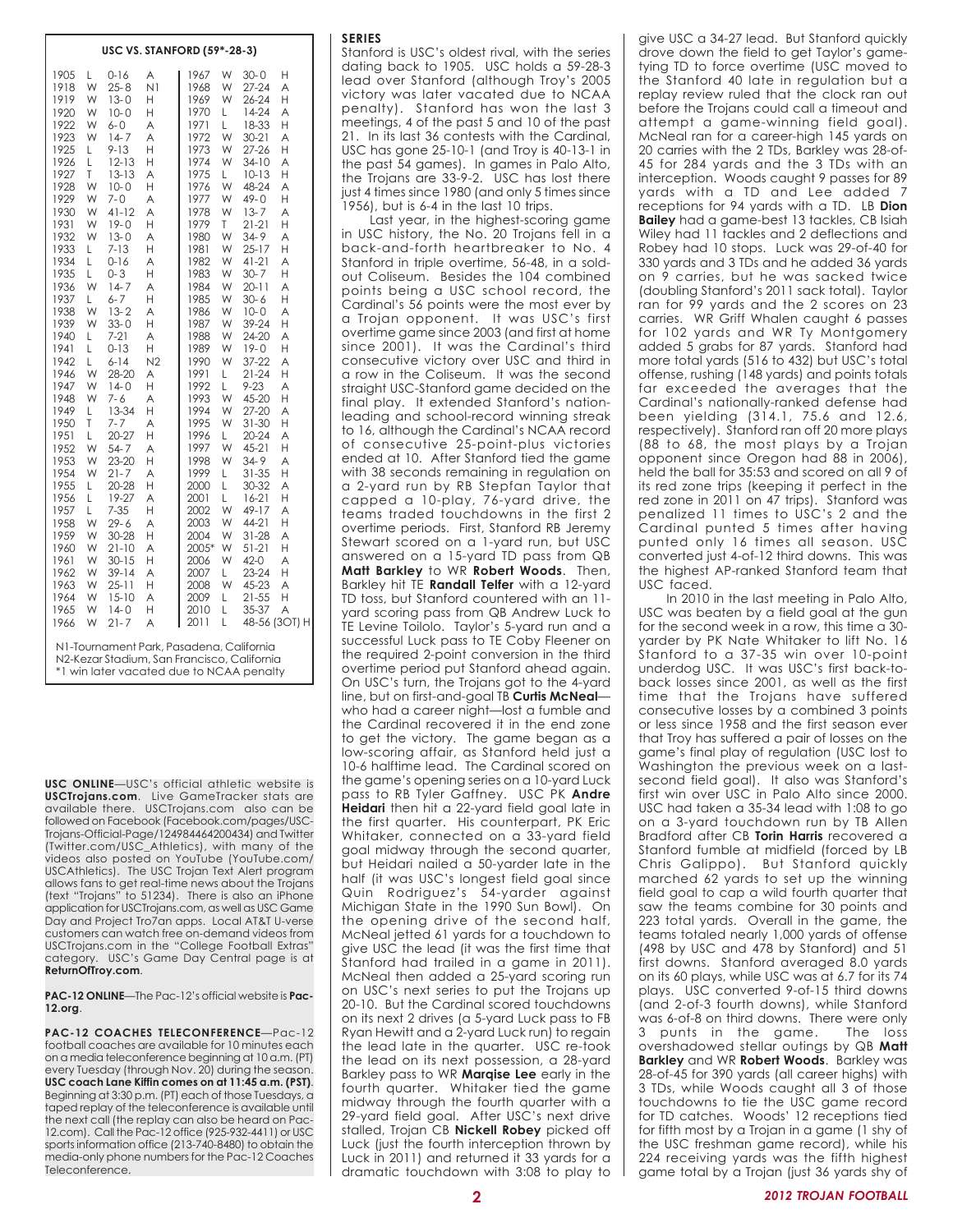the school record). Combined with his 86 yards on kickoff returns, Woods had 310 allpurpose yards. The first 3 quarters played at a more moderate pace than the final quarter. USC got on the board first as TB Dillon Baxter ran for an 8-yard TD out of the Wildcat formation midway through the opening quarter. Stanford answered right back on an 11-yard pass from QB Andrew Luck to WR Doug Baldwin. Both teams then lost fumbles in the red zone before the Cardinal took the lead midway through the second quarter on a 6-yard scoring run by TB Anthony Wilkerson. But USC responded on its ensuing possession, with a 6-yard Barkley pass to Woods knotting the halftime score at 14-14. Stanford drove 93 yards on its initial series of the second half, ending with a 1-yard TD run by RB Stepfan Taylor. But USC countered on the next series, with Woods racing with a Barkley aerial 61 yards for a TD. The teams scored on the first 3 drives of the final quarter, first on a 2-yard Luck pass to TE Konrad Reuland followed by Barkley's 6-yard pass to Woods, then a 7-yard Luck pass to Baldwin with 9:27 left. But Whitaker's PAT try hit the upright to give Stanford a 34-28 edge, leaving the door open for USC to take the lead on Bradford's late touchdown. Luck was 20-of-24 for 285 yards and the 3 scores, while Taylor ran for 104 yards on 23 carries and Baldwin caught 8 passes for 98 yards. LB Shane Horton led USC with 10 tackles off the bench, including 2 for losses, and he forced a fumble. DT Jurrell Casey and CB Shareece Wright recovered fumbles. WR Ronald Johnson had 6 catches for 61 yards. It was a schoolrecord 112th consecutive USC game on some form of live television.

#### **LEAGUE OPENERS**

USC is 67-18-5 (.772) in conference openers and Troy has won 29 of its last 41 (and 42 of its last 55). In league openers on the road, the Trojans are 28-11-2 (.707), having won 23 of their last 32. One of those wins was later vacated due to NCAA penalty.

#### **USC VERSUS RANKED STANFORD**

USC has just a 5-9 record against ranked Stanford teams (the wins were in 1953-68- 69-72-86 and the losses were in 1940-41-51- 70-71-92-2009-10-11), including 3-5 in Palo Alto games.

#### **IN SEPTEMBER**

USC has a 171-40-8 (.799) all-time record while playing in the month of September. (Three of those wins were later vacated due to NCAA penalty.)

#### **VERSUS PAC-12**

USC has won 70.7% (433-171-29) of its games against Pac-12 opponents (9 wins were later vacated due to NCAA penalty).

#### **CONNECTIONS**

USC has 5 players who previously attended a Bay Area school: DE **Morgan Breslin** (Las Lomas HS and Diablo Valley JC), OT-OG **Jeremy Galten** (Hillsdale HS and San Mateo JC), OT-OG **David Garness** (San Francisco CC), DE **Kevin Greene** (Sacred Heart Cathedral Prep) and S **Drew McAllister** (Monte Vista HS)…USC head coach **Lane Kiffin** was the head coach of the Oakland Raiders in 2007 and 2008…USC offensive line coach **James Cregg** was the offensive line coach with the Oakland Raiders in 2007 and 2008…USC senior associate athletic

director **Mark Jackson** was director of football development with the Oakland Raiders for 2 years (2007-08)…Stanford head coach **David Shaw** is the nephew of former USC All-American cornerback (1964-66) and assistant coach (1980-86) Nate Shaw…Stanford running backs coach **Mike** Sanford Jr. is the son of former USC quarterback/safety (1973-76) and assistant coach (1977, 1989-96) Mike Sanford…WR **Jeff Trojan** plays for Stanford (he is not related to USC's Tommy Trojan)…**Austin Lee**, Stanford's director of academic services for student-athletes, previously worked in USC's Student-Athlete Academic Services department.

#### **SCHEDULE**

As usual, USC's 2012 schedule is challenging. The Trojans face 8 teams that played in a bowl in 2011, 6 teams that won at least 7 games last year and 4 squads that are guided by new coaches. Troy plays 6 home games in the Coliseum in 2012. USC opened with a Sept. 1 home contest against Norm Chow-led Hawaii, just the third time that the Warriors played the Trojans in the Coliseum. Troy then made its first visit to the New York City area since 2000 when it meets Syracuse on Sept. 8 in 82,500-seat MetLife Stadium in East Rutherford, N.J. USC then begins Pac-12 play by facing the Bay Area schools, traveling to Stanford on Sept. 15 (the Pac-12's first conference game of 2012) and hosting California on Sept. 22. After a bye, USC resumes league play with a Thursday game at Utah on Oct. 4 (its first time there since 1917), followed by a trip to Washington on Oct. 13. The Trojans return to the Coliseum for an Oct. 20 game against Colorado before going to Arizona (under new mentor Rich Rodriguez) on Oct. 27. Troy opens the month of November with home games against 3-time defending league champion Oregon on Nov. 3 and Arizona State (and new coach Todd Graham) on Nov. 10. USC then plays its traditional rivals, first facing new coach Jim Mora's UCLA team in the Rose Bowl on Nov. 17 and then hosting Notre Dame on the Saturday (Nov. 24) of Thanksgiving weekend. USC's home games against Oregon and Notre Dame were sold out by mid-August of 2012 and its home opener against Hawaii sold out shortly after, while its remaining 3 home games have limited tickets available.

#### **PRE-SEASON HONORS**

QB **Matt Barkley** (Athlon, Lindy's, ESPN.com, SI.com, Phil Steele's, CBSSports.com, Sporting News, Blue Ribbon, Playboy), S **T.J. McDonald** (Athlon, Lindy's, ESPN.com, SI.com, Phil Steele's, CBSSports.com, Sporting News, Blue Ribbon), WR **Robert Woods** (Athlon, Lindy's, ESPN.com, SI.com, Phil Steele's, CBSSports.com, Blue Ribbon), C **Khaled Holmes** (Sporting News, Playboy), CB **Nickell Robey** (Playboy) and WR **Marqise Lee** (Sporting News) were named to various 2012 pre-season All-American first teams. LB **Dion Bailey** made some preseason All-American third teams. Besides the above-mentioned players, DE **Wes Horton**, LB **Hayes Pullard**, OT **Kevin Graf** and PK **Andre Heidari** were selected to various preseason All-Pac-12 first teams.

#### **WATCH LISTS**

The following Trojans have made the official "Watch Lists" for national 2012 post-season awards:

#### LB **Dion Bailey**

Bednarik Award (top defensive player) Nagurski Trophy (top defensive player) Lombardi Award (top lineman/linebacker) Butkus Award (top linebacker)

#### QB **Matt Barkley**

Walter Camp Award (top player) Maxwell Award (top player) Davey O'Brien Award (top quarterback) Manning Award (top quarterback)

#### PK **Andre Heidari**

Groza Award (top placekicker) C **Khaled Holmes**

Outland Trophy (top interior lineman) Lombardi Award (top lineman/linebacker) Rimington Trophy (top center)

#### DE **Wes Horton**

Lombardi Award (top lineman/linebacker) Hendricks Award (top defensive end)

DE **Devon Kennard** Hendricks Award (top defensive end)

#### WR **Marqise Lee**

Maxwell Award (top player) Biletnikoff Award (top receiver) Hornung Award (most versatile)

#### S **T.J. McDonald**

Walter Camp Award (top player) Bednarik Award (top defensive player) Nagurski Trophy (top defensive player) Thorpe Award (top defensive back) Lott Trophy (top defensive impact player) TB **Curtis McNeal**

Maxwell Award (top player)

Doak Walker Award (top running back) P **Kyle Negrete**

Good Works Team (top community service) LB **Hayes Pullard**

Lombardi Award (top lineman/linebacker) TB **Silas Redd**

Walter Camp Award (top player)

Maxwell Award (top player) Doak Walker Award (top running back) S **Nickell Robey**

#### Bednarik Award (top defensive player) Nagurski Trophy (top defensive player) Thorpe Award (top defensive back) Hornung Award (most versatile)

WR **Robert Woods**

Walter Camp Award (top player) Maxwell Award (top player) Biletnikoff Award (top receiver) Hornung Award (most versatile) Jet Award (top return specialist)

#### **FUN FACT I**

This is the fifth time that USC enters the Stanford game with a 3-game losing streak to the Cardinal. In each of the 4 previous occurrences, the Trojans snapped the streak with a win at Stanford (in 1936-46-58-2002).

#### **FUN FACT II**

USC's only modern-day in-season game cancellation involved Stanford in 1924. At the Trojans' 1924 game at California on Nov. 1, USC was informed that beginning in 1925 Cal and Stanford would no longer be playing USC. So, USC decided not to wait the year, cancelling its home game the following week (Nov. 8) against Stanford. USC instead hosted and lost to—St. Mary's that day. As it turned out, Stanford was back on USC's schedule in 1925, and the teams have played every year since then except during the war years of 1943-44-45.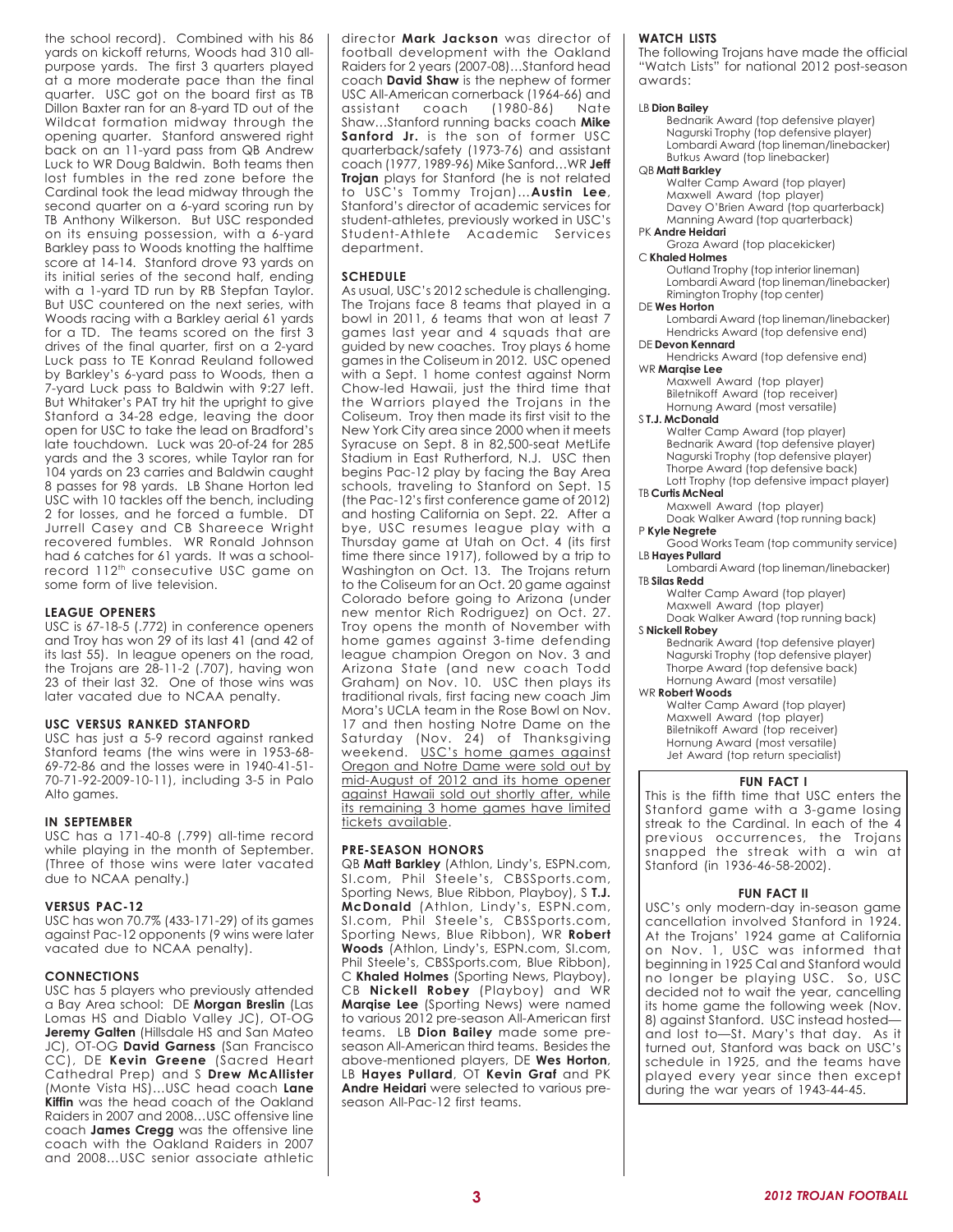#### **LAST GAME**

QB **Matt Barkley** threw a school record-tying 6 touchdown passes, including a school record-tying 3 to WR **Marqise Lee** and 2 to WR **Robert Woods**, and LB **Dion Bailey** had a pair of interceptions to help No. 2 USC overcome a sluggish start and beat Syracuse, 42-29, in "New York's College Classic" before 39,507 fans in MetLife Stadium in East Rutherford, N.J., and a national ABC-TV audience in a game that was delayed for 70 minutes at halftime because of severe weather and lightning in the area. It was USC's first visit to the New York City metropolitan area since 2000. Barkley celebrated his 22nd birthday by completing 23-of-30 passes for 187 yards, while Lee (11 catches for 66 yards) and Woods (10 catches for 93 yards) registered only the second game in USC history that a duo had double digit receptions (they also did so versus UCLA in 2011). Woods had 200 all-purpose yards, including a 31-yard punt return that led to a Trojan fourth quarter TD after the Orange had pulled within 5 points and then a 76-yard reverse on the following series that led to another USC TD. TB **Silas Redd**, from nearby Connecticut, ran for 107 yards on 15 carries, while TD **Curtis McNeal** added 63 yards on 11 tries. Bailey, fellow LB **Hayes Pullard** and CB **Torin Harris** each had 8 tackles. Syracuse actually outgained USC, 455 to 445, while getting 24 more plays (87-63). USC ran for 258 yards, while the Orange passed for 322 yards. Troy was penalized 12 times. After a scoreless first quarter, Barkley hit Lee (13 yards) early in the second quarter and Woods (29 yards) late in the half for touchdowns before Syracuse got a 37-yard field goal from PK Ross Krautman at the halftime gun. After a Bailey interception on SU's opening drive of the second half, Woods caught a 4-yard Barkley TD toss before the Orange scored twice within a span of 2:09 (on a 3-yard pass from QB Ryan Nassib to WR Marcus Sales and an 8-yard run by HB Prince-Tyson Gulley following a Barkley pick) to pull within 21-16. But USC, behind Woods' big plays, forged a more secure lead early in the fourth quarter on a 22-yard Barkley TD pass to TE **Xavier Grimble**, who broke free from 4 Syracuse tacklers, and then a 4-yard Barkley-to-Lee scoring toss on the following Trojan possession. Syracuse responded on the ensuing drive as Nassib connected with Sales for a 14-yard score, but USC countered with a 3-yard Barkley pass to Lee several plays Redd had a 40 yard run. Nassib's 1-yard run with 1:17 to play ended the game's scoring. Nassib was 30-of-46 for 322 yards, Sales had 8 receptions for 104 yards and Gulley ran for 56 yards on 9 carries.

#### **LANE KIFFIN**

Third-year USC head football coach **Lane Kiffin** is regarded as one of the game's brightest young coaches. At just 37 (he is the fourth youngest current FBS head coach), he already has been a head coach at football's top levels, both professionally and collegiately. He is known for his high football IQ, as well as for being a master playcaller, a vibrant leader and a superb recruiter. The one-time Trojan offensive coordinator who then became the head coach of the Oakland Raiders and the Tennessee Volunteers returned to the USC program on Jan. 12, 2010, when he was named its head football coach. His 3-year record at USC is 20-7 (.741) (and he is 27-13, .675, in 4 years as a college head coach). Only College Football Hall of Famers Howard Jones and John Robinson (with 19 wins) had more victories in their first 2 years as a Trojan head coach than Kiffin's 18. Among Kiffin's signature USC wins are road victories at No. 18 Arizona in 2010 and at both Notre Dame and No. 4 Oregon in 2011. Four of his USC losses came on opponent scores late in the game (2 on field goals at the gun, 1 in triple overtime and 1 on a TD with 2:23 to go).

#### **WHAT THEY'RE SAYING ABOUT LANE KIFFIN**

Steve Greenberg, Sporting News: **"He performed as well as any coach in America in 2011."**

David Leon Moore, USA Today: **"Lane Kiffin is just flat out getting it done, in recruiting, in organizing and in play-calling. The coaching has been excellent. When a team gets better and better and better all season, that says a lot about coaching."**

Ted Miller, ESPN.com: **"USC returned to the nation's elite in Year Two under coach Lane Kiffin. With no hope for a conference or national title or even the postseason (in 2011), Kiffin had the Trojans playing their best football."**

John Taylor, NBCSports.com: **"Considering the sanctions with which Kiffin and the football program had to deal, the coach that everybody loves to hate has done an outstanding job."**

Richard Cirminiello, CollegeFootballNews.com: **"Troy is back. And much faster than anyone could have imagined. USC is on the verge of reclaiming its old familiar spot as a Pac-12—and national—contender following a month (November 2011) of domination that'll go down as one of the most crucial in recent program history. With nothing tangible to play for, such as bowl berths or hardware, the Trojans used November to build a head of steam, and recapture some of its lost swagger in the wake of the sanctions levied by the NCAA."**

Matt Hayes, Sporting News: **"Kiffin has more than proved he can develop quarterbacks and expose defenses as a play-caller."**

Greg Biggins, ESPNRise.com: **"To the recruits and parents we've talked to, USC hired Vince Lombardi."**

#### **ASSISTANT COACHES**

The Trojan staff features 3 new full-time assistant coaches: Tennessee's 1998 national championship quarterback and NFL veteran **Tee Martin** (wide receivers), former Nebraska assistant and North Carolina defensive coordinator **Marvin Sanders** (secondary) and **Scottie Hazelton** (linebackers), who was the defensive coordinator for North Dakota State's 2011 NCAA FCS national championship team. They will join holdovers **Ed Orgeron** (defensive coordinator/recruiting coordinator/defensive line), **Monte Kiffin** (assistant head coach), **Kennedy Polamalu** (offensive coordinator/running backs), **John Baxter** (associate head coach/special teams), **Clay Helton** (passing game coordinator/quarterbacks) and **James Cregg** (offensive line). **Justin Mesa** returns as the tight ends graduate assistant, while **Shawn Howe** becomes the defensive line graduate assistant after serving as a defensive administrative assistant in 2011. New graduate assistants are former USC special teams standout **Ross Cumming** (special teams/linebackers) and former Drake assistant **Mark Watson** (secondary).

#### **OFFENSIVE OVERVIEW**

Nine starters returned on offense from 2011: quarterback **Matt Barkley**, wide receivers **Robert Woods** and **Marqise Lee**, tailback **Curtis McNeal**, center **Khaled Holmes**,

guards **Marcus Martin** and **John Martinez**, tackle **Kevin Graf** and co-starting tight ends **Randall Telfer** and **Xavier Grimble**. Others back with starting experience are tailback **D.J. Morgan**, tackle-guard **Jeremy Galten** and tailback **Tre Madden**, along with Penn State tailback transfer **Silas Redd**. USC will look to build upon 2011's outstanding offensive showing. The Trojans return a 3,500-yard passer, a pair of 1,000-yard receivers, a 1,000-yard rusher (plus a transfer who had a 1,000 yards) and a pair of tight ends who combined for 9 touchdowns. USC's passing (294.2), total offense (456.8) and scoring (35.8) averages last year increased from 2010. Only its rushing average (162.6) showed a slight decline from 2010 (-26.7). The Trojans were sixth nationally in passing efficiency (161.1) and in the nation's Top 25 in passing (15<sup>th</sup>), scoring (16th) and total (21st) offense. USC's yardsper-play average (6.5) was the third highest in school history, while its averages for total offense and passing offense were the fourth highest and its scoring offense average was the fifth highest. Troy's 8 sacks allowed were the fewest at USC since records were kept in 1987 (despite not starting a senior on the offensive line) and ranked the Trojans second nationally in 2011. USC led the Pac-12 in fewest penalty yards and was in the league's Top 3 in first downs, third down conversions and time of possession.

#### **QUARTERBACKS**

USC is led in 2012 by perhaps the best player in college football, senior quarterback **Matt Barkley** (46-of-68, 67.6%, 559 yds, 10 TD, 1 int in 2012). He is the leading contender for the Heisman Trophy as he enters his fourth year as a starter (he was sixth in the 2011 Heisman voting). Last season when he was a finalist for the Manning Award and Wuerffel Trophy, he set a Pac-12 record for touchdown passes (39) and a USC record for completion percentage (69.1%) while becoming just the fourth Trojan signalcaller to pass for more than 3,500 yards in a season. He also set 4 USC game records (35 completions, 468 passing yards, 6 TD passes and 470 yards of total offense). He is on pace to become Troy's career leader in pass completions, yardage and TDs and total offense yardage.

\*\*\*He currently is ninth nationally in passing efficiency (182.3, second in Pac-12). \*\*\*His 10 TD passes in 2012 are the most in the nation.

\*\*\*He is third on USC's career passing (801 completions) and total offense (9,555 yards) lists, behind Heisman winners Carson Palmer and Matt Leinart.

\*\*\*He is second on the Pac-12 career touchdown pass chart (90, second on the USC list), 12<sup>th</sup> in pass yardage (9,613, third on the USC list) and 13<sup>th</sup> in total offense  $(9.555)$ .

\*\*\*He has thrown at least 1 TD pass in 34 of his 38 career games, at least 2 TDs in 23 games, at least 3 TDs in 15 games, at least 4 TDs 9 times (including the past 4 games) and at least 5 TDs 6 times (the only Trojan to have done so), including 3 times with a school record 6 TDs.

\*\*\*He has thrown for at least 200 yards in 25 career games (11 times over 300 yards and twice over 400 yards).

\*\*\*He has 38 career starts (he is 29-9 as a starter).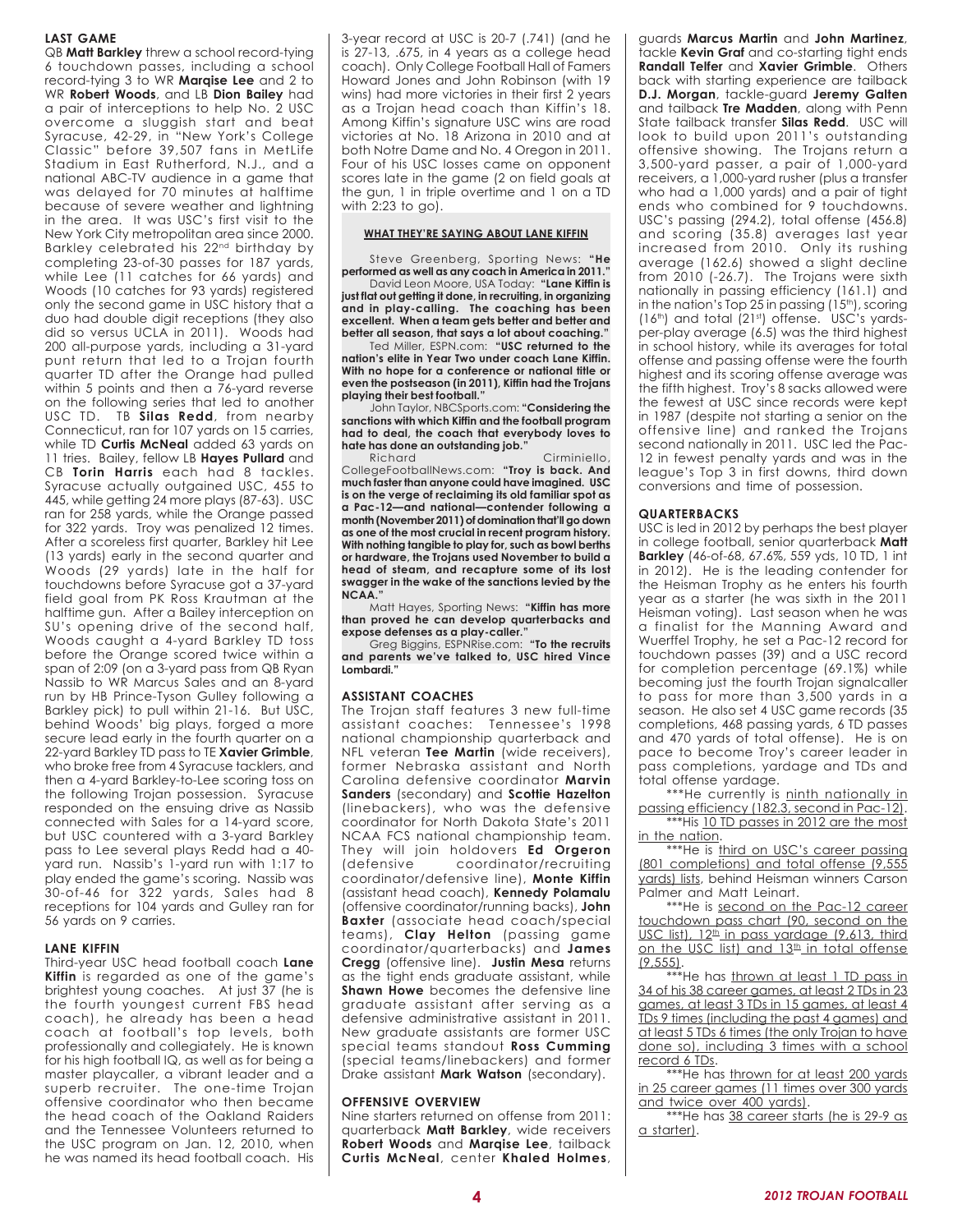*—He completed 23-of-38 passes for 372 yards and 4 TDs (including a 75-yarder on the first play of the game) against Hawaii, with 304 yards and 3 scores coming in the first half, to earn Manning Award Star of the Week.*

*—He threw a USC record-tying 6 TDs while completing 76.7% of his passes (23-of-30) for 187 yards with 1 interception at Syracuse (he was 10-of-13 in the second half).*

#### **USC CAREER PASSING LEADERS**

(Based on Number of Completions — Includes bowl games)

|                  | PA |  | PC INT NYG Pct. TD       |  |
|------------------|----|--|--------------------------|--|
| 1. Carson Palmer |    |  | 1569 927 49 11818 591 72 |  |
| 2. Matt Leinart  |    |  | 1245 807 23 10693 648 99 |  |
| 3. Matt Barkley  |    |  | 1243 801 33 9613 .644 90 |  |

#### **USC CAREER TOTAL OFFENSE LEADERS**

(Includes bowl games)

|                  |             |      | PLAYS RUSH PASS TOTAL |  |
|------------------|-------------|------|-----------------------|--|
| 1. Carson Palmer | 1824        | -197 | 11818 11621           |  |
| 2. Matt Leinart  | $1477 - 70$ |      | 10693 10623           |  |
| 3. Matt Barkley  | 1352 - 58   |      | 9613 9555             |  |

#### **WHAT THEY'RE SAYING ABOUT MATT BARKLEY**

Oregon head coach Chip Kelly: **"He was the best quarterback we faced (in 2011). I thought Matt was outstanding. A couple of those deep balls were right on target. He always seemed like he had the answer. Every time we came back and scored, he came back with an answer. "**

Ted Miller, ESPN.com: **"There isn't a better representative for college football heading into 2012 than Barkley. Beyond his being the leading 2012 Heisman Trophy candidate and almost certain top-10 NFL draft pick in 2013, and even his volunteer work, he was Pac-12 All-Academic second team. How can you not be impressed with all that?"**

David Leon Moore, USA Today**: "Barkley's circumstances, skill and personality have admirers thinking he can be the greatest Trojan of them all. He has the second-best GPA on the team. He is active in the inner-city community, working with underprivileged children. And he was a tremendous, classy spokesman for the team the past two years as it served its NCAA probation. Also, he is becoming legendary on the field."**

Andy Staples, SI.com: **"His return makes Barkley, who probably deserved an invitation to New York last year, a Heisman contender. His decision is great for college football because college football fans get to watch a phenomenal athlete for one more season. Barkley didn't owe anything to USC. He had every right to turn pro. But he made the best choice for himself."**

Hawaii head coach Norm Chow, a former USC offensive coordinator: **"Carson (Palmer) and Matt (Leinart) were great players, smart players, tough players and good young men. Matt Barkley fits that bill. Matt Barkley is bit like Carson and Matt….everything that is good in college football, I think Matt is."**

#### **OTHER QUARTERBACKS**

Two untested young quarterbacks will battle to be Barkley's backup: highpotential redshirt freshmen **Max Wittek** (3 of-3, 100.0%, 22 yds in 2012) and **Cody Kessler**, with Wittek being named No. 2 at the end of fall camp. Also available are 3 walk-ons in seniors **John Manoogian**, who took a few end-of-game snaps in 2 contests last fall, and **Emon Saee**, who got into a game last season as a wideout for 1 snap, and freshman **Conner Sullivan**.

*—While seeing their first USC action, Wittek completed all 3 of his passes for 22 yards and Kessler took the game's final snap against Hawaii.*

*—Wittek played the final series at Syracuse, but did not throw a pass.*

#### **TAILBACKS**

USC features a trio of high-quality tailbacks in 2012. Last season's co-starting tailback, bruising Marc Tyler (he had 1,751 career rushing yards and 5 100-yard games), will be missed. Senior **Curtis McNeal** (16 tcb, 73 yds. 4.6 avg in 2012, plus 1 rec, 20 yds, 20.0 avg) returns after becoming USC's 27th 1,000-yard season rusher. He posted a quartet of 100-yard outings as a co-starter in 2011. The short but elusive McNeal's 6.9 yard average per carry last season was the best by a Trojan since 2005. He had USC's 5 longest runs of 2011, including 3 in excess of 60 yards. He is also an effective kickoff returner. Sophomore **D.J. Morgan** (7 tcb, 25 yds, 3.6 avg in 2012) started USC's first 2 games of 2011 and then saw backup action the rest of the way. He was the first USC freshman tailback to start an opener in 5 years. He entered the 2012 season finally 100% after a serious knee injury in his 2009 senior year of high school. He also competed on a limited basis for the USC track team in 2012, placing fifth in the high hurdles at the Pac-12 Championship. Just before 2012 fall camp opened, junior tailback **Silas Redd** (24 tcb, 163 yds, 6.8 avg, 1 TD in 2012) transferred to USC from Penn State after running for 1,241 yards there last fall and he is eligible to compete for Troy in 2012. Redshirt freshman **Javorius "Buck" Allen** (2 tcb, 6 yds, 3.0 avg in 2012), a physical-style tailback, is also available. Then there are 4 as-yet-unused walk-ons: senior **Robert Mojica** (he transferred this fall from SMU, where he saw frequent action as a cornerback), junior **John Akiba** and sophomores **Alec Jaffe** and **Taylor Ross**. Sophomore **Tre Madden** was switched from linebacker to tailback in 2012 spring practice and was very impressive before suffering a knee injury that will sideline him in 2012. He played on special teams in 2011 and even started once at strongside linebacker for an injured Dion Bailey.

*—Against Hawaii, Redd ran for 56 yards on 9 carries, with a 31-yard TD, and caught a 41-yard pass in his first game as a Trojan after transferring from Penn State, while Morgan added 25 yards on 7 carries and McNeal getting 10 yards on 5 tries along with a 20-yard reception.*

*—Redd had a game-high 107 yards on 15 carries at Syracuse, while McNeal added 63 yards on 11 tries and Allen had 6 yards on 2 carries.*

#### **FULLBACKS**

The Trojans must develop a new fullback in 2012 now that Rhett Ellison has moved on to the NFL, where he was a fourth round selection. In his career, the versatile Ellison played both fullback and tight end (he had 53 career receptions) and was a top special teams performer (he earned 2011 All-Pac-12 first team laurels as a special teamer). Competing for the fullback job are a trio of young players seeking their first game action: 250-pound redshirt freshmen **Soma Vainuku** (1 tcb, 0 yds, 0.0 avg in 2012, plus 3 rec, 29 yds, 9.7 avg and 3 tac), who has emerged as the starter, and **Charles Burks**, who moved from defensive end in 2012 fall practice, and freshman **Jahleel Pinner** (1 tac in 2012), a prep All-American who arrived this fall. Also in the fullback grouping are walk-ons **Hunter Simmons**, a junior who saw brief action in 4 contests in 2010, and senior **Chandler Larsen**, who can also play tight end.

*—Vainuku had 2 catches for 23 yards and a tackle against Hawaii.*

*—Vainuku had a 6-yard catch, a run for 0 yards and 2 tackles at Syracuse, while Pinner made a tackle.*

#### **WOODS AND LEE**

USC has the best pair of wide receivers in college football in 2012 in junior **Robert Woods** (16 rec, 135 yds, 8.4 avg, 4 TD in 2012, plus 1 tcb, 76 yds, 76.0 avg and 1 PR, 31 yds, 31.0 avg and 1 tac) and sophomore **Marqise Lee** (21 rec, 263 yds, 12.5 avg, 4 TD in 2012, plus 1 tcb, 23 yds, 23.0 avg and 4 KOR, 140 yds, 35.0 avg, 1 TD). The Biletnikoff Award candidates, who both had 1,000 receiving yards last fall, combined in 2011 for the most receptions (184) and receiving yards (2,435) by a pair of Trojans in a season. And they became the first Trojan duo with at least 10 catches in a game when they did so versus UCLA in 2011 (they did it again at Syracuse in 2012). Woods had 7 100 yard games in 2011 and Lee added 4. They also figure to again be used in USC's return game in 2012 (both have scoring kickoff returns in their careers).

The quick Woods, who will be starting for his third season, could become Troy's career pass catching and kickoff return leader sometime in his junior season. He was a consensus All-American and Biletnikoff finalist in 2011 when he caught a Pac-12 record 111 receptions and set a USC game mark with 17 catches. He was the only unanimous selection on the 2011 All-Pac-12 first team. He was one of just 2 players in the nation last season in the national Top 16 in receptions, receiving yards and allpurpose running. He had 4 games last fall with double digit receptions. He is one of only 3 Trojans in history to have a pair of career 200-yard receiving outings. He currently is tied for  $12<sup>th</sup>$  nationally in scoring  $(12.0, \text{tied for fifth in Pac-12})$  and tied for  $15^{\text{th}}$ in receptions (8.0, tied for second in Pac-12). He ranks fourth on USC's career kickoff return list (1,364 yards) and fifth on the career pass catching ladder (192 receptions, 21st on the Pac-12 career chart). He has 9 100-yard receiving games in his career, including twice with 200 yards (joining Keyshawn Johnson and Dwayne Jarrett as the only Trojans to have done that), 6 career outings with double digit receptions and 10 career games with multiple TDs (including the past 3). His 25 career TDs is second most at USC (tied for 13<sup>th</sup> on the Pac-12 career list).

The high-leaping Lee earned Freshman All-American first team and Pac-12 Freshman Offensive Co-Player of the Year notice in 2011. His 11 TD catches (10 of which were at least 24 yards) were the most nationally by a freshman last fall. His 73 receptions were the second most ever by a USC freshman and his 13 grabs against UCLA tied the Trojan freshman record. He also competed for the USC track team, placing fourth in the long jump at the 2012 Pac-12 Championship (he ran a leg on Troy's sixth place spring relay squad) and then qualifying for the NCAA Championship with a personal-best 25-5 ½ leap at the NCAA West Preliminary Rounds. He currently is third nationally in all-purpose running (213.0, second in Pac-12), third in receptions (10.5, first in Pac-12), tied for third in scoring (15.0, tied for first in Pac-12), tied for fourth in receiving yards (131.5, tied for first in Pac-12) and sixth in kickoff returns (35.0, first in Pac-12). He has 5 100-yard receiving He has 5 100-yard receiving games, including a 3-game stretch from 2011 to 2012 with 608 receiving yards that is the most prolific in USC history. He has 2 career scoring kickoff returns. He is 25<sup>th</sup> on USC's career receiving list (94 receptions).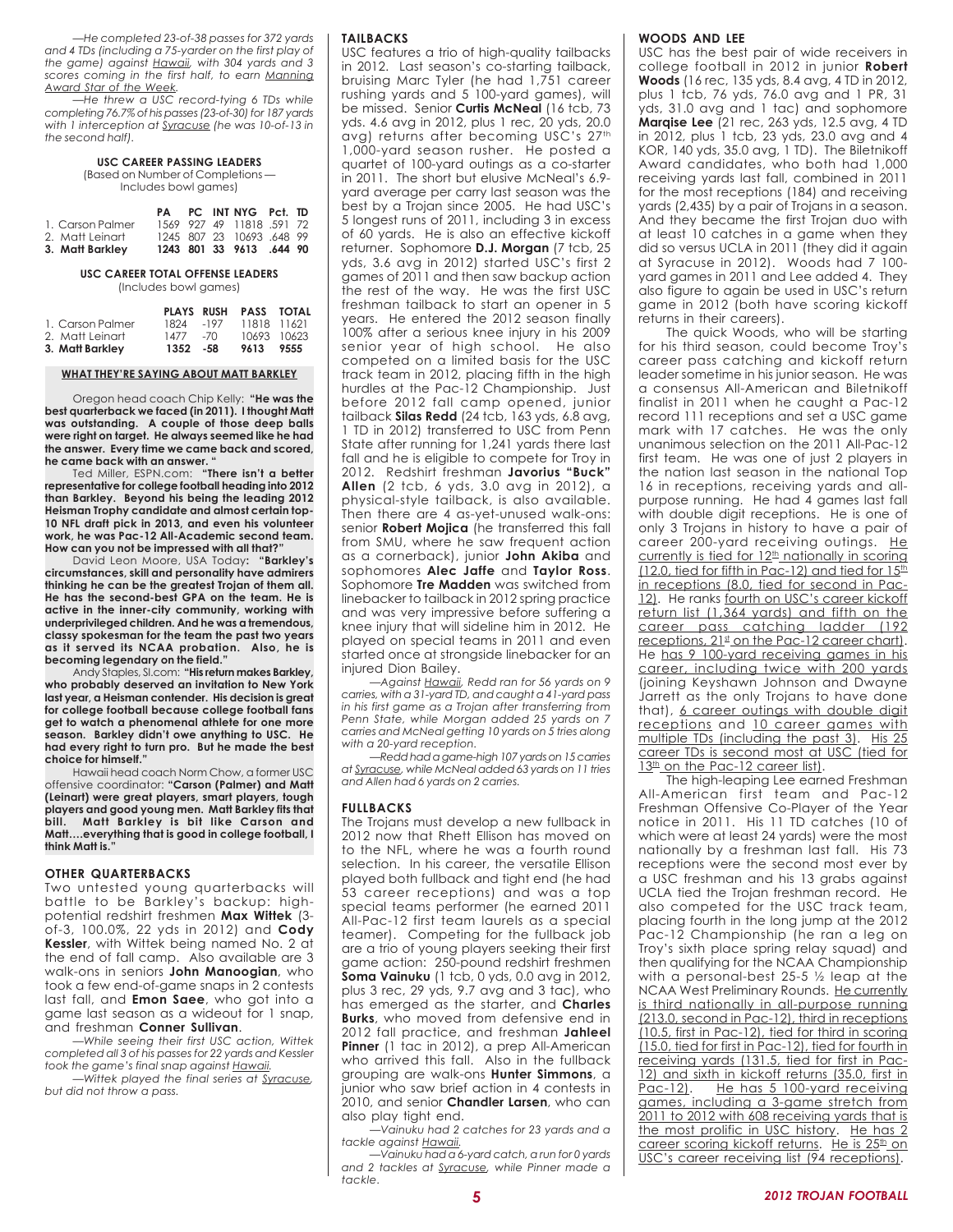*—Lee had 297 all-purpose yards against Hawaii, including 197 on 10 receptions (with 8 for 176 yards in the first half), as he turned a hitch route into a career-long 75-yard TD on the game's first play and then he returned a kickoff 100 yards for a score on USC's first possession of the second half to become just the second Trojan with a 100-yard scoring kickoff return (joining Anthony Davis, who did so twice in 1974), earning Pac-12 Special Teams Player of the Week, College Football Performance Awards National All-Purpose Performer of the Week, College Football Performance Awards National Kickoff Returner of the Week and Paul Hornung Award Weekly Honor Roll, while Woods caught 6 passes for 42 yards with 2 TDs (20 and 2 yards) and had a tackle.*

*—For the second time in their careers, Lee (11 catches for 66 yards with a school record-tying 3 TDs) and Woods (10 catches for 93 yards with 2 TDs, including a 29-yarder) became the only USC duo with at least 10 catches in a game when they did so at Syracuse; Woods had 200 all-purpose yards, including a 31-yard punt return that led to a USC fourth quarter TD after the Orange had pulled within 5 points and then a 76-yard reverse on the following series that led to another USC TD, and Lee had a 23 yard reverse run and returned 3 kickoffs for 40 yards.*

#### **USC CAREER PASS CATCHING LEADERS (Includes bowl games)**

|     |                     | NO. | <b>YDS</b> | AVG.  | TD |
|-----|---------------------|-----|------------|-------|----|
|     | Dwayne Jarrett      | 216 | 3138       | 14.53 | 41 |
| 2.  | Keary Colbert       | 207 | 2964       | 14.32 | 19 |
| 3.  | Kareem Kelly        | 204 | 3104       | 15.22 | 15 |
| 4.  | Johnnie Morton      | 201 | 3201       | 15.93 | 23 |
| 5.  | <b>Robert Woods</b> | 192 | 2219       | 11.56 | 25 |
| 25. | <b>Maraise Lee</b>  | 94  | 1406       | 14.96 | 15 |

#### **USC CAREER KICKOFF RETURN LEADERS** (Includes bowl games)

|    |                                                                          | NΟ | <b>YDS</b> | <b>AVG</b>   | TD             |
|----|--------------------------------------------------------------------------|----|------------|--------------|----------------|
|    | 1. Curtis Conway                                                         | 73 |            | 1723 23.60   |                |
| 2. | Reggie Bush*                                                             | 67 |            | 1523 22.73   |                |
|    | 3. R. Jay Soward                                                         | 56 |            | 1414 25.25 3 |                |
| 4. | <b>Robert Woods</b>                                                      | 55 |            | 1364 24.80   | $\blacksquare$ |
|    | $*D$ articip ation in $\Omega$ agreements $2004$ and all of $2005$ lets. |    |            |              |                |

4 and all of 2005 later vacated due to NCAA penalty.

#### **WHAT THEY'RE SAYING ABOUT ROBERT WOODS**

Matt Hayes, Sporting News: **"Woods is a beast and will beat any cornerback on any team."** Stanford head coach David Shaw: **"For a guy like Woods, you don't say you're going to shut him out. What you do say is you want to limit him. You want to make sure when he catches the ball, you have guys around him, you gang tackle him. You keep him from making the big play and the momentumchanging play. You just try to corral and minimize the yards he gets after the catch because if you don't he can be special. Woods is about the best route running receiver I've seen in college football in 10 years. The guy can run every single route and he makes it look easy. He's been playing at a high level. He's a guy who can take over a game. And you don't usually say that about a receiver. I'm a guy who spent nine years in the NFL evaluating every receiver who came into the draft every single year. He's as good of a route runner at this age as I've ever seen."**

Former NFL scout Dave Razzano: **"He is a difference maker as both a receiver and kick returner. He has size, speed and outstanding hands. He can get open anywhere on the field. He is both a deep threat and a possession type who is not afraid to catch balls over the middle in traffic. He has some of the best hands I have seen on tape. He has an uncanny ability to pluck the ball quickly and burst upfield. He is a semi-long stride runner with a definite second gear burst in the open. A young talent with unlimited potential. He has future NFL star written all over him."**

Former USC All-American and NFL star Keyshawn Johnson: **"Robert Woods is extraordinary in terms of his skill set. He has big hands. He runs extremely good routes."**

#### **WHAT THEY'RE SAYING ABOUT MARQISE LEE**

USC head coach Lane Kiffin: **"I think he'll be the best USC receiver ever when it's all said and done. I've been saying that for a year now."** 

Former Dallas Cowboys personnel director Gil Brandt: **"Keyshawn (Johnson) caught a lot of passes because of muscle. Lee is going to catch passes because he has flat-out more ability and speed."**

Matt Hayes, Sporting News: **"Sonofagun if Marqise Lee isn't the most exciting player in college football, I don't know who is."**

#### **OTHER WIDE RECEIVERS**

Speedy sophomore **George Farmer** (1 rec, 7 yds, 7.0 avg in 2012), a high school teammate of Woods and Lee, figures to get key playing time at wideout in 2012 and also could be used as a returner. Last fall, he worked at both receiver and tailback. The others in the wide receivers mix have yet to catch a pass at USC. They include junior **De'Von Flournoy** and redshirt freshman **Victor Blackwell** (1 rec, 9 yds, 9.0 avg in 2012), as well as 6 walk-ons in **Cody Skene**, a junior, soph **Spencer Darlin**, redshirt freshman **Troy Cardona**, a converted safety, and first-year freshman **Cole Cottrell**, **George Katrib** and **Christian Tober**. Joining the wide receiver corps in the fall as freshmen are prep All-Americans **Nelson Agholor** (1 rec, 6 yds, 6.0 avg in 2012) and **Darreus Rogers**.

*—Blackwell (9 yards), Farmer (7 yards) and Agholor (6 yards) each had 1 reception against Hawaii.*

#### **TIGHT ENDS**

USC is loaded at tight end in 2012. Last year's co-starters, sophomores **Randall Telfer** (1 rec, 11 yds, 11.0 avg, 1 TD in 2012) and **Xavier Grimble** (3 rec, 60 yds, 20.0 avg, 1 TD in 2012, plus 1 tac), return after combining for 9 TDs. Telfer's 26 catches in 2011 set a record for USC freshmen tight ends. Then there are soph **Christian Thomas**, who missed the last 10 games of 2011 with a hip injury, and redshirt freshman **Junior Pomee**, along with junior walk-ons **Kevin Downey Jr., Bryson Lloyd** and **J.T. Kerr** (a transfer this fall from Nebraska). Prep All-American **Jalen Cope-Fitzpatrick** joined this group in the fall as a freshman.

*—Grimble had 2 catches for 38 yards against Hawaii, while Telfer had an 11-yard TD catch.*

*—Grimble fought off 4 tacklers to score on a 22-yard reception at Syracuse.*

#### **OFFENSIVE LINEMEN**

Four-fifths of USC's offensive line returns in 2012, which bodes well for the Trojan offense, but the one loss is a huge one. Troy must find a new left tackle, as 2-year starter Matt Kalil declared for the NFL draft following an All-American first team junior season that saw him win the Pac-12's Morris Trophy. He was the fourth pick in the 2012 NFL Draft. Anchoring the line in 2012 will be senior center **Khaled Holmes**, the top Rimington Award candidate who will be starting on the line for his third season. He also is an Academic All-American prospect. Both guards return, sophomore **Marcus Martin** on the left side after earning Freshman All-American first team honors in 2011, and junior **John Martinez** on the right side. Martin was the first USC true freshman to start at guard since 2004. Junior tackle **Kevin Graf** is back after starting 2011 at right tackle. Assuming Kalil's left tackle spot will be massive (6-6, 320 pounds) sophomore **Aundrey Walker**, who saw action in 11 games last fall. The only other Trojan lineman with significant playing experience is senior tackle-guard **Jeremy Galten**, who appeared in all 12 games last year and even started the opener. He was the first player since 1990 to go directly from a junior college and start an opener at guard for USC (and the first to start on the line since 2004). Other offensive linemen looking to get into the mix are senior center **Abe Markowitz** (foot injuries have sidelined him most of the past 2 seasons), who also shot puts on the USC track team, plus junior tackle-guard **David Garness**, sophomore center-guard **Giovanni Di Poalo**, who missed last year with a shoulder injury, and redshirt freshman center-guard **Cyrus Hobbi**. There are also several walk-on linemen: soph tackle-guard **Nathan Guertler**, who got into 4 games last year, and redshirt freshmen guard-centers **Erick Jepsen** and **John Katnik**. Freshman tackle **Chad Wheeler** graduated a semester early from high school and enrolled at USC this past spring. Three prep All-Americans arrived in the fall as freshmen: tackle **Zach Banner** and tackle-guards **Jordan Simmons** and **Max Tuerk**.

*—Walker, Martin, Holmes, Martinez and Graf started against Hawaii and Syracuse.*

#### **DEFENSIVE OVERVIEW**

Seven defensive starters returned from 2011: safeties **T.J. McDonald** and **Jawanza Starling**, linebackers **Dion Bailey**, **Hayes Pullard** and **Lamar Dawson**, cornerback **Nickell Robey** and co-starting ends **Wes Horton** and **Devon Kennard**. Others back with starting experience are cornerbacks **Torin Harris** and **Anthony Brown**, tackle **George Uko**, safety **Drew McAllister** and linebacker **Tony Burnett**. USC's top 4 tacklers from 2011 are back, as are its leaders in interceptions, pass deflections and fumble recoveries. The Trojans' 2011 numbers improved from 2010 in rushing (111.4), total (374.8) and scoring (23.6) defense, with the rushing defense and sack (2.6) averages ranking in the national Top 20. USC held 8 of its 12 opponents to 17 points or less last fall. USC was in the Pac-12's Top 3 in red zone defense. But Troy must improve on its pass defense, which allowed 263.3 yards a game in 2011 after allowing 259.5 the previous year (those are 2 of the 4 highest totals in school history).

#### **DEFENSIVE LINEMEN**

USC's defensive front suffered the most losses of any position unit from 2011, as 3 starters have moved on. All-Pac-12 first team end Nick Perry, a 2-year starter, left for the NFL (he was a first round pick) after a junior season that saw him be a finalist for the Hendricks Award and finish 10<sup>th</sup> nationally in sacks with 9.5. Tackles Christian Tupou, a 3-year starter, and 2-year starter DaJohn Harris also are gone. Senior ends **Wes Horton** and **Devon Kennard**, who shared starts in 2011, figured to both start in 2012 but Kennard tore a chest muscle prior to the start of 2012 fall practice and is sidelined. Horton, with 22 starts spread out over the past 3 seasons, has 8 sacks among his 74 career tackles. Kennard, with 135 career tackles, has 18 starts over the last 3 years (including some at middle and strongside linebacker). Last year's often-employed backup tackles, sophomores **George Uko** (4 tac, 1.5 for loss, 1 sack, 1 FF in 2012), who started twice in 2011, and **J.R. Tavai** (5 tac, 1.5 for loss in 2012), are in line to earn starting jobs this season, although Tavai could play at end in place of Kennard. Three redshirt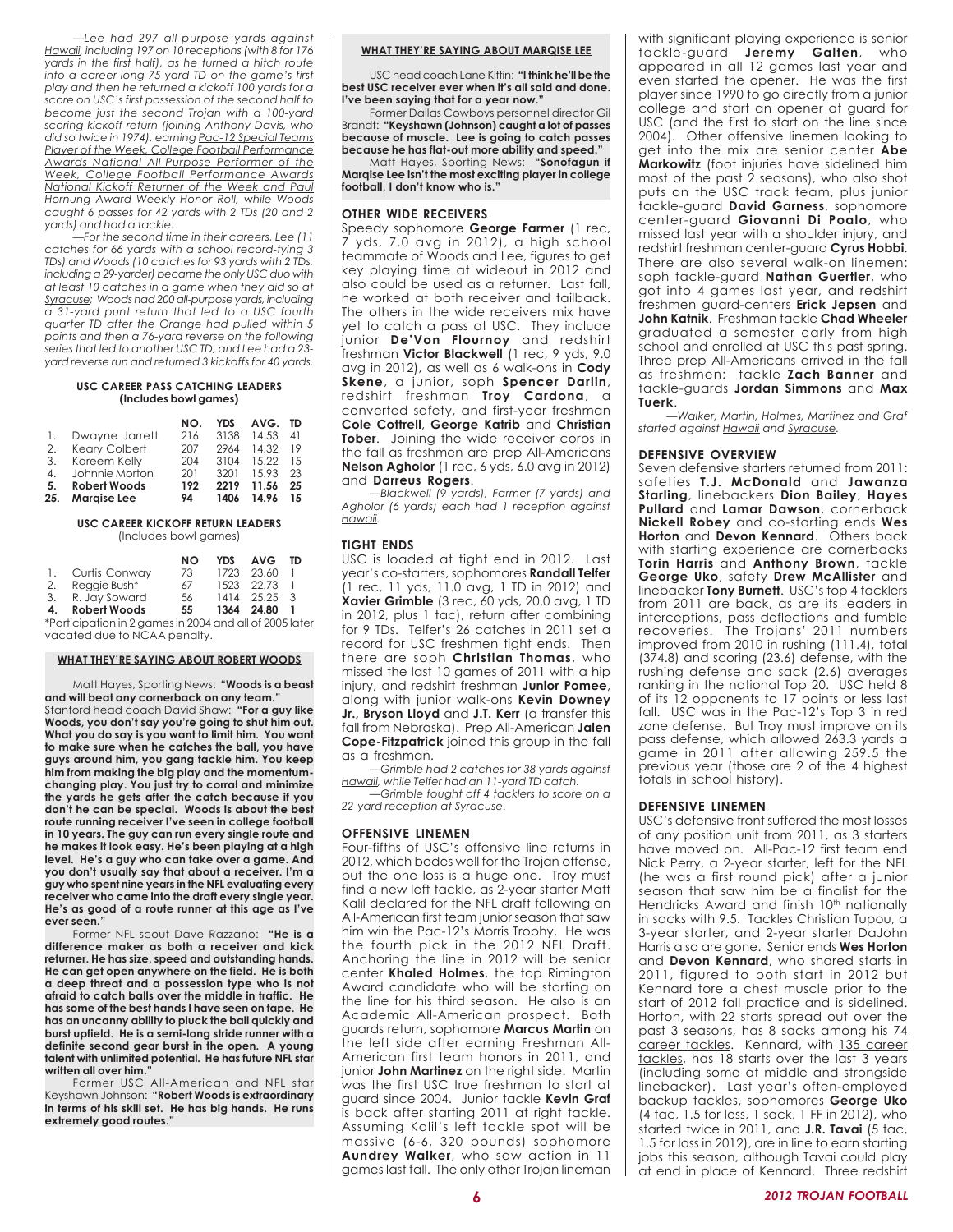freshmen will challenge for playing time at tackle—**Christian Heyward** (1 tac, 1 FR in 2012), **Antwaun Woods** (3 tac in 2012) and converted center **Cody Temple**—along with walk-ons **Zack Kusnir**, a senior, and sophomore **Yonatan Aviv**. Ends looking to get into the playing rotation are junior **Kevin Greene** (2 tac in 2012) and redshirt freshman **Greg Townsend Jr.** (5 tac, 1 for loss, 1 sack in 2012). Then there is junior end **Morgan Breslin** (10 tac, 4 for loss, 2 sack in 2012), a junior college All-American who enrolled at USC this past spring after leading the state's jucos in sacks and tackles for losses the past 2 years. He currently is tied for 18<sup>th</sup> nationallyin tackles for loss (2.0, tied for third in Pac-12). Freshman end **DeVante Wilson**, who was set to enroll at USC for the 2011 fall semester after a prep All-American career but tore knee ligaments and took off that semester while recuperating, came aboard in the spring of 2012 but will miss the 2012 season after suffering a knee injury in 2012 fall camp. Also available at end are walk-ons **Michael Arakelian**, a junior, and first-year freshmen **Ryan Bernstein** and **Jeff Miller**. Bolstering the line in the fall as freshmen are prep All-American ends **Leonard Williams** (4 tac, 2 for loss, 2 sack, 1 FR, 1 dfl in 2012), who is also being used at tackle, and **Jabari Ruffin**, who can also play linebacker.

*—Against Hawaii, Breslin had 5 tackles, including 2 for losses (with a sack),to become the first junior college transfer to start on the USC defensive line since end Marcus Bonds did so in 4 midseason games in 1994, while Townsend added 3 tackles (including a sack), Tavai had 3 tackles (0.5 for a loss), Uko had 2 tackles (1.5 for a loss, with a sack), Williams had 2 tackles (with a sack), recovered a fumble and had a deflection and Heyward had a fumble recovery (to set up a USC TD).*

*—At Syracuse, Breslin had 5 tackles, including 2 for losses (with a sack), Williams had 2 tackles with a sack, Tavai had 2 tackles (1 for a loss), Woods, Uko, Townsend and Greene each had 2 tackles and Heyward had 1 stop.*

#### **LINEBACKERS**

Troy returns a trio of acclaimed sophomore starters at linebacker in 2012 in **Dion Bailey** (15 tac, 2 for loss, 2 int in 2012) on the strong side, **Hayes Pullard** (14 tac, 1.5 for loss, 1 int for TD in 2012) on the weak side and **Lamar Dawson** (1 tac in 2012) in the middle. And there is some capable young depth behind them. Butkus Award candidates Bailey and Pullard were 2011 Freshman All-American first teamers and were the first freshmen to lead USC in tackles. They each posted a USC season-high 14 tackles in a game in 2011. Bailey was the Pac-12 Freshman Defensive Player of the Year. Bailey currently is tied for third nationally in interceptions (1.0, tied for second in Pac-12). Dawson emerged as the starter for the final 4 games of 2011 after backing up Chris Galippo, who had 166 tackles and 6 interceptions in his career while starting 28 times. Angling for playing time are seniors **Tony Burnett** (3 tac in 2012), a converted cornerback who has played often in extra defensive back formations and on special teams (he also won a pair of 2012 triple jump competitions for the Trojan tracksters), and **Dallas Kelley**, juniors **Marquis Simmons** (1 tac in 2012), who sat out most of 2011 with a neck injury, and **Simione Vehikite** and redshirt freshman **Anthony Sarao** (5 tac, 1 for loss, 1 sack in 2012). Then there are walk-ons **Will Andrew** (3 tac, 0.5 for loss in 2012), **Luke Freeman**, **Kyle Yatabe** and **Julian Coleman**, all juniors,

senior **Doug Scott** and first-year freshman **Nick Schlossberg**. Freshman **Scott Starr** (2 tac in 2012), a prep All-American, graduated a semester early from high school and enrolled at USC this past spring.

*—Bailey had a team best 7 tackles (1 for a loss) against Hawaii, while Pullard added 6 stops (0.5 for a loss) while starting in the middle and returned an interception 27 yards for a TD, Sarao started on the weak side and had 4 tackles (with a sack), Andrew had 3 stops (0.5 for a loss), Starr had 2 tackles and Simmons had 2 tackle.*

*—Against Syracuse, Bailey had 8 tackles (1 for a loss) and 2 interceptions, Pullard had 8 tackles (1 for a loss), Burnett had 3 tackles and Sarao and Dawson each had 1 stop.*

#### **DEFENSIVE BACKS**

Three-fourths of USC's starting secondary returns in 2012, as do most of the backups from 2011. The secondary is led by hardhitting senior free safety **T.J. McDonald** (11 tac, 2 for loss, 2 dfl in 2012), a 2011 All-American and All-Pac-12 first team selection who will be starting for his third year. He is the leading candidate for the Thorpe Award and Lott Trophy. He led the Trojans in interceptions (3) last fall and was third in tackles (67) after being the team's tackle leader in 2010. He has 174 stops and 6 picks in his career. Like McDonald, senior strong safety **Jawanza Starling** (5 tac in 2012) figures to be in the starting lineup for his third season. He will long be remembered for his 80-yard fumble return for a touchdown that swung the momentum to USC's favor in last year's victory at Notre Dame. Junior **Nickell Robey** (7 tac, 2 dfl in 2012, plus 3 PR, 46 yds, 15.3 avg), a lockdown cornerback, will start for his third season and is a Thorpe Award nominee after winning All-Pac-12 first team honors in 2011. He led the Trojans in pass deflections (9) and was fourth in tackles (63) last year. He currently is tied for  $16<sup>th</sup>$  nationally in punt returns (15.3, fourth in Pac-12). In his career, he has 118 tackles, 6 interceptions and 15 deflections. He also was one of Troy's top punt returners last fall, a task he might handle again in 2012. Last spring, he also competed for the Trojan track team at times, finishing second in the long jump at the USC-UCLA dual meet. Two of the 3 players who manned the other cornerback spot in 2011—junior **Torin Harris** (8 tac, 1 for loss in 2012) and sophomore **Anthony Brown** (11 tac, 1 dfl in 2012)—return this season. Harris started the first 4 games of 2011 before being sidelined by a shoulder injury, then Brown took over for the next 2 games before a broken ankle knocked him out of action. Other experienced safeties are senior **Drew McAllister** (5 tac, 1 dfl in 2012), who has 2 career starts, and junior **Demetrius Wright** (5 tac, 0.5 for loss in 2012). Also available at cornerback are senior **Brian Baucham** (3 tac, 1 dfl in 2012), who sat out 2011 while ineligible, and redshirt freshman **Ryan Henderson**. Then there are 6 walk-ons: junior safeties **John Auran** and **Luis Nevarez**, junior cornerback **William Tober** (1 tac, 0.5 for loss in 2012) and first-year freshmen **Elijah Steen** and **Rob Dooley** (both safeties) and cornerback **Ryan Dillard** (3 tac in 2012). Sophomore safety **Josh Shaw** (3 tac, 1 int in 2012) transferred to USC this past spring from Florida, where he played in 10 games last season (starting once). He was granted a hardship waiver by the NCAA and is eligible to play in 2012 without having to sit out a year after transferring. Adding to the secondary mix in the fall are junior safety **Gerald Bowman** (2 tac in 2012), a juco transfer, plus prep All-American **Kevon Seymour** (5 tac in 2012) and **Devian Shelton**, both freshman cornerbacks.

*—Brown had 6 tackles and a deflection while starting against Hawaii, McDonald added 5 tackles (2 for a loss) with a deflection, McAllister had 3 tackles and a deflection, Wright had 3 tackles (0.5 for a loss), Starling had 3 stops, Robey had 2 tackles, 2 deflections and returned 2 punts for 34 yards, Bowman and Seymour had 2 tackles each, Shaw had a tackle and an interception, Tober had a tackle (0.5 for a loss) and Dillard had a tackle.*

*—At Syracuse, Harris had 8 tackles (1 for a loss), McDonald added 6 stops, Robey had 5 tackles and a 12-yard punt return, Brown had 5 tackles, Baucham had 3 stops and a deflection, Seymour had 3 tackles and Wright, Starling, Starr, McAllister and Dillard each had 2 tackles.*

#### **WHAT THEY'RE SAYING ABOUT T.J. McDONALD**

Tony Pauline, SI.com: **"The Trojans have a storied history of sending talented defensive backs into the NFL, and McDonald is next in line. His cover skills are good enough that he can be relied upon to play over the slot receiver, and he displays a large degree of toughness against the run. McDonald is easily the most complete next-level secondary prospect from USC since Troy Polamalu."**

Former NFL scout Dave Razzano: **"One of the more talented safeties to come out of USC in the last decade, McDonald combines size, speed and aggressiveness to make his presence felt in every game he plays. He is a big time hitter who can create turnovers on his own with his aggressive style of play. He also displays the necessary speed/burst to come off the hash and break up plays downfield with very good timing and anticipation. He can go up and get the ball in compete situations due to his leaping ability. He shows up most in the run game as he is quick to react up field and stuff running lanes as he appears to relish the physical part of the game. The leader of the USC secondary comes to play each and every Saturday and will undoubtedly take** his game to the next level in the future.

#### **SPECIAL TEAMS OVERVIEW**

USC's placekicker (**Andre Heidari**) and punter (**Kyle Negrete**) are back from 2011, as are its leading kickoff (**Robert Woods, Marqise Lee**) and punt returners (Woods, **Nickell Robey**) and its holder (**Matt Barkley**). But the Trojans must break in a new snapper. The Trojans continued to make big plays on special teams in 2011. For the second consecutive year, USC blocked 7 kicks (1 was returned for a touchdown). Troy led the Pac-12 in field goals and PATs, allowed only 10 punt returns, had a scoring kickoff runback and turned a fake punt into a 35-yard gain. But conversely, USC allowed 2 kick returns for TDs, ranked only 38<sup>th</sup> nationally in punt returns and 79<sup>th</sup> in kickoff returns, converted just 1-of-4 2-point tries and had a net punting average of just 37.4 yards.

#### **SPECIALISTS**

Senior **Kyle Negrete** (47.8 avg in 2012, plus 1 tac) returns after an effective 2011 campaign. The candidate for the Burlsworth Trophy is a master at directional punting, as 19 of his 39 punts in 2011 pinned foes within the 20-yard line (none were touchbacks, the best ratio in the nation) and only 10 were returned. He is backed by redshirt freshman **Kris Albarado**. USC has one of the nation's top young placekickers in sophomore **Andre Heidari** (4-of-4 PAT, 1 of-1 FG in 2012). Now a Groza Award candidate, he earned Freshman All-American and All-Pac-12 first team notice in 2011 after hitting 15-of-17 field goals and all 50 of his PATs. His 88.2% field goal percentage was third best in the nation last fall (tops among freshmen) and his 50-yard field goal versus Stanford was USC's longest since 1990. He hit 9 consecutive field goals at one point last year and was 4-of-5 on 3-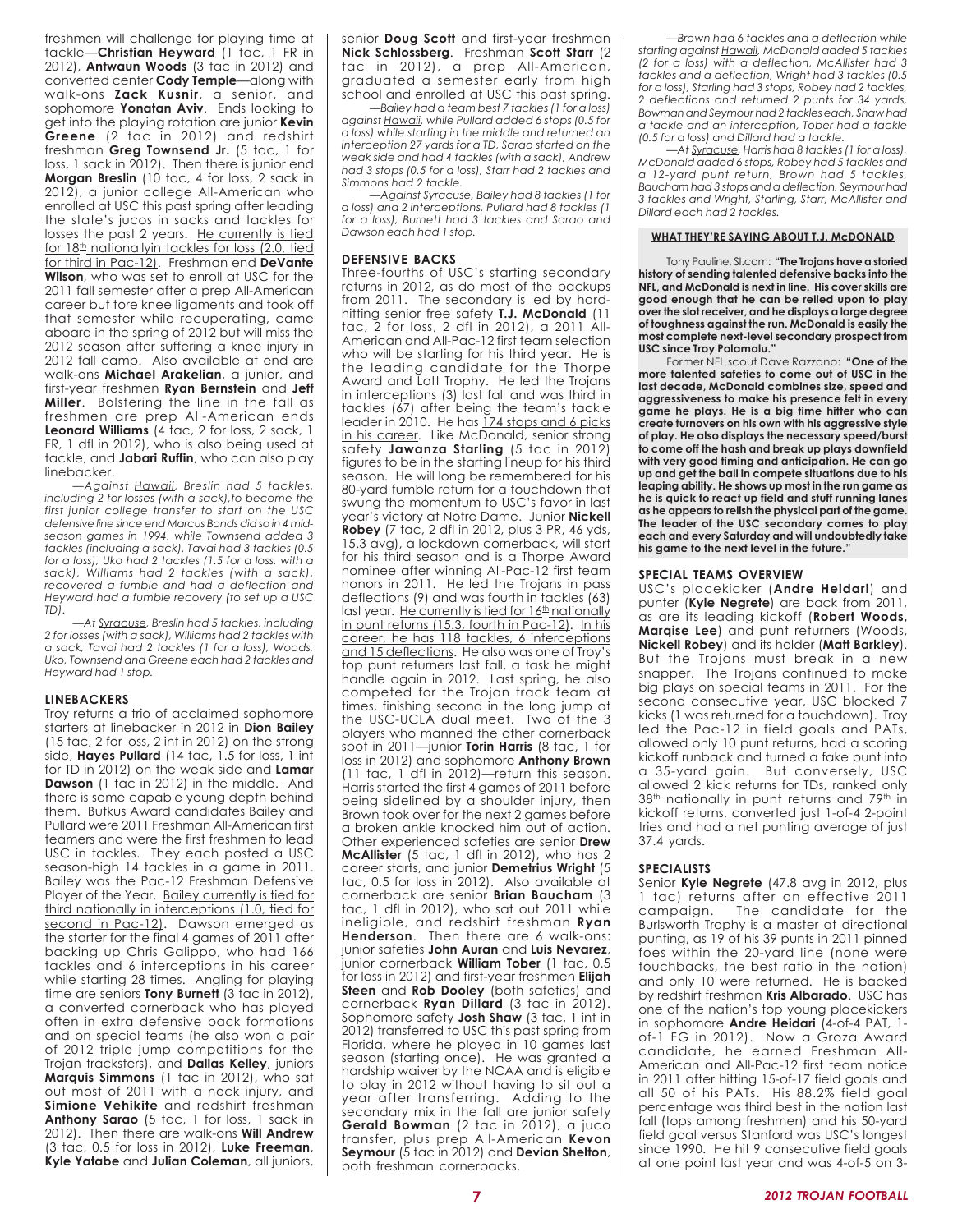pointers of at least 40 yards. Almost a third of his 76 kickoffs pinned opponents within the 20-yard line (10 were touchbacks). He has made his past 5 field goals. Behind him is walk-on sophomore **Craig McMahon** (1 tac in 2012), who kicked off twice last year, and walk-on first-year freshman **Alex Wood** (6-of-6 PAT in 2012). Chris Pousson, who flawlessly handled USC's short snaps for the past 4 years and the long snaps for the last 2 seasons, has graduated. Redshirt freshman **Peter McBride** will inherit both jobs, with senior walk-on quarterback **John Manoogian** backing him. Senior quarterback **Matt Barkley** returns for his second season as the holder on all placekicks and his quarterbacking ability has come in handy whenever the Trojans use an unorthodox formation for 2-point conversions. He will be backed again by redshirt freshman quarterback **Cody Kessler**. USC sports some dangerous return men. Junior wide receiver **Robert Woods** (1 PR, 31 yds, 31.0 avg. in 2012), who set school season records for kickoff returns and yardage in 2010 and led the Trojans in that category for the second consecutive year in 2011, is fourth on USC's career kickoff return list (1,364 yards). He also shared punt return duties last fall with junior cornerback **Nickell Robey** (3 PR, 46 yds, 15.3 avg in 2012). Robey currently is tied for  $16<sup>th</sup>$  nationally in punt returns (15.3, fourth in Pac-12). Sophomore wide receiver **Marqise Lee** (4 KOR, 140 yds, 35.0 avg, 1 TD in 2012) also got into the kickoff return act last year, even returning one for a touchdown. Others with experience as returners who might be used again this year include senior tailback **Curtis McNeal** and soph wide receiver **George Farmer**. Some redshirted or new players, including freshman wide receiver **Nelson Agholor**, also might be tried as returners in 2012.

*—Against Hawaii, Negrete averaged 45.7 yards on his 3 punts, with a 50-yarder, and one pinned the Warriors within the 20, while Heidari hit a 28-yard field goal, all 4 of his PATs and his kickoff pinned the Warriors within the 20 and McMahon kicked off 7 times, with 3 touchbacks and 1 pinning the Warriors within the 20.*

*—At Syracuse, Negrete averaged 50.0 yards on his 3 punts (all 3 pinned the Orange within the 20), with a career-long 65-yarder, Wood hit all 6 of his PATs and McMahon kicked off 7 times, with 3 touchbacks.*

#### **ON TV**

USC is one of America's most televised teams. The Trojans have appeared on live national, regional or local telecasts 426 times, including 292 of the past 294 games (USC's last 133 games have been televised live, a school record). USC also had a streak of 111 consecutive games on some form of live television from 1988 to 1997 (snapped against Oregon State) and another streak of 48 in a row from 1997 to 2001 (broken against California).

#### **STATS OF NOTE**

**WINS/RANKINGS**

\*USC has won 97 of its last 113 games and 115 of its last 136 (*14 wins and 1 loss later vacated due to NCAA penalty*), including its last 5.

\*\*\*USC has won 58 of its past 66 home games (*6 wins later vacated due to NCAA penalty*), although 6 of those losses have come within the past 17 home contests.

\*\*USC has won its past 14 non-conference road games (not including 9 neutral site wins and 1 neutral site loss), a school record (*5 wins later vacated due to NCAA penalty*; revised streak: 9 games, 2006-current, not including 5 neutral site wins). \*\*\*USC has been ranked in the AP Top 25 for 117 of

its past 131 games. \*\*\*USC has been in the AP Top 10 for 89 of its past 123 games, including a since-snapped school

record of 62 consecutive games. \*\*\*USC has been in the AP Top 5 in 64 of the last 119 games.

#### **SCORING**

\*\*\*USC has outscored opponents in the first half in 2012, 49-3.

\*\*\*USC has scored at least 20 points in 122 of its past 133 contests (including a since-broken NCAA record 63 consecutive games, a streak that was snapped in the 2006 UCLA game).

\*\*\*USC has scored at least 30 points in 84 of its last 123 games, including its past 10 games.

\*\*\*USC has scored at least 40 points 55 times since the start of the 2001 season (including 19 times with at least 50 points).

\*\*\*USC has a knack in recent years for scoring 20 or more unanswered points in a game (once in 2012, 5 times in both 2010 and 2011, 3 times in 2009, 11 times in 2008, 8 times in 2007, 5 times in 2006, 13 times in 2005, 12 times in 2004 and 11 times in both 2003 and 2002), including 85 in a row from the 2011 UCLA game to the second half of the 2012 Hawaii game.

\*\*\*Since the start of the 2001 season, USC has nearly doubled the score of its opponents in the second half of games (2,403 to 1,344 points).

\*\*\*Since 2003, USC has scored touchdowns of 20plus yards 204 times.

#### **OFFENSE**

\*USC's offense currently is ninth nationally in passing efficiency (181.4, second in Pac-12) and 12<sup>th</sup> in scoring offense (45.5, third in Pac-12).

#### **DEFENSE**

\*USC's defense currently is tied for eighth nationally in turnover margin (+2.0, second in Pac-12), 12th in tackles for loss (9.5, third in Pac-12) and  $13<sup>th</sup>$  in sacks (3.5, third in Pac-12).

\*\*\*USC has intercepted a pass in 92 of the last 127 games.

\*\*\*USC has held 78 of its last 130 opposing teams to 100 rushing yards or less (once in 2012, 5 times in 2011, 4 times in 2010, 9 times in 2009, 10 times in both 2007 and 2008, 6 times in 2006, 5 times in 2005, 8 times in 2004, 10 games in both 2002 and 2003).

\*\*\*Only 23 opposing runners have rushed for 100 yards against USC in the past 116 games (most recently, Oregon's Kenyon Barner in 2011 with 123 yards).

\*\*\*Since the start of the 2001 season, USC is 59-4 when holding opponents to less than 300 yards of total offense (the losses were against UCLA in 2006, Stanford in 2007, Washington in 2009 and Notre Dame in 2010).

#### **MISCELLANEOUS**

\*\*USC's special teams currently are sixth nationally in kickoff returns (35.0, first in Pac-12), 11<sup>th</sup> in net punting (42.3, first in Pac-12) and 13<sup>th</sup> in punt returns (19.3, second in Pac-12).

\*\*\*Of the 67 Trojans who have played in 2012, 29 were seeing their first USC action.

\*\*USC has **blocked 14 kicks** since 2010 (2 punts, 2 field goals and 3 PATs in 2010 and 4 field goals, 2 PATs, 1 punt in 2011).

\*\*\*USC has sold out 3 of its last 4 home games.

#### **RANDOM NOTES**

\*\*\*The USC football program is on probation until June 9, 2014 for NCAA reported violations involving agent and amateurism issues, lack of institutional control, impermissible inducements, extra benefits, exceeding coach staff limits and unethical conduct. The penalties include: public reprimand and censure; four years of probation through June 9, 2014; postseason ban for the 2010 and 2011 seasons; one-year show cause penalty (through June 9, 2011) for an assistant football coach; vacation of wins, a loss and the individual records of a former football player from December 2004 through the 2005 season and the reconfiguration of the records of the University and the head coach to reflect those actions; limit of 15 initial scholarships and 75 total scholarships for each of the 2012-13, 2013-14 and 2014-15 years; \$5,000 fine; disassociation of a former football player; prohibit non-university personnel from traveling on team charters, attending practices and camps, and having access to sidelines and locker rooms.

\*\*\* USC's 2012 captains, as elected by their teammates during fall camp, are: QB **Matt Barkley**, S **T.J. McDonald**, CB **Nickell Robey** and C **Khaled Holmes**. Barkley, who also was a captain in 2010 and 2011, is USC's first-ever 3-time captain. McDonald, who also was a captain in 2011, is USC's 11th 2 time Trojan captain (along with Foster Wright in 1896 and 1898, Logan Wheatley in 1899 and 1901, Dan Caley in 1902-03, Chad Morton in 1998-99, Troy Polamalu in 2001- 02, Matt Leinart in 2004-05, Dallas Sartz in 2005-06, John David Booty in 2006-07, Jeff Byers in 2008-09 and Barkley). He joins his father, Tim McDonald (USC's captain in 1986), as the only father-son captains in Trojan history.

\*\*\*The new John McKay Center, a \$70million, 110,000-square-foot facility directly west of Heritage Hall on the USC campus, opened in late July of 2012. It houses meeting rooms, coaches offices and a locker room for the football program, as well as the Stevens Academic Center (which features tutoring, counseling, study and computer rooms for USC's student-athletes), a weight room, an athletic training room and a state-of-the-art digital media production facility for all of USC's sports.

\*\*\*"Trojans," one of the most iconic monikers in sports history, marked its 100th anniversary in 2012 as the nickname of USC's athletic teams. "Saying you are a Trojan is not just a moniker, it is a way of life," said **Pat Haden**, USC's Charles Griffin Cale Director of Athletics' Chair. The unveiling of the Trojans nickname 100 years ago occurred without fanfare. On Feb. 24, 1912, Los Angeles Times sports editor Owen R. Bird referred to the USC track team as "Trojans" in the opening paragraph of a preview story about that week's meet between USC and Occidental. "The Oxy Tiger will be seen in action for the first time this season, in the clash with Dean Cromwell's U.S.C. Trojans on the Bovard cinder trail," Bird wrote. Previously, USC teams had been called by various names, including the Methodists and Wesleyans, nicknames that were not looked upon with favor by university officials. In fact, in the weeks leading up to Bird's historic Feb. 24 article, stories in the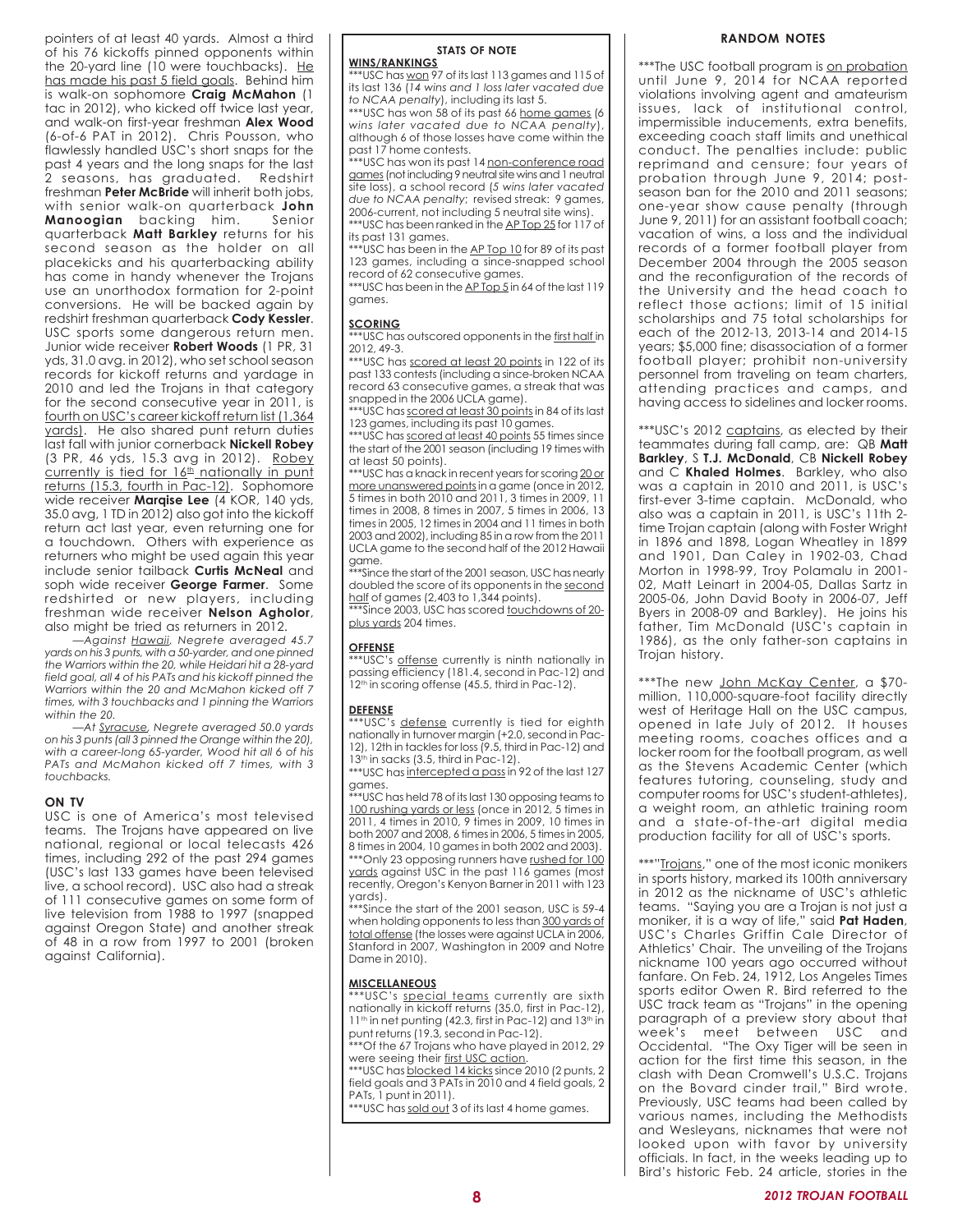Times referred to USC teams as the Cards, apparently in reference to one of USC's school colors (cardinal). Warren Bovard, director of athletics and son of university president Dr. George Bovard, asked Bird to select an appropriate nickname. "At this time, the athletes and coaches of the university were under terrific handicaps," Bird recalled in a 1950-era document he authored. "They were facing teams that were bigger and better-equipped, yet they had splendid fighting spirit. The name 'Trojans' fitted them. "I came out with an article in which I called attention to the fighting spirit of USC athletes and named them 'Trojans.' From then on, we used the term 'Trojan' all the time, and it stuck. "The term 'Trojan' as applied to USC means to me that no matter what the situation, what the odds or what the conditions, the competition must be carried on to the end and those who strive must give all they have and never be weary in doing so."

\*\*\*USC is the only FBS school never to have had surnames on the back of its jerseys.

\*\*\*USC is 5 wins shy of the 800<sup>th</sup> victory in the program's history. The Trojans currently are 795-314-54 for a winning percentage of 70.7% (*14 wins and 1 loss later vacated due to NCAA penalty*). The 794 wins are 10<sup>th</sup> most among NCAA FBS schools and the 70.7% is eighth best.

\*\*\* USC has not been shut out in its past 183 games, approaching the school record of 186 set from 1967 to 1983 (*14 wins and 1 loss later vacated due to NCAA penalty*). USC's last shutout loss was in 1997 at Washington, 27-0. Interestingly, if USC scores in its first 6 games of 2012, that record-setting sixth game would be at Washington.

\*\*\*USC is 186-53-10 (.767) in seasons that the Summer Olympics have been held (*2 wins—including 1 bowl win—later vacated due to NCAA penalty*). The Trojans won 4 national titles (1928, 1932, 1972, 2004) and played in 11 bowls (winning 8) during those Olympic seasons.

\*\*\*USC is 202-60-14 (.757) during presidential election years (*1 win later vacated due to NCAA penalty*). Coming into the 2012 season, the Trojans were 118- 26-5 (.809) in years when Republicans won the White House and 82-34-9 (.700) when Democrats won. USC has won 4 national championships (1928-32-72-2004) during presidential election years. Since 1929, USC has played in the Rose Bowl during the term of every U.S. President except Barack Obama.

\*\*\*USC, which in 2012 plays a Thursday (Oct. 4) game at Utah, has a 22-10-3 (.700) record on Thursday, including 11-6-3 on Thanksgiving. Ten of the Thursday games have been bowls (1925 Christmas Festival, 1948-53-70-2004-09 Rose, 1987 Citrus, 1993 Freedom, 1998 Sun, 2003 Orange), with Troy going 7-3. The 5 non-Thanksgiving/nonbowl Thursday games were wins against Oregon State (in Portland) in 1926 and at Boston College in 1988, a loss at Oregon State in 2008 and wins at Hawaii in 2010 and at California (in AT&T Park) in 2011. USC has opened its season 3 times (1891, 1988, 2010) on a Thursday.

\*\*\*Former USC All-American end **Hal Bedsole**, who helped the Trojans win the 1962 national championship and twice was Troy's season leader in receiving and scoring, was named to the 17-member 2012 Football Bowl Subdivision Class of the College Football Hall of Fame. Also named to this year's class was former USC assistant coach **R.C. Slocum** (1981), who was selected based on his 14-year tenure (1989- 2002) as Texas A&M's head coach, where he won 72.1% of his games (123-47-2). They are the 38th and 39th inductees with USC ties, including 30 players, in the College Football Hall of Fame. A Trojan has been elected into the Hall in 10 of the past 13 years. Bedsole and Slocum will be inducted at a Dec. 4 dinner in New York City and then enshrined into the College Football Hall of Fame in ceremonies in the summer of 2013. One of the original "big" (6-5, 221 pounds) wide receivers in college football, Bedsole was a consensus All-American on USC's 1962 national championship team. A 3-year letterman (1961-63) and 2-time All-Conference first teamer (1961-62), his 82 career catches was a USC record at the time. He had 1,717 career receiving yards with 20 touchdowns. He still owns the USC career record for highest average per catch (30 or more receptions) at 20.94. Nicknamed "Prince Hal" because of his selfassured, outspoken ways, he led the Trojans in receiving and scoring in 1961 (27 catches, 38 points) and 1962 (33 catches, 68 points). He established USC season records for receptions in 1961 and again in 1962. He was the first Trojan to have 200 receiving yards in a game (201 yards versus California in 1962, a school record which stood for 21 years). He caught 2 touchdown passes in USC's win over Wisconsin in the 1963 Rose Bowl. A second round draft pick of the Minnesota Vikings (he was also drafted by the AFL's Kansas City Chiefs, he played tight end in Minnesota for 3 seasons (1964-66), then was a radio broadcast sales manager and was in business marketing. He was inducted into the USC Athletic Hall of Fame in 2001.

\*\*\*In addition to its local radio coverage on 710 ESPN Radio in Los Angeles and various Southern California markets from Fresno to San Diego, USC signed a multiyear agreement in 2012 with ESPN Radio in which the network will have exclusive national broadcast rights for all Trojan home football games. Every USC home game can be heard outside of the local radio network on ESPN Radio affiliates nationwide and streaming on ESPN Radio.com, the ESPN Radio Mobile App, Slacker, and TuneIn. It is ESPN Radio's first nationally exclusive broadcasting agreement with a college football program and only the second such agreement in the industry (Notre Dame and IMG Sports). The ESPN Radio-USC agreement also provides Spanish-language rights for ESPN Deportes Radio, the country's first and only 24/7 national Spanish-language sports radio network, with every USC home and away game being cleared in the LA market. USC Sports Properties will retain the right to sell local radio inventory in packages as part of its overall sales efforts for USC athletics. ESPN Radio will present USC games on up to 300 affiliates nationwide. USC game broadcasts also are aired nationally on satellite radio on SiriusXM Radio.

\*\*\*Whenever USC games are shown on FOX in 2012, they will also air live in Spanish on **FOX Deportes**, the No. 1 U.S. Latino sports network. The network's coverage of 17 games (14 regular-season games live in Spanish, primarily from the Pac-12 or Big 12 conferences, plus the Pac-12 and Big Ten Football Championship games and the AT&T Cotton Bowl Classic) is the most-ever carried in one season in the history of U.S. Latino media.

\*\*\*USC's 2 conference "misses" in 2012 (as in 2011) are Oregon State and Washington State. Before last season, the last time USC did not face Oregon State was 2005 and the last time it missed Washington State was 2001, while the last time USC played neither OSU nor WSU in a season was 1980.

\*\*\*For the second consecutive year, USC's 2012 schedule features only 1 "State" opponent (Arizona State). Previously, the last time that happened was in 1980 when the Sun Devils were the Trojans' only "State" foe.

\*\*\*USC first started playing football in 1888, but 100 years ago in 1912 the university was in the second of a 3-year run when it fielded rugby teams in place of football.

\*\*\*Sixteen USC football players spent 5 days in **Haiti** during 2012 spring break in May to build houses and deliver more than 2,000 pounds of supplies for orphanages and schools as part of the efforts of Hope Force International, an organization that specializes in quick strike disaster relief. They centered their efforts around the Sous Savanne community, an area that was hard hit by the country's catastrophic 2010 earthquake. The Trojans who went were: QB **Matt Barkley**, S **T.J. McDonald**, WR **Robert Woods**, C **Khaled Holmes**, CB **Nickell Robey**, DE **Devon Kennard**, LBs **Dion Bailey** and **Hayes Pullard**, P **Kyle Negrete**, LBs **Scott Starr** and **Luke Freeman**, S **Josh Shaw**, C-OG **Cyrus Hobbi**, DE **Kevin Greene** and QBs **Max Wittek** and **Cody Kessler**. For an eyeopening video recap of the trip, go to: http://www.usctrojans.com/blog/2012/05/ haiti-2012-usc-trojan-football.html .

\*\*\*In addition to the above-mentioned Haiti trip, numerous USC football players have participated with other Trojan student-athletes in community service activities. Last year, many players were part of the Community Bowl at nearby Weemes Elementary School (they spent a winter Saturday reading to and doing art projects with the young students, as well as organizing games and helping re-paint the school), and they also swam at the Swim With Mike swim-a-thon to benefit the USC Physically Challenged Athletes Scholarship Fund and visited patients at USC University Hospital. QB **Matt Barkley** and P **Kyle Negrete** have a long history of community service. Both spent 2010 Christmas break in Nigeria visiting orphans, widows, villagers and prisoners, doing construction work, distributing supplies and gifts and sharing daily fellowship. Barkley was one of 11 FBS players named to the 2011 Allstate American Football Coaches Association Good Works Team (recognized for their commitment to making a difference in their communities). While in high school, he helped build homes for the poor in Mexico,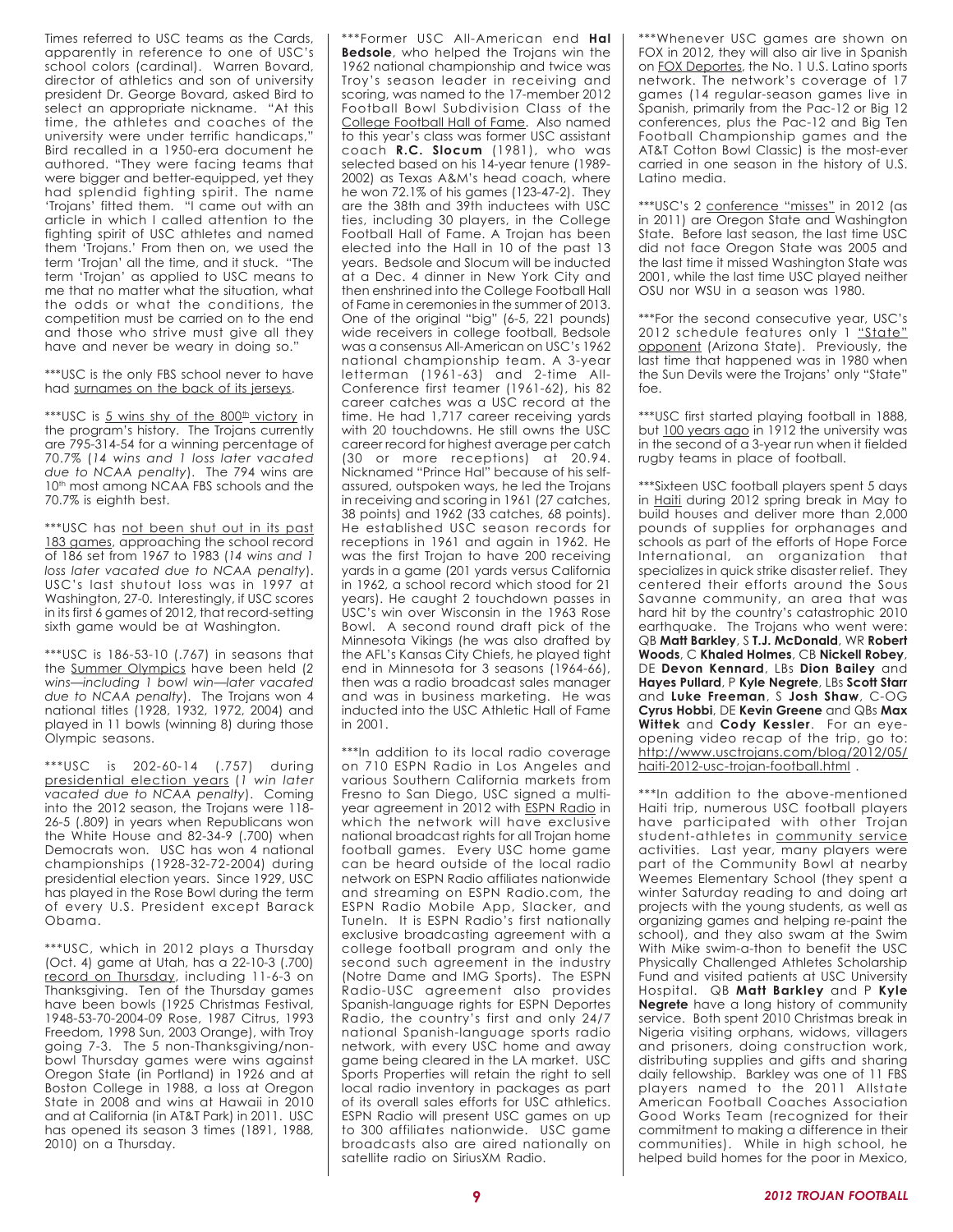volunteered at an orphanage in South Africa and spearheaded the Monarchs For Marines program that raised money for the families of wounded and fallen soldiers. While at San Diego, Negrete created "Best Buddies," a mentoring program for studentathletes to befriend people with autism (he still mentors Joel Anderson, a noted autistic young adult artist).

\*\*\*TE **Randall Telfer** was among USC's representatives at the 2012 NCAA Career in Sports Forum, where student-athletes explore and learn about careers in sports, with a primary focus on intercollegiate athletics. DEs **Devon Kennard** and **Kevin Greene** were among USC's representatives at the 2011 APPLE (Athletic Prevention Programming and Leadership Education) Conference in Austin, Tex., designed to promote student-athlete health and wellness.

\*\*\*USC currently has 8 players who graduated a semester early from high school and enrolled at USC in the spring. QB **Matt Barkley** enrolled in the spring of 2009, PK **Andre Heidari**, QBs **Cody Kessler** and **Max Wittek**, SNP **Peter McBride** and FB **Soma Vainuku** all enrolled in the spring of 2011 and LB **Scott Starr** and OT **Chad Wheeler** both enrolled in the spring of 2012. Since 1999, 22 Trojans have graduated at least a semester early from high school and come to USC (including 1 who graduated a full year early). Also, TB **Silas Redd**, who transferred to USC from Penn State in the fall of 2012, graduated a semester early from high school and enrolled at Penn State in the spring of 2010.

\*\*\*C **Khaled Holmes** received his bachelor's degree in the spring of 2011 and is working on a master's degrees in communication management. TB **Robert Mojica** received his bachelor's degree from SMU in the spring of 2012 and the transfer is working on his MBA at USC.

\*\*\*QB **Matt Barkley** was ranked No. 2 (behind Kobe Bryant) on the 2012 Los Angeles Times' L.A. Sports Star Power Rankings list, derived partly on ratings based on Q Scores' popularity, General Sentiment's social media presence and Forbes Magazine's most powerful athletes.

\*\*\*The **Iwitter handles** of many of USC's football players are listed in the depth chart of these game notes.

\*\*\*Eight Trojans previously played at other 4-year schools: TB **Silas Redd** (Penn State), S **Josh Shaw** (Florida), TE **J.T. Kerr** (Nebraska), TB **Robert Mojica** (SMU), DT **Zack Kusnir** (San Diego State), LB **Doug Scott** (Western Michigan), LB **Kyle Yatabe** (Willamette) and DE **Michael Arakelian** (Chapman).

\*\*\*FB-DE **Charles Burks** had some of his artwork displayed at the 2012 "Artletics" oncampus exhibits that featured the works of USC student-athletes.

\*\*\*Who's the fastest among the 2012 Trojans? It might be WR **Robert Woods** (bests of 21.01 in the 200 and 46.17 in the 400), who at the 2010 California state was second in the 400 and third in the 200 (he also was third in the 400 in the 2009 state meet). Or perhaps TB **D.J. Morgan** (bests of 10.6 in the 100, 21.8 in the 200 and 13.28 in the 110-meter high hurdles), who won the 2009 California state high hurdles and was second in the 300-meter intermediate hurdles (he also won the highs at the 2009 IAAF World Youth Championships). Or maybe WR **George Farmer**, with bests of 10.40 in the 100 meters and 21.22 in the 200 meters (he was second in the 100 meters and seventh in the 200 at the 2010 California state meet).

\*\*\*Speaking of track and field, several other Trojan footballers shined in high school at their state meets. CB **Brian Baucham** won the 300-meter intermediate hurdles title at the 2008 California state meet despite taking up the event in just the final 6 weeks of his senior season. C **Abe Markowitz** was second at the 2008 Hawaii state meet in the shot put and discus. OT **Kevin Graf** was third in the shot put at the 2009 California state meet. WR **Marqise Lee**, who had the nation's second best prep long jump mark in 2011 (24-8), was second in the long jump at the 2011 California state meet.

\*\*\*Several USC football players have participated on other Trojan athletic teams. WR **Marqise Lee** was a long jumper and sprinter on the 2012 track team (he was fourth in the long jump at the Pac-12 Meet and 17<sup>th</sup> at the NCAAs). CB **Nickell Robey** was a long jumper and sprinter on the 2012 track team. TB **D.J. Morgan** was a hurdler on the 2012 track team (he was fifth in the 110-meter high hurdles at the Pac-12 Meet). LB **Tony Burnett** was a jumper and sprinter on the 2010, 2011 and 2012 track teams, C **Abe Markowitz** was a thrower on the track squad in 2009, 2010 and 2012. S **Jawanza Starling** was on the baseball team in 2010.

\*\*\*FB **Hunter Simmons** previously participated in rugby as a member of the 2008 USA Under-18 National Rugby Team that competed in England. WR **Cody Skene** and FB-TE **Chandler Larsen** were members of their high school's state championship lacrosse team in 2007 (TBs **Silas Redd** and **Taylor Ross**, S **Rob Dooley** and LB **Nick Schlossberg** also played lacrosse as prepsters).

\*\*\*C **Abe Markowitz** is a member of one of Samoa's royal families, the Aiga Sa Malietoa, and he was selected as a "Talking Chief" of the family. He also is a cousin of the King of Tonga.

\*\*\*OT-OG **David Garness**, who prepped at Bartlett High in Anchorage (Ak.), could become the first Trojan letterman to claim Alaska as his home. Last season, LB **Lamar Dawson**, from Boyle County High in Danville (Ky.), became just the second Trojan letterman from Kentucky (joining LB Kurt Barber, who lettered 1988-91 after prepping at Paducah Tilghman High). TB **Silas Redd**, from King Low Heywood Thomas School in Stamford (Ct.), could become just the fifth Trojan letterman from Connecticut (joining LB-G Pat Cannamela and LB-DE Willie Hall, both All-American first teamers, and OLB Garry Cobb and DT Vinny Van Dyke).

\*\*\*USC OT **Aundrey Walker** has 17 siblings. He is the youngest of 14 brothers.

\*\*\*WR-TB **Nelson Agholor** was born in Nigeria.

\*\*\*TB **John Akiba** speaks fluent Japanese and S Luis Nevarez is fluent in Spanish.

\*\*\*S **T.J. McDonald's** initials stand for Tim Jr., TB **D.J. Morgan's** for Dale Jr. and DT-DE **J.R. Tavai's** for John Robert. TB **Tre Madden's** real first name is Curtis, TE **Junior Pomee's** is Kapelieli and assistant coach **Tee Martin's** is Tamaurice. TB **Javorius Allen** goes by the nickname of "Buck."

\*\*\*Three Trojans have the first name of Cody: QB **Cody Kessler**, WR **Cody Skene** and DT **Cody Temple**.

\*\*\*There are 3 Trojans with the last name of Simmons—FB **Hunter Simmons**, OT-OG **Jordan Simmons** and LB **Marquis Simmons** but they are not related, nor are DT **Antwaun Woods** and WR **Robert Woods**. However, WR **Christian Tober** and CB **William Tober** are brothers.

\*\*\***Frankie Telfort**, a 2009 USC freshman linebacker signee from Gulliver Prep in Miami (Fla.), did not receive medical clearance because of a heart defect (hypertrophic cardiomyopathy), but he has remained with the Trojans as a student assistant coach.

\*\*\*Student assistant coach **Frankie Telfort** spent a month in the summer of 2012 teaching football to youngsters in Tokyo, Japan, as part of a coaching internship.

\*\*\*In 2009, USC was named "Team of the Decade" by both CBSSports.com and Football.com, as well as the "Program of the Decade" by SI.com, plus was No. 1 in<br>CollegeFootballNews.com's "5-Year CollegeFootballNews.com's Program Rankings" and was ranked No. 2 in ESPN.com's "Prestige Rankings" among all schools since 1936 (behind Oklahoma).

\*\*\*USC's current coaching staff has a combined 38 years of experience coaching in the NFL. **Monte Kiffin** spent 26 years coaching in the NFL, followed by **Kennedy Polamalu** (6), **Lane Kiffin** (3), **James Cregg** (2) and **Ed Orgeron** (1). Between them, they have coached with 15 NFL playoff teams, including 1 Super Bowl winner. In all, the Trojan staff has 232 years of coaching experience at all levels. Collegiately, they have coached in 83 bowls or playoffs, including on 10 national championship teams. The staff also has 42 years of college playing experience and 7 years of pro playing experience.

\*\*\*Defensive coordinator/recruiting coordinator/defensive line coach **Ed Orgeron** has been recognized as one of the country's top recruiters. In 2012, Sporting News selected him as the nation's No. 2 recruiter and Rivals.com named him one of the nation's Top 25 recruiters. In 2011, he was named the Scout.com/FOXSports.com National Recruiter of the Year, ESPNU/ESPN The Magazine named him the top recruiter in college football (and third best in all of collegiate athletics) and Rivals.com ranked him as the second-best recruiter of the previous 10 years (2002-11).

\*\*\*Defensive coordinator/recruiting coordinator/defensive line coach **Ed Orgeron** played himself in the 2009 Oscarnominated movie, "The Blind Side."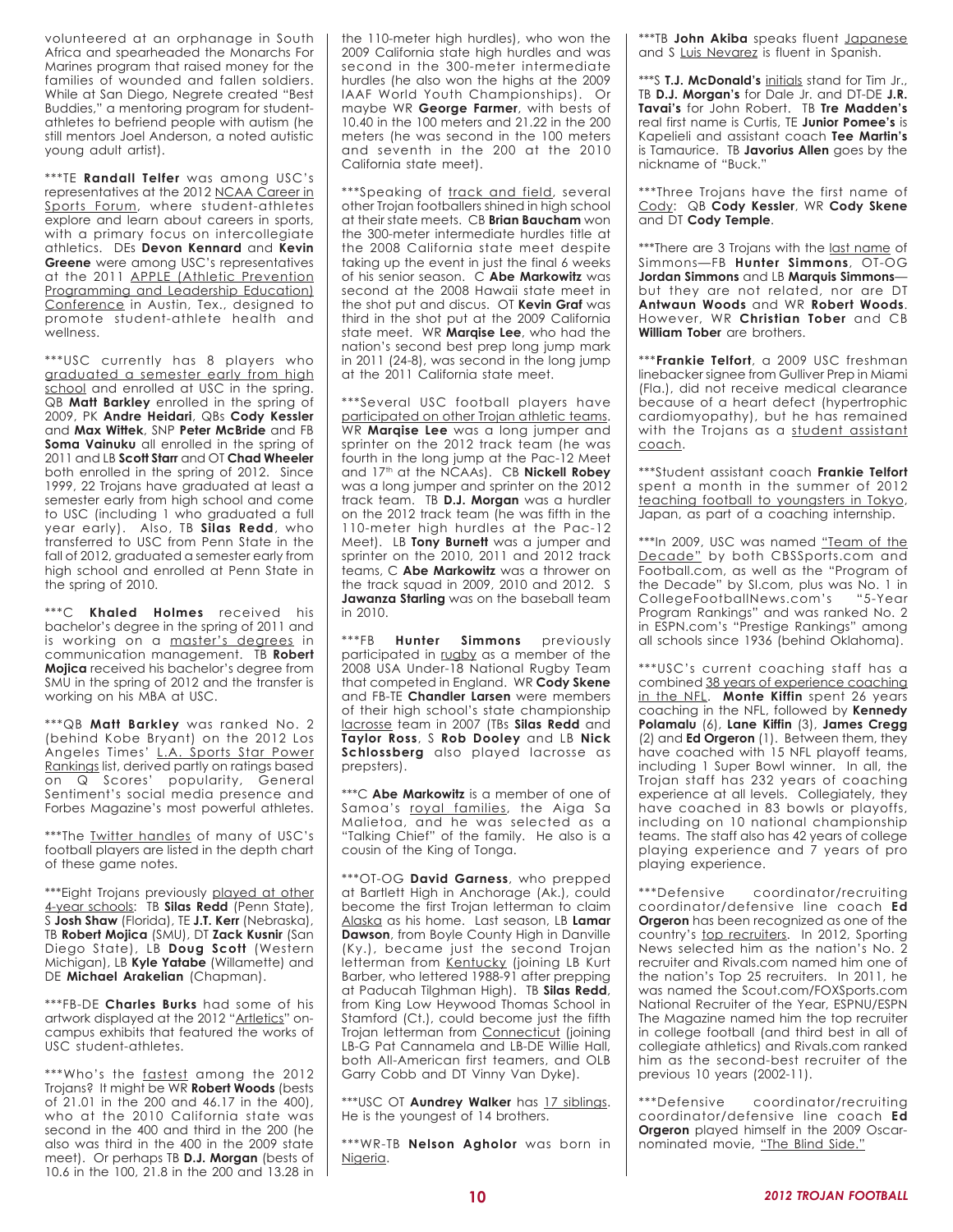\*\*\*Wide receivers coach **Tee Martin's** wife, Toya, is a recording artist with hit singles "I Do!" (2001) and "No Matta What (Party All Night)" (2002).

\*\*\*The Trojan Marching Band and the USC Song Girls were named the nation's best by ESPN.com in 2009: "Nothing says 'glamour school' more than the ubiquitous presence of the USC Song Girls and the Trojans Marching Band…The Spirit of Troy brings one of the most stirring sounds in college football, while the USC Song Girls give Trojans games one of the sport's most indelible sights."

\*\*\*PROJECT TRO7AN, a unique free mobile application for iOS and Android devices that will highlight and promote the 2012 USC football team to fans and media by providing statistical information, videos and interactive games and chats, is available for download from the iTunes Store (search "Project Trojan") and Google Play. Fans will get unprecedented access to this year's highly-ranked Trojans through social and video platforms. Under the Trojan Buzz header, fans will be able to participate in live chats with their favorite players, coaches and legends. Media and postseason awards voters will be able to closely follow the Trojan honors candidates under the Awards Watch section, which features easily sortable data, biographic information and highlight videos. The app will be loaded with exclusive video content, including two new featurettes, "Matt Vs.," in which Heisman Trophy quarterback candidate **Matt Barkley** will take on athletes from other USC sports to learn their game and test his mettle, and "Playbook," which will provide a breakdown of the game-changing play in the previous week's football contest. An interactive photo booth will enable fans to customize and share a picture of themselves in Trojan football gear and accessories. USC merchandise and tickets also will be available for purchase within the app. As the season develops, USC will continue to release exciting features on the app. Barkley, All-American safety **T.J. McDonald** and Rimington Award center candidate **Khaled Holmes** were among several Trojan players who provided concept and design input on the PROJECT TRO7AN app.

\*\*\*WE PLAY, an innovative all-sports USC marketing and branding campaign that utilizes various distribution platforms to present a vibrant and thought-provoking image of Trojan athletics, was launched by the Trojan athletic department in August of 2012. WE PLAY images will be released throughout the 2012-13 season on billboards, videoboards, print ads and athletic department publications, as well as on TV and radio commercials and Trojan websites and social media, including the recently-redesigned USCTrojans.com official site. The iconic WE PLAY logo features cardinal-colored letters W, E, P and Y and gold-colored L and A emblazoned atop stylized black-and-white photos, with images of USC athletes and moments colorized within the photos. The concept for the WE PLAY campaign and all of its design elements were produced entirely inhouse by USC athletic department staff.

\*\*\*USC, which has produced more Olympians, gold medalists and overall medalists than any other U.S. university, was represented by 41 current, former and future athletes in the 2012 London Olympics (they competed in 7 sports and represented 18 countries). They won more total medals (25, including 12 golds, 9 silvers and 4 bronzes) in London than any American university, making these Games the most successful in Trojan history. USC's 25 total medals and 12 gold medals are school records for a single Olympics, breaking the previous highs of 24 total medals at the 1984 Los Angeles Games and 10 golds at both the 1948 London Games and the 2008 Beijing Olympics. Troy's 12 gold medals in London (and its 41 Olympians) tied with Stanford for the most by a university in 2012. USC continued its streak of having won a gold medal at every Summer Olympics from 1912. If USC athletes had competed as a country in 2012, they would have placed sixth in the gold medal standings at the London Games and 11<sup>th</sup> in overall medals. Since 1904, 418 Trojan athletes have competed in the Games (they have won 628 places on Olympic teams), taking home 135 gold medals (with at least 1 gold in every summer Olympics from 1912), 87 silver and 65 bronze. If USC competed as a country, its 287 total medals would be 16th among all countries (while its 135 gold medals would be 12th). USC Olympians have represented 57 different countries and have participated in 28 different sports.

\*\*\*Speaking of the Olympics, 2 former football lettermen have won Olympic gold medals: fullback Fred Kelly (1914,15,16) in the high hurdles in the 1912 Games (he is USC's first gold medalist) and right tackle Ken Carpenter (1934,37) in the discus in the 1936 Games. Although 2-time gold medalist Quincy Watts (400 meters and 1600-meter relay in the 1992 Olympics) never lettered in football, he was a receiver on the 1990 Trojans (he didn't get into a game).

\*\*\*The USC athletic department, one of the nation's most successful and storied collegiate athletic programs, launched this August a \$300 million fundraising drive called the "Heritage Initiative." Funds raised for the initiative—the most ambitious in the department's history—will ensure that the university's student-athletes have access to state-of-the-art facilities for honing their athletic skills and continuing to achieve academic success. The Initiative will support capital projects, annual scholarships for student-athletes, academic support and programming costs, endowments, and recruitment and retention of coaches and staff. The USC athletic department is approaching the halfway mark in achieving its fundraising goal. The Initiative will include the department's 125<sup>th</sup> anniversary season in 2013-14 and is part of USC's overall \$6 billion fundraising campaign, which was announced last fall. The Campaign for the University of Southern California is one of the largest fundraising campaigns in the history of American higher education. John Robinson, one of USC's most popular and successful football coaches, and Barbara Hedges, who developed the USC women's athletics program during her tenure as a Trojan athletics administrator, will serve as co-chairs of the "Heritage Initiative."

\*\*\*A campaign to reduce tailgate waste at USC homes games in 2012 was launched by USC's athletic department, Office of Sustainability and Facilities Management Services. The Tailgate Waste Diversion Education program will have student facilitators educate tailgaters on how to sort their waste and divert recyclable and compostable materials from the waste stream, creating a more sustainable and aesthetic game day experience for all Trojan football fans. The Zero Waste Tailgate Certification program is designed to build enthusiasm and promote friendly competition among fans as they make changes to create a zero waste tailgate experience. More information is available at http://green.usc.edu/node/5160.

\*\*\*Four Trojans have relatives who played on national championship USC football squads: OT **Kevin Graf** (father, Allan, was on the 1972 team), C **Khaled Holmes** (brother, Alex, was on the 2003 and 2004 teams), OG-C **John Katnik** (cousins Norm and Kurt were on the 2003 team and cousin, Brad Walker, was on the 2004 team) and LB **Marquis Simmons** (brother, Melvin "Champ," was on the 2003 team). Also, head coach **Lane Kiffin** and assistant coach **Ed Orgeron** were USC assistant coaches on the 2003 and 2004 teams and assistant coach **Kennedy Polamalu** was a Trojan assistant on the 2003 team. Assistant coach **Tee Martin** quarterbacked Tennessee to the 1998 national championship. Assistant coach **Scottie Hazelton** was an assistant on the 2011 North Dakota State team that won the NCAA FCS national championship. OT **Zach Banner's** father, Lincoln Kennedy, played on Washington's 1991 national championship squad.

\*\*\*Several Trojans have other relatives with USC football connections. QB **Matt Barkley's** cousin, Robbie Boyer, was a 2-year (2010- 11) letterman wide receiver at USC whose only reception as a Trojan came on a Barkley pass on the final series of the season-ending 2011 UCLA game. OT **Kevin Graf's** brother, Derek, lettered at center at USC in 2002. C **Khaled Holmes'** brother-in-law is former USC (1999-2002) All-American safety Troy Polamalu. DE **Wes Horton's** brother, Shane was a linebacker at USC (2009-11) who transferred to Troy after playing at UNLV in 2007. OG-C **John Katnik's** father, John, started at center for USC in 1986 and 1987. TB **Tre Madden's** uncle is former USC (1995- 98) cornerback Daylon McCutcheon. C **Abe Markowitz's** grandfather, Larry, played football at USC in the early 1950s, while his cousin is former USC offensive lineman Faaesea Mailo (1996, 1999-2002) and his distant cousins are former (2005-08) Trojan linebackers Rey Maualuga and Kaluka Maiava. S **T.J. McDonald's** father, Tim was a 2-time (1985-86) All-American and 4-year (1983-86) letterman safety at USC, where he was the team MVP his final 2 seasons, was Troy's 1986 captain and helped the Trojans win the 1985 Rose Bowl. WR **Christian Tober** and CB **William Tober** are brothers. FB **Soma Vainuku's** cousin is former USC All-American (2005-08) linebacker Rey Maualuga. Assistant coach **Kennedy Polamalu's** nephew, Troy Polamalu, was a 2-time (2001-02) All-American first team safety at USC.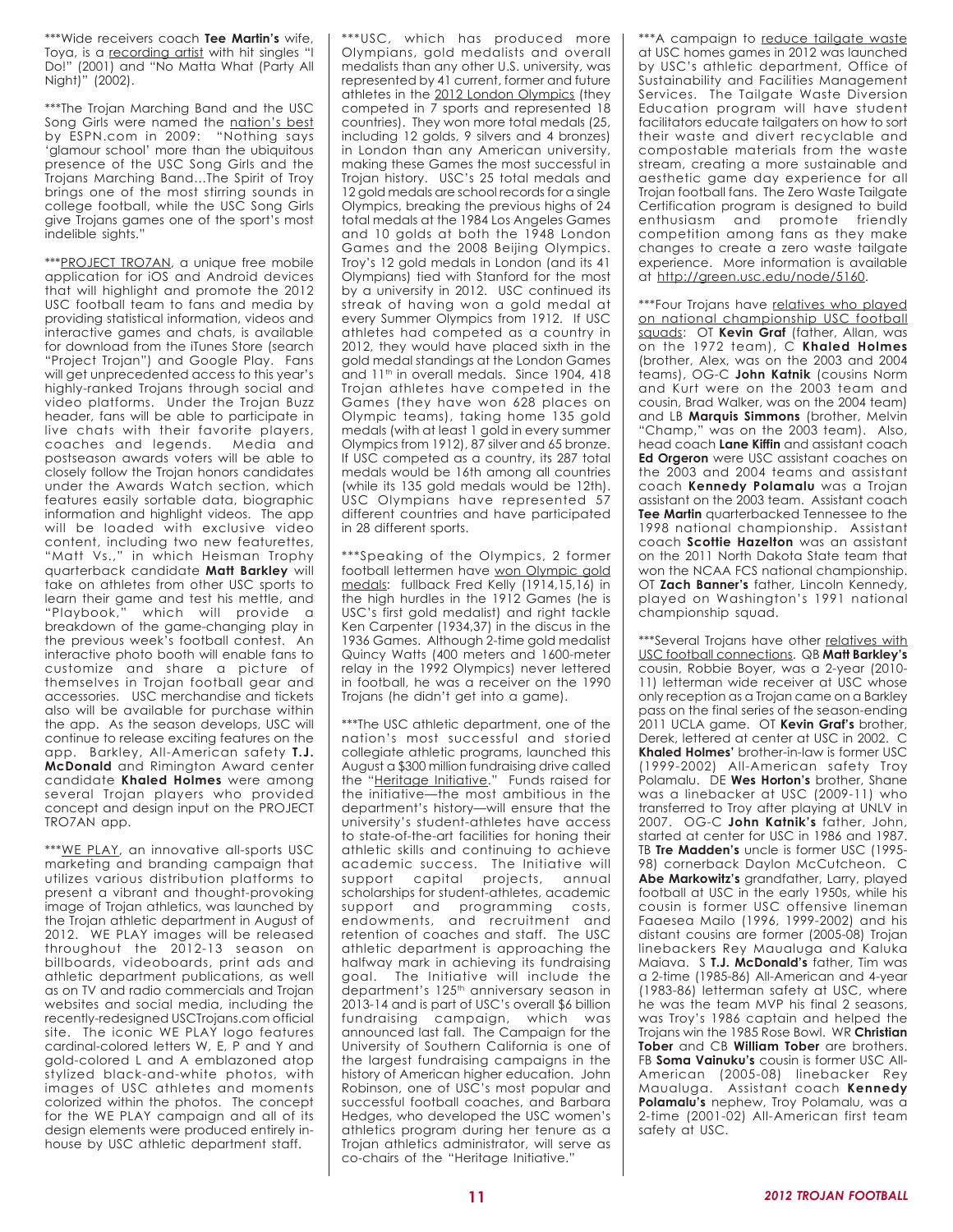\*\*\*Speaking of genes: WR-TB **Nelson Agholor's** father, Felix, played soccer in Nigeria. OT **Zach Banner's** father, Lincoln Kennedy, was a 4-year (1989-92) letterman offensive tackle at Washington, where he was a 2-time Pac-10 Morris Trophy honoree, a 1992 All-American first teamer and a member of the Huskies' 1991 national championship squad, and then was a NFL first round draft pick who earned All-Pro honors while playing with the Atlanta Falcons (1993-95) and Oakland Raiders (1996-2004, including playing in the 2003 Super Bowl) and then spent 2007 with the Arena League's Tampa Bay Storm (he then became a TV and radio sports commentator). QB **Matt Barkley's** father, Les, lettered for 4 years (1976-79) in water polo at USC, captaining the Trojans his final 2 seasons and earning All-American second team notice in 1979, while his brother, Sam, is a sophomore hurdler on USC's track team. S **Gerald Bowman's** cousin, Maalik, Wayns, is a senior guard on Villanova's basketball team. CB **Anthony Brown's** cousin, Bryan Harper, is a freshman wide receiver at Arizona. CB **Ryan Dillard's** cousin is Detroit Lions wide receiver Calvin Johnson, who played at Georgia Tech. S **Rob Dooley's** father, Robert, played football at Yale, while his sister, Grace, is a junior on Notre Dame's lacrosse team. WR **George Farmer's** father, George, was a wide receiver at Southern and then in the NFL with the Los Angeles Rams (1982-84) and Miami Dolphins (1987). TE **Xavier Grimble's** cousin, Jalen Grimble, is a sophomore defensive end at Miami (Fla.). C **Khaled Holmes'** father, Mike, lettered at defensive end at Michigan (1974-75). DE **Wes Horton** is the son of Myke Horton, who lettered 2 years (1973-74) as an offensive tackle at UCLA, was drafted by the New England Patriots in 1975, played professionally in the USFL (with Washington and Memphis) and the CFL (with Calgary), then was one of the original members of the syndicated TV show "American Gladiators" (he was Gemini from 1989 to 1992); his mother, Julie, played tennis at South Alabama and his sister, Taylor, was on the Fresno State women's volleyball team in 2009 and 2010. OG-C **John Katnik's** uncle, Norm Katnik, was a 2-year starting center at Arizona (1978-79). DE **Devon Kennard's** father, Derek, was an All-American offensive lineman at Nevada (lettering from 1981 to 1983) who then played 2 years in the USFL (Los Angeles Express) and 11 seasons in the NFL (St. Louis/ Phoenix Cardinals, New Orleans Saints and Dallas Cowboys), including on the Cowboys' 1995 team that won the Super Bowl, while his brother, Derek Jr., was a 4 year (2000-03) football letterman at Nevada. DT **Zack Kusnir's** father, Michael, played football at Clarion. TB **Tre Madden's** father, Curtis, was a fullback and defensive end at Kansas State (1988-91), while his grandfather is Lawrence McCutcheon, a Colorado State and NFL All-Pro running back with the Los Angeles Rams (1972-79), Denver Broncos (1980) and Buffalo Bills (1981) who set the since-broken Rams career rushing record (6,186 yards), led the Rams in rushing 5 times and played in Super Bowl XIV (he then was a scout and now is Director of Player Personnel with the Rams). C **Abe Markowitz's** father, Barry, lettered as a linebacker at UCLA in 1974, his great grandfather, Richard Love, played basketball and tennis at UCLA in the 1920s

and his other cousins include former UCLA and Kansas City Chiefs linebacker Frank Manumaleuga, ex-Arizona and NFL (St. Louis Rams, San Diego Chargers, Chicago Bears) tight end Brandon Manumaleuna, former Hawaii and San Francisco 49er offensive lineman Jesse Sapolu, former Colorado offensive guard Maxwell Tuioti-Mariner, Kansas State sophomore offensive lineman Tomasi Tuioti-Mariner and BYU sophomore defensive tackle Travis Tuiloma. OG **Marcus Martin's** cousin is Oregon sophomore defensive end Tony Washington. OG **John Martinez's** cousins, Henry (1994-95), Jeff (1994-96), Doug (1998- 2001) and Jason (2000-03) Kaufusi all played football at Utah, with Doug later playing in the NFL and CFL, and cousins Steve (1985- 87) and Rich (1989-90) played football at BYU, with Steve now an assistant coach at BYU, while his brother Keni Kaufusi is a junior defensive lineman at California. S **Drew McAllister's** father, Ken, lettered as a defensive back at California in 1976 and 1977 (he led the team in punt returns both season and in kickoff returns in 1976), while his mother was a Golden Bears' cheerleader. S **T.J. McDonald's** brother, Tevin, is a sophomore safety at UCLA. P **Kyle Negrete's** father, Jeff, played linebacker at Fresno State (1983-84), while his grandfather, Jim Sweeney, was the head football coach at Montana State (1963-67), Washington State (1968-75) and Fresno State (1967-77, 1980-86), posting 200 career wins, his uncle, Kevin Sweeney, played at Fresno State (1983-86) and his cousins are Cornell senior tight end Beau Sweeney (he previously played at California) and Washington senior safety Nate Fellner. LB **Hayes Pullard's** uncle, Robert Pullard, was a pole vaulter at USC (1971-74) who finished third at the 1973 NCAA meet and fourth in 1974. CB **Nickell Robey's** cousin, Carlton Thomas, was a tailback at Georgia (2009-11). LB **Marquis Simmons'** brother, Marvin, lettered in 2004 at linebacker for Kansas State. S **Jawanza Starling's** cousin, Bryan Evans, was a cornerback at Georgia (2006-09). DE **Greg Townsend Jr.'s** father, Greg, played at TCU (1981-82) and then was a 4-time All-Pro defensive end with the NFL's Los Angeles/ Oakland Raiders (1983-93, 1997) and Philadelphia Eagles (1994). WR **Robert Woods'** father and grandfather (both also named Robert) played football at Grambling. Head coach **Lane Kiffin's** father, Monte (now USC's assistant head coach), has 46 years of coaching experience on the collegiate and NFL levels, having been on the staffs of programs that won 2 national championships (at Nebraska) and a Super Bowl (Tampa Bay Buccaneers); his brother, Chris, was a defensive lineman at Colorado State (2001- 04) who was then an offensive intern at Nebraska, a defensive assistant at USC in 2010, the defensive line coach at Arkansas State in 2011 and now the defensive line coach at Mississippi; his father-in-law, John Reaves, was a former quarterback at Florida and 11 years in the NFL (Philadelphia Eagles, Cincinnati Bengals, Minnesota Vikings, Houston Oilers, Tampa Bay Buccaneers) and 3 years in the USFL (Tampa Bay Bandits) who then was an assistant coach at Florida and South Carolina; his brother-in-law, David Reaves, was a quarterback at Appalachian State and then an assistant at South Carolina,

Tennessee and New Mexico and now is a quarterback instructor at the IMG Football Academy; and another brother-in-law, Stephen Reaves, played quarterback at Michigan State and Southern Miss and for the CFL's Toronto Argonauts (he then was an offensive assistant at USC). Associate head coach/special teams coordinator **John Baxter's** father-in-law is former Utah and Weber State head coach Ron McBride. Passing game coordinator/ quarterbacks coach **Clay Helton's** father, Kim, was Houston's head coach from 1993 to 1999, as well as an assistant in college (Florida, Miami and Alabama Birmingham), the NFL (Tampa Bay Buccaneers, Houston Oilers, Los Angeles Raiders, Washington Redskins) and the CFL (Toronto Argonauts) following his playing career at Florida; his brother, Tyson, is the running backs coach at Alabama Birmingham after assistant coaching stops at Memphis and Hawaii and playing at Houston. Offensive coordinator/running backs coach **Kennedy Polamalu's** brother, Ao Polamalu, played football at Penn State (1985-87), his nephew, Nicky Sualua, played running back in the NFL with Dallas and Cincinnati after attending Ohio State, while 4 other nephews played college football: Leie Sualua was a defensive lineman at Oregon, Joe Polamalu was at Oregon State in 1987 and 1988, Kaio Aumua played at UTEP and Maika Polamalu is a sophomore fullback at Navy. Strength and conditioning coach **Aaron Ausmus'** wife, Andrea, was a former thrower on Tennessee's track squad who previously worked in the USC football office.

#### **ACADEMICS**

Fourteen Trojans have cumulative grade point averages of 3.00 or higher (through spring 2012 semester), including 5 with 3.50 or better. Among the top scholars on the 2012 Trojan squad are: LB **Kyle Yatabe** (3.72, economics), DE **Michael Arakelian** (3.67, communication), WR **Troy Cardona** (3.62, business administration), WR **Spencer Darlin** (3.60, biological science), FB-DE **Charles Burks** (3.50), C **Khaled Holmes** (3.31, communication management master's program), QB **John Manoogian** (3.30, business administration), P **Kyle Negrete** (3.29, business administration), WR **Cody Skene** (3.25, business administration), QB **Matt Barkley** (3.21, communication), DE **Devon Kennard** (3.18, communication), CB **William Tober** (3.18, broadcast journalism), LB **Anthony Sarao** (3.17) and S **John Auran** (3.06, business administration). Holmes received his bachelor's degree in the spring of 2011 and is working on his master's degree. Barkley, Holmes, Kennard and S **Drew McAllister** made the 2011 Pac-12 All-Academic second team, while Negrete was honorable mention. Kennard made the 2010 Pac-10 All-Academic second team, while Barkley and Holmes were honorable mention. McAllister made 2009 Pac-10 All-Academic honorable mention. In its history, USC football has produced 22 Academic All-American first teamers (tops in the Pac-10 and among the Top 10 in the nation), 20 NCAA Post-Graduate Scholarship winners, 12 National Football Foundation Scholar-Athletes, 6 NCAA Silver Anniversary Award winners, 4 NCAA Today's Top Eight winners, 1 Rhodes Scholar (current athletic director **Pat Haden**) and 1 Academic All-American Hall of Famer (Haden).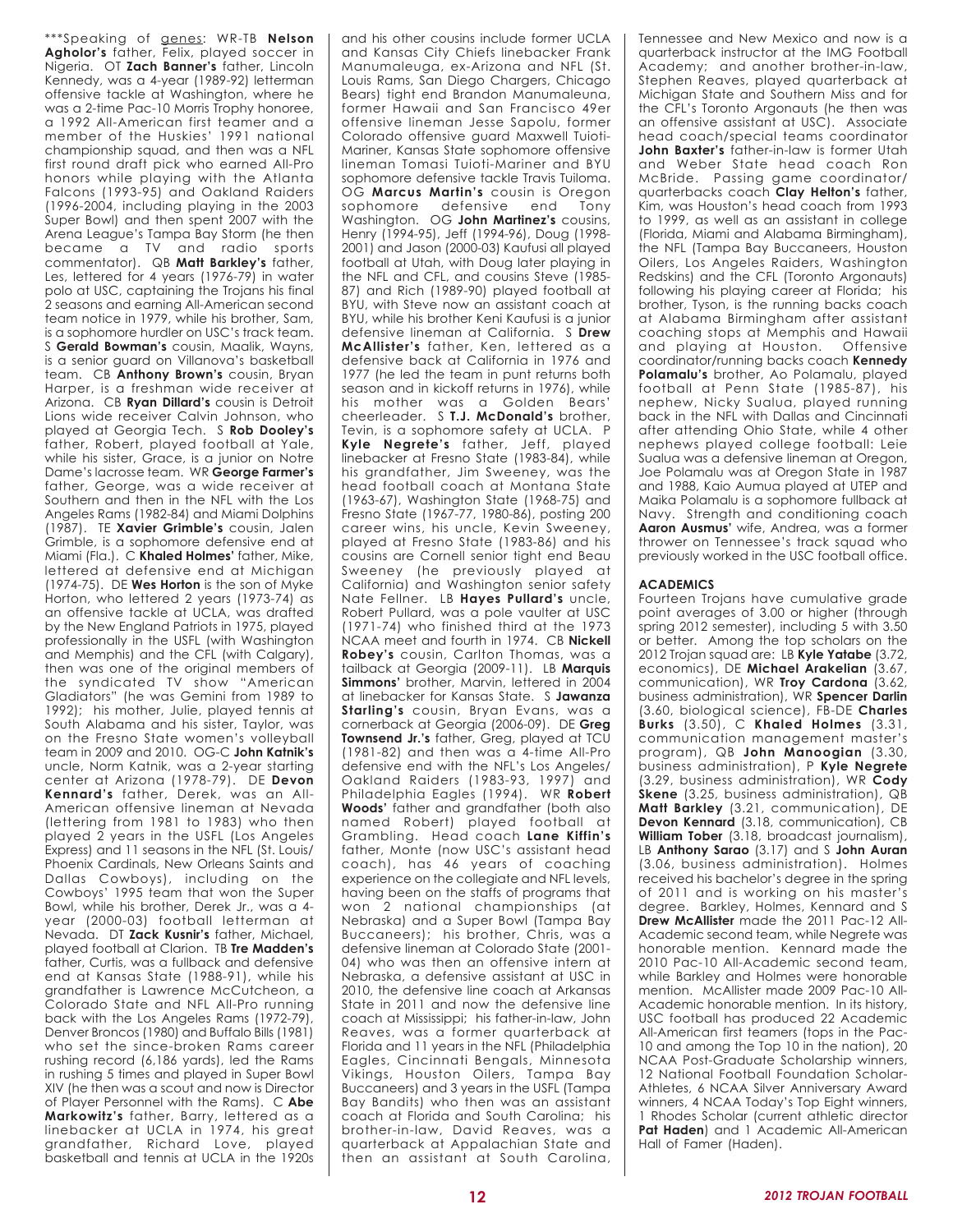#### **ANNIVERSARIES**

The 2012 season marks the anniversaries

of several significant USC football seasons: —The <u>90th anniversary of USC's first bowl team</u>. The 1922 Trojans, coached by Elmer "Gloomy Gus" Henderson, went 10-1, including a 14-3 victory over Penn State in the Rose Bowl. It was the first Rose Bowl game played in the present Pasadena stadium. USC was a substitute Western entry for California, which had declined the invitation. USC's first touchdown was set up by Harold Galloway, who caught a pass while flat on his back at the two-yard line. Penn State arrived at the game 45 minutes late after being caught in a traffic jam (nearly resulting in a pre-game fight between Henderson and Nittany Lions coach Hugo Bezdek), and the game concluded in moonlight as sportswriters had to strike matches to complete their stories.

-The 80<sup>th</sup> anniversary of USC's 1932 national championship team, regarded as one of the greatest teams in college football history. The Trojans breezed to their second consecutive national championship in 1932 as the Howard Jones era reached its pinnacle. The line, one of the greatest in Trojan history, included All-Americans Tay Brown, Aaron Rosenberg and Ernie Smith. The offense, directed by Homer Griffith and featuring back Cotton Warburton and ends Ray Sparling and Ford Palmer, was potent despite losing star Orv Mohler to injury. Meanwhile, the defense shut out its first five opponents and allowed only 13 points all season (while the offense scored 201). USC smashed Pittsburgh 35-0 in the Rose Bowl.

—The 50th anniversary of USC's 1962 national championship team, as John McKay led USC to its first national championship in 30 years and inaugurated one of the greatest dynasties in college football history. McKay's third team featured the talented quarterback tandem of Pete Beathard and Bill Nelsen, who combined to pass for 18 touchdowns while tossing only three interceptions. A then-school-record 11 of those touchdowns went to consensus All-American end Hal Bedsole, who also set the standard for passes caught (33) and yards receiving (827). The ground attack was run from the I-formation, led by the versatile Willie Brown at tailback and co-captain Ben Wilson at fullback. The Trojan defense allowed only 92 points all season. All-American linebacker Damon Bame led a unit that had three shutouts (including a 25-0 blanking of Notre Dame) and allowed more than 10 points only twice during the regular-season. Troy capped the year by outlasting Wisconsin, 42-37, in one of the most exciting games in Rose Bowl history.

—The 40th anniversary of USC's 1972 national championship team, considered to be John<br>McKay's finest at USC and one of the greatest<br>college teams of all time. USC averaged 39 points<br>per game (scoring 467 points) and never trailed in<br>the second half. The defense inter passes, limited the opponents to 2.5 yards per rush and never gave up a run longer than 29 yards. Senior Mike Rae and sophomore Pat Haden handled the quarterback duties. Sophomore Anthony<br>Davis rushed for 1,191 yards despite not starting<br>until the eighth game. All-American fullback Sam<br>"Bam" Cunningham was an outstanding blocker and a tremendous leaper, especially in goal-line situations. Tight end Charles Young was equally adept blocking and receiving, while split ends Lynn Swann, Edesel Garrison and J.K. McKay were excellent pass catchers. Sophomore linebacker Richard Wood burst onto the scene with 18 tackles in the season-opener on his way to garnering All-American honors. John Grant and Jeff Winans anchored the defensive line, while Artimus Parker, Charles Phillips and Charles Hinton led the secondary. USC's smallest margin of victory was nine points (versus Stanford). The Trojans beat No. 4-ranked Arkansas 31-10, No. 18 Washington 34-7, No. 14 UCLA 24-7, No.10 Notre Dame 45-23 and No. 3 Ohio State 42-17. USC was unanimously chosen No. 1 in the final AP and UPI polls, the first team to be so honored.

-The 10th anniversary of Carson Palmer's 2002 Heisman Trophy season. After a 21-year drought, Palmer became USC's fifth Heisman Trophy winner (and the first from the West Coast since 1981), as well as Troy's first quarterback winner ever. A 4 year starter, he set or tied 33 Pac-10 and USC total offense and passing records, including becoming the league's career leader in total offense and passing yards. In 2002, he completed 309-of-489 passes (63.2%) for 3,942 yards and 33 TDs, all USC records. He threw for 300-plus yards in a USCrecord 7 games that season, including 3 in a row. He completed at least 60.0% of his passes 9 times.

#### **IN THE NFL**

USC is always well-represented in the NFL. Eleven former Trojan players are in the Pro Football Hall of Fame (more than any other school). A Trojan has appeared in all but 4 of the 46 Super Bowls and Trojans have been selected to play in the Pro Bowl 216 times. Troy has produced more NFL draft picks (476) than any school and there have been 457 USC players who have played in the NFL or its sister leagues. USC has had more first round NFL draft picks (77) than any school and is tied with Notre Dame for most players (5) selected as the top pick in the NFL draft. At the start of training camp this summer, there were 59 ex-Trojans on NFL rosters. Last year, there were 41 Trojans on opening day NFL rosters, including players such as QBs Matt Cassel and Mark Sanchez, RBs Reggie Bush and Joe McKnight, LBs Clay Matthews, Keith Rivers, Brian Cushing and Rey Maualuga, DBs Troy Polamalu, Terrell Thomas and Taylor Mays, DLs Mike Patterson, Sedrick Ellis and Lawrence Jackson, WRs Steve Smith and Damian Williams, OLs Taitusi Lutui, Ryan Kalil, Winston Justice, Sam Baker and Tyron Smith, TE Fred Davis and PK David Buehler. Four NFL head coaches have USC ties (either as former players or coaches): Seattle's Pete Carroll, St. Louis' Jeff Fisher, San Diego's Norv Turner and Indianapolis' Chuck Pagano. Twelve current USC players have relatives with NFL playing backgrounds: OT **Zach Banner** (father, Lincoln Kennedy), WR **George Farmer** (father, George), C **Khaled Holmes** (brother, Alex, and brother-in-law, Troy Polamalu), OG-C **John Katnik** (cousin, Norm Katnik), DE **Devon Kennard** (father, Derek), TB **Tre Madden** (grandfather, Lawrence McCutcheon, and uncle, Daylon McCutcheon), C **Abe Markowitz** (cousins, Jesse Sapolu, Frank Manumaleuga and Brandon Manumaleuna), OG **John Martinez** (cousin, Doug Kaufusi), S **T.J. McDonald** (father, Tim), P **Kyle Negrete** (uncle, Kevin Sweeney), DE **Greg Townsend Jr.** (father, Greg) and FB **Soma Vainuku** (cousin, Rey Maualuga). Myke Horton, father of DE **Wes Horton**, played in the USFL Assistant coach **Kennedy Polamalu's** nephew, Troy Polamalu, now stars in the NFL with the Pittsburgh Steelers. Additionally, head coach **Lane Kiffin** was an NFL head coach and assistants **Monte Kiffin, Ed Orgeron, Kennedy Polamalu** and James Cregg were NFL assistants. Assistant coach **Tee Martin** played in the NFL, NFL Europe and CFL and assistant coach **Monte Kiffin** played in the CFL.

#### **USC MEN'S WATER POLO AT STANFORD**

The No. 1-ranked and 4-time defending NCAA champion **USC men's water polo** team will participate in the NorCal Tournament at Stanford on Saturday (Sept. 15) and Sunday (Sept. 16).

#### **SCOUTING STANFORD**

Second-year head coach **David Shaw** has his Stanford club off to a 2-0 start, including a 50-13 home victory last weekend over Duke. Junior QB **Josh Nunes** (32-of-56, 57.1%, 400 yds, 4 TD, 1 int in 2012) has taken over the signalcaller reins. Senior RB **Stepfan Taylor** (40 tcb, 185 yds, 4.6 avg, 2 TD in 2012, plus 5 rec, 29 yds, 5.8 avg) is the Cardinal's top groundgainer, ranking third on the school's career rushing (2,955 yards), rushing TDs (29) and 100-yard rushing games (14) lists, while sophomore WR **Ty Montgomery** (7 rec, 87 yds, 12.4 avg in 2012), senior TE **Zach Ertz** (6 rec, 75 yds, 12.5 avg in 2012) and senior WR **Drew Terrell** (6 rec, 72 yds, 12.0 avg, 2 TD in 2012, plus 7 PR, 134 yds, 19.1 avg, 1 TD) are the leading pass catchers.

Terrell is 10<sup>th</sup> nationally in punt returns (12.0, second in Pac-12). The defense is led by the likes of senior OLB **Chase Thomas** (11 tac, 3 for loss, 0.5 sack in 2012), a 2011 All-American and All-Pac-12 first teamer, along with senior ILB **Shayne Skov** (5 tac in 2012), soph SS **Jordan Richards** (11 tac, 1 for loss, 1 int, 2 dfl in 2012), senior DB **Usua Amanam** (13 tac, 4 for loss, 2 sack, 1 dfl, 1 FR in 2012), who is tied for 18th nationally in tackles for a loss (2.0, tied for third in Pac-12), and junior FS **Ed Reynolds** (7 tac, 3 int in 2012), who is tied for first nationally in interceptions (1.5, first in Pac-12). The Cardinal defense is fifth nationally in turnover margin (+2.5, first in Pac-12), sixth in rushing defense (49.0, second in Pac-12) and tied for 20<sup>th</sup> in tackles for loss (8.5, fourth in Pac-12). Soph PK **Jordan Williamson** (5-of-6 FG, 7-of-8 PAT in 2012 in 2012) is tied for third nationally in field goals (2.5, first in Pac-12).

#### **ROSTER UPDATES**

Here are updates from the roster in the 2012 USC football media guide:

—Add as scholarship players: #25 **Silas Redd** (TB, 5-10, 200, 3/1/92, Jr./Jr., TR, Norwalk, CT, King Low Heywood Thomas HS/Penn State) and #36 **Simione Vehikite** (LB, 5-11, 225, 3/13/91, Jr.\*/Sr., 1V, Kapolei, HI, Kapolei HS). Their bios are below. Also, P **Kyle Negrete** received a scholarship this fall, while LB **Will Andrew** is no longer on scholarship.

—Add as walk-ons: #6 **Alex Wood** (PK, 5-10, 175, 11/11/93, Fr./Fr., —, Mercer Island, WA, Mercer Island HS); #16, **Conner Sullivan**, (QB, 6-1, 180, 6/17/92, Fr./Fr., —, Orange, Orange Lutheran HS); #27, **Robert Mojica** (TB, 5-9, 180, 10/26/89, Sr.\*/Sr., TR, Dana Point, Mater Dei HS/SMU); #28, **Christian Tober** (WR, 5-9, 175, 11/13/93, Fr./ Fr., —, San Clemente, San Clemente HS); #38 **Elijah Steen** (S, 6-1, 205, 11/23/94, Fr./Fr., —, Irvine, Beckman HS); #41, **J.T. Kerr** (TE, 6- 4, 230, 11/17/90, Jr.\*/Sr., TR, San Diego, Scripps Ranch HS/Nebraska); #44, **Rob Dooley** (S, 6-1, 190, 8/1/93, Fr./Fr., —, Chicago, IL, Loyola Academy); #49 **Ryan Dillard** (CB, 5-10, 185, 3/25/94, Fr./Fr., —, Buford, GA, Buford HS); #49 **Bryson Lloyd** (TE, 6-3, 225, 7/30/91, Jr.\*/Sr., SQ, Santa Barbara, Santa Barbara HS); #50 **Julian Coleman** (LB, 6-2, 240, 4/10/91, Jr.\*/Sr., JC, Columbus, OH, Bexley HS/East Los Angeles JC); #57, **Nick Schlossberg** (LB, 6-2, 215, 11/ 1/93, Fr./Fr., —, San Diego, La Jolla Country Day); #64, **Ryan Bernstein** (DE, 5-10, 225, 5/ 20/94, Fr./Fr., —, Canyon Country, Canyon HS); #79, **Jeff Miller** (DE, 6-2, 225, 4/27/94, Fr./Fr., —, Southlake, TX, Carroll); #81, **Cole Cottrell** (WR, 5-10, 170, 3/10/94, Fr./Fr., —, Newport Beach, Corona del Mar HS); #83 **George Katrib**, WR, 6-1, 180, 2/17/94, Fr./Fr., —, Diamond Bar, Diamond Bar HS).

—Add as graduate assistant coaches: **Ross Cumming**, Special Teams/Linebackers (USC, 2012), and **Mark Watson**, Secondary (McPherson, 2010). Their bios are below.

—Change the jersey number of **Charles Burks** to #45, **David Garness** to #67, **Max Tuerk** to #75, **Nelson Agholor** to #15, **Gerald Bowman** to #27, **Cody Skene** to #34 and **Troy Cardona** to #48.

—Change the position of **Jabari Ruffin** to DE-LB, **Charles Burks** to FB-DE, **J.R. Tavai** to DT-DE and **Leonard Williams** to DE-DT.

-Correct spelling of first name is **Javorius Allen**.

—Change the hometown of **D.J. Morgan** to Pacoima.

—Delete **Cody Gifford** (quit), CB **Isiah Wiley** (ineligible).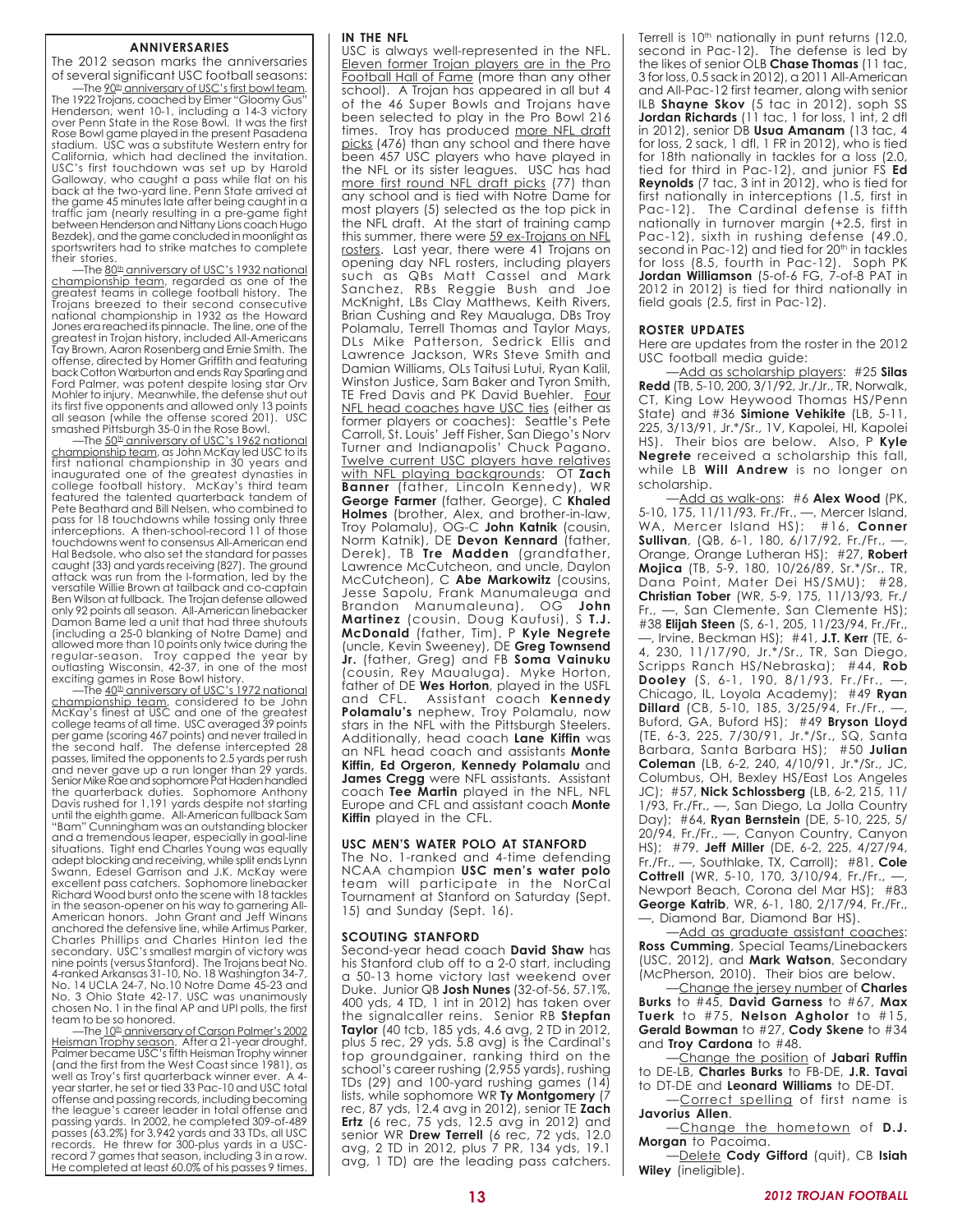**REDD: Career**: He ran for 1,678 yards on 321 carries (5.2 avg.) with 9 TDs in his 2-year Penn State career, and added 13 receptions for 67 yards (5.2 avg.). He had 7 100-yard rushing games at Penn State. **2011**: Redd earned **2011 All-Big Ten second team and Walter Camp Connecticut Player of the Year** honors as a sophomore tailback at Penn State. Overall in 2011 while appearing in all 13 games (starting 11), he ran for  $1,241$  yards (10<sup>th</sup> most in a season in Penn State history) on 244 carries (5.1 avg.) with 7 TDs, plus caught 9 passes for 40 yards (4.4 avg.) and had 1 tackle. He had 6 100-yard rushing games, with the last 5 coming consecutively (104 yards with 2 TDs on 12 carries against Indiana State, 129 yards on 29 carries at Indiana, 142 yards on 28 carries versus Iowa, 131 yards with 1 TD on 28 carries against Purdue, a career-high 164 yards with 1 TD on 18 carries at Northwestern and 137 yards with 1 TD on 30 carries versus Illinois). He was the first Nittany Lion with at least 5 consecutive 100-yard rushing games since Curtis Enis had 8 in a row in 1997. An injury to his collarbone and sternum slowed him during the final 3 games of the regular season. **2010**: Redd, who enrolled at Penn State in January of 2010 after graduating a semester early from high school, ran for 437 yards (second on the team) on 77 carries (5.7 avg) with 2 TDs, plus had 4 receptions for 27 yards (6.8 avg.) and 7 kickoff returns for 147 yards (21.0 avg.), while appearing in 12 games as a firstyear freshman backup tailback in 2010. He had 131 yards on 11 carries with a TD versus Northwestern. **HIGH SCHOOL**: He was a **2009 U.S. Army All-American and Rivals.com Connecticut Player of the Year** as a senior running back at King Low Heywood Thomas School in Stamford (Ct.) As a senior in 2009, he ran for 1,924 yards on 137 carries (14.0 avg.) with 25 TDs on offense and 47 tackles and an interception on defense. He had 1,346 yards on 120 carries (11.3 avg.) with 15 TDs as a 2008 junior, along with 2 interceptions. He also played basketball and lacrosse in high school.

**VEHIKITE**: **2012:** Simione Vehikite (pronounced seemee-OWN-nay vay-hee-KEY-tay) will serve as a reserve linebacker as a junior in 2012. He missed 2012 spring practice because of legal issues. **2011:** Vehikite was a reserve linebacker who played on special teams and also worked at times at fullback as a sophomore in 2011. Overall in 2011 while appearing in all 12 games, he had 6 tackles. He had 2 tackles against Syracuse. **2010:** Vehikite, who was moved to linebacker from fullback prior to 2010 spring practice, saw brief action on special teams in 2 games (Hawaii, UCLA) in 2010, but did not make a tackle. He missed 8 games (Virginia, Minnesota, Washington State, Washington, Stanford, California, Oregon, Arizona State) with a strained hamstring suffered at Hawaii. **2009:** Vehikite redshirted as a freshman fullback in 2009, his first year at USC. **HIGH SCHOOL:** His 2008 honors included **Super Prep All-Farwest, Prep Star All-West, Tacoma News Tribune Western** 100 and All-State first team as a senior fullback and linebacker at Kapolei (Hi.) High. He ran for 610 yards and 10 TDs on offense and had 119 tackles, 12 tackles for losses and 10 sacks on defense in 2008. As a junior in 2007, he played defensive line at Lahainaluna High in Lahaina (Hi.). **PERSONAL:** He's a sociology major at USC.

**CUMMING**: Ross Cumming, a standout special teams performer the past 4 years at USC, joined the Trojan coaching staff in August of 2012 as a graduate assistant working with the special teams and linebackers. Originally a walk-on who earned a scholarship in 2010, the 25-year-old Cumming was a 4-year (2008-11) letterman at USC. He was a reserve linebacker and special teams player who as a 2011 senior also served as the backup fullback and worked some at tight end. He had 35 career tackles while appearing in 47 games. He had 3 tackles as a first-year freshman in 2008, then added 9 stops in 2009 and 8 in 2010. He made 15 tackles, returned a blocked punt 17 yards (at Oregon) and caught 2 passes for 16 yards (8.0 avg.) in 2011 while winning USC's Special Teams Player of the Year Award. He spent 2006 and 2007 at the Naval Academy Prep School, but did not play football because of an injury. He was a tight end and linebacker at Santa Margarita High in Rancho Santa Margarita (Calif.), where he made All-Serra League as a 2004 junior. He earned his bachelor's degree in public policy, management and planning at USC in 2012. He is working on his master's degree in communication management at USC. Born Sept. 28, 1987, he is single.

**WATSON**: Mark Watson, an assistant coach at Drake the past 2 seasons, joined the Trojan coaching staff in August of 2012 as a graduate assistant working with the secondary. Watson, 25, coached the cornerbacks at Drake in 2010 and 2011. Drake, a member of the NCAA FCS, led the Pioneer Football League in pass interceptions both seasons. In 2011, the Bulldogs won the PFL championship while finishing seventh in the NCAA FCS in scoring defense and 10<sup>th</sup> in total defense. He spent 3 years (2008-10) as a position coordinator at the Elite Football Academy in St. Louis, Mo. He played cornerback and safety in college, beginning his career at NCAA Division II Missouri Southern State in 2006 (getting 14 tackles, 1 interception, 1 fumble recovery, 3 deflections and 6 kickoff returns) and 2007 (with 4 tackles) before transferring to the NAIA's McPherson College, where he started in 2008 and 2009 (he was a captain as a senior). He starred in football (he was an all-league quarterback), basketball, baseball (he was on the 2003 Missouri Class 4A state titlist) and track (he was ran on the school record-setting 400-meter relay team) at Francis Howell High in St. Charles, Mo. He earned his bachelor's degree in business management and marketing at McPherson in 2010. He is working on a master's degree in communication management at USC. Born March 6, 1987, he is single.

#### **INJURY/STATUS UPDATE**

**OUT:** TB **Tre Madden** (knee), DE **Devon Kennard** (chest), DE **DeVante Wilson** (knee), TE **J.T. Kerr** (transfer sit out)

#### **USC IN NCAA/PAC-12 STAT RANKINGS**

|                              |                       |            |                | NCAA PAC-12                                |
|------------------------------|-----------------------|------------|----------------|--------------------------------------------|
| <b>NAME</b>                  | <b>CATEGORY</b>       | <b>AVG</b> | RANK*          | RANK**                                     |
| Margise Lee                  | Receptions            | 10.5       | 3              | 1                                          |
| Margise Lee                  | All-Purp. Yds. 213.0  |            | 3              | $\overline{2}$                             |
| Margise Lee                  | Scoring               | 15.0       | 3 <sub>T</sub> | 1T                                         |
| Dion Bailey                  | Ints.                 | 1.0        | 3T             | 2 <sub>T</sub>                             |
| Margise Lee                  | Rec. Yards            | 131.5      | $\overline{4}$ | 1T                                         |
| Margise Lee                  | Kickoff Rets.         | 35.0       | 6              | 1                                          |
| Matt Barkley                 | Passing Eff.          | 182.3      | 9              | 3                                          |
| Robert Woods                 | Scoring               | 12.0       | 12T            | 51                                         |
| Robert Woods                 | Receptions            | 8.0        | 15T            | 2 <sub>T</sub>                             |
| Nickell Robey                | Punt Returns          | 15.3       | 16T            | $\overline{4}$                             |
| Morgan Breslin Tac. For Loss |                       | 2.0        | <b>18T</b>     | 3 <sub>T</sub>                             |
| C. Heyward                   | Fum. Rec.             | 0.5        |                | 2 <sub>T</sub>                             |
| Matt Barkley                 | Total Off.            | 271.0      |                | $\overline{4}$                             |
| Morgan Breslin               | Sacks                 | 1.0        |                | 4                                          |
| L. Williams                  | Sacks                 | 1.0        |                | 4                                          |
| USC                          | Kickoff Rets.         | 35.0       | 6              | 1                                          |
| <b>USC</b>                   | TO Margin             | $+2.0$     | 8T             |                                            |
| <b>USC</b>                   | Passing Eff.          | 181.4      | 9              | $\frac{2}{2}$                              |
| <b>USC</b>                   | Net Punting           | 42.3       | 11             | $\overline{1}$                             |
| <b>USC</b>                   | Scoring Off.          | 45.5       | 12             |                                            |
| <b>USC</b>                   | Tac. for Loss         | 9.5        | 12             | 3323                                       |
| <b>USC</b>                   | Punt Returns          | 19.3       | 13             |                                            |
| <b>USC</b>                   | Sacks                 | 3.5        | 13             |                                            |
| <b>USC</b>                   | Red Zone Off. 100.0 - |            |                | 1T                                         |
| <b>USC</b>                   | <b>Field Goals</b>    | $1.000 -$  |                | 1T                                         |
| <b>USC</b>                   | <b>PAT Kicking</b>    | $1.000 -$  |                | 1T                                         |
| <b>USC</b>                   | Passing Off.          | $290.5 -$  |                | 3                                          |
| <b>USC</b>                   | Rushing Def.          | 94.5       |                | 3                                          |
| <b>USC</b>                   | Sacks Allow, 1.5      |            |                |                                            |
| <b>USC</b>                   | Scoring Def.          | 19.5       |                |                                            |
| <b>USC</b>                   | Total Def.            | $395.5 -$  |                | $\begin{array}{c} 3 \\ 5 \\ 5 \end{array}$ |
| <b>USC</b>                   | Total Off.            | $460.0 -$  |                | 5                                          |
| <b>USC</b>                   | 3rd D. Conv. 38.5     |            |                | 5                                          |
| *Top 25 only                 |                       |            |                |                                            |

\*\*Top 5 only

#### **RED ZONE PRODUCTION**

| <b>GAME USC</b><br><b>HAW</b><br><b>SYR</b> | 4-of-4 (TD, TD, FG, TD) 2-of-2 (TD, FG) | <b>OPPONENT</b><br>4-of-4 (TD, TD, TD, TD) 5-of-5 (FG, TD, TD, TD, |
|---------------------------------------------|-----------------------------------------|--------------------------------------------------------------------|
|                                             | TOTAL 8-of-8 (1.000)                    | TD)<br>7-of-7 (1.000)                                              |

| $7 - T D$ | $5-D$  |
|-----------|--------|
| $1 - FG$  | $2-FG$ |
|           |        |

#### **KYLE NEGRETE PUNTS**

| <b>GAME</b> | <b>PUNTS</b> |   | WITHIN 20 50+ YARDS |
|-------------|--------------|---|---------------------|
| <b>HAW</b>  | २            |   |                     |
| SYR         | ર            | З |                     |
| TOTAL       | ħ            | 4 | 2                   |

#### **ANDRE HEIDARI KICKOFFS**

| <b>GAME</b> | KICKOFFS WITHIN 20 (TOUCHBACKS) |
|-------------|---------------------------------|
| HAW         | 1(0)                            |
| TOTAL       | 1(0)                            |

#### **CRAIG McMAHON KICKOFFS**

| <b>GAME</b> |    | <b>KICKOFFS WITHIN 20 (TOUCHBACKS)</b> |  |
|-------------|----|----------------------------------------|--|
| <b>HAW</b>  |    | 1(3)                                   |  |
| SYR         |    | 3(3)                                   |  |
| TOTAL       | 14 | 4(6)                                   |  |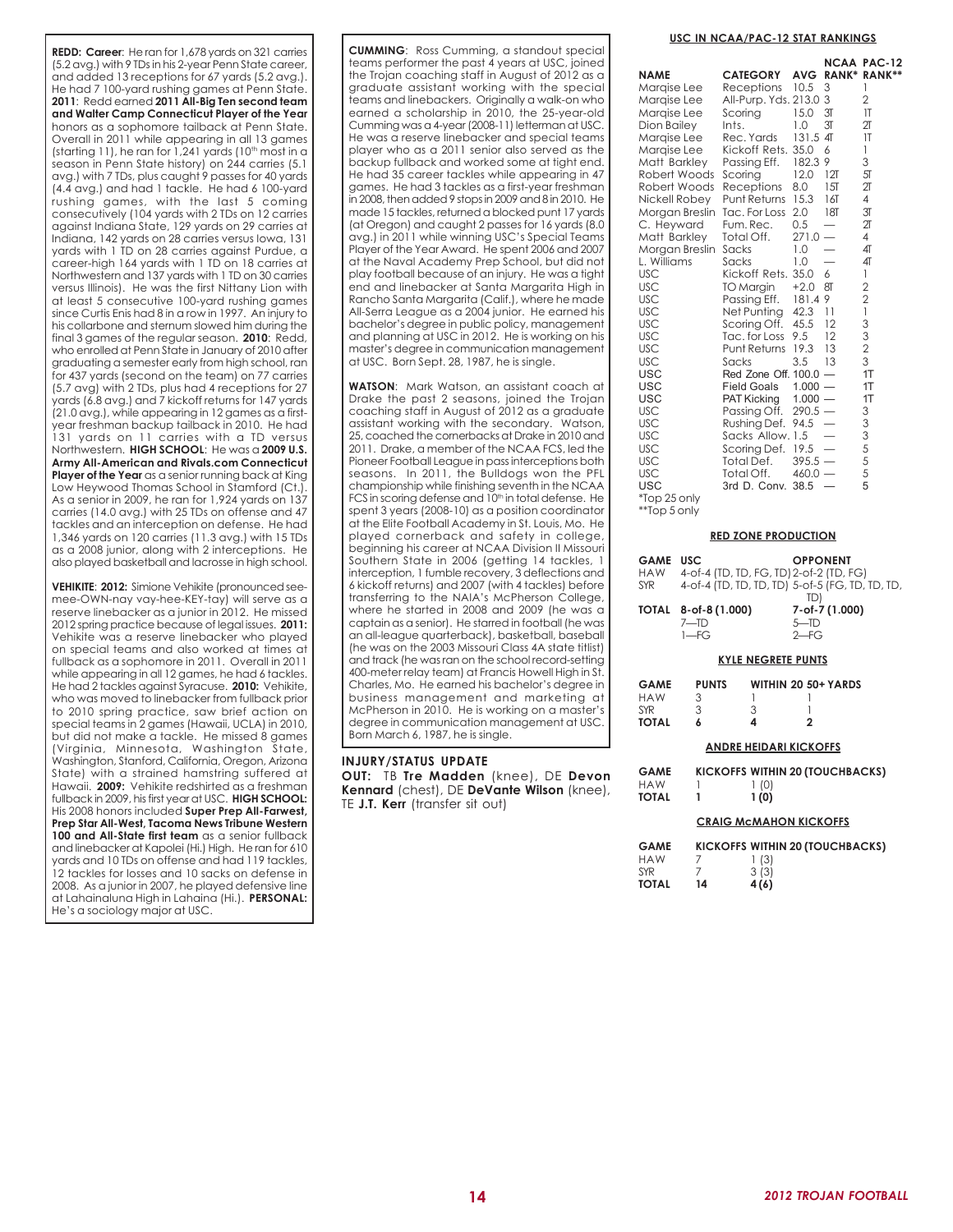## **DEPTH CHART**

## **OFFENSE**

- **SE 2 Robert Woods (6-1, 190, Jr.)** *@HeismanWoods* 8 George Farmer (6-1, 205, So.) 85 Victor Blackwell (6-1, 190, Fr.\*) *@VicDeMone4* **LT — 70 Aundrey Walker (6-6, 300, So.)** *@Rozay\_YoLo* 75 Max Tuerk (6-6, 285, Fr.) *@maxtuerk* 72 Chad Wheeler (6-7, 265, Fr.) **LG — 66 Marcus Martin (6-3, 325, So.)** *@ScreamMulahASAP* 50 Abe Markowitz (6-1, 310, Sr.\*) 63 Giovanni Di Poalo (6-4, 290, So.\*) **C — 78 Khaled Holmes (6-4, 305, Sr.\*)** *@KhaledHolmes* 69 Cyrus Hobbi (6-3, 290, Fr.\*) **RG — 59 John Martinez (6-2, 300, Jr.\*)** 74 Jeremy Galten (6-5, 295, Sr.) 67 David Garness (6-5, 290, Jr.\*) **RT — 77 Kevin Graf (6-6, 295, Jr.\*)** *@kevingraf77* 76 Nathan Guertler (6-5, 270, So.\*) 73 Zach Banner (6-9, 335, Fr.) *@FOE\_ZB73* **TE — 86 Xavier Grimble (6-5, 260, So.\*) OR** *@JustFollowZAE23* **82 Randall Telfer (6-4, 255, So.\*)** *@randalltelfer* 88 Jalen Cope-Fitzpatrick (6-5, 250, Fr.) OR 87 Junior Pomee (6-3, 255, Fr.\*) 89 Christian Thomas (6-3, 250, So.\*) **FL — 9 Marqise Lee (6-0, 195, So.)** *@TeamLee1* 15 Nelson Agholor (6-1, 180, Fr.) OR *@NelsonAgh3* 10 De'Von Flournoy (6-0, 180, Jr.\*) *@USCDFLO10* **QB — 7 Matt Barkley (6-2, 230, Sr.)** *@MattBarkley* 13 Max Wittek (6-4, 235, Fr.\*) 6 Cody Kessler (6-1, 215, Fr.\*) *@codykessler6* **FB — 31 Soma Vainuku (6-0, 250, Fr.\*)** *@somavainuku* 38 Jahleel Pinner (5-11, 225, Fr.) *@YesItsMe\_JP* 45 Charles Burks (6-0, 230, Fr.\*) 46 Hunter Simmons (6-1, 250, Jr.\*) **TB — 22 Curtis McNeal (5-7, 190, Sr.\*) OR** *@Trojanmoodster* **25 Silas Redd (5-10, 200, Jr.)** 30 D.J. Morgan (5-10, 190, So.\*) OR *@djmorgan30*
	- 37 Javorius Allen (6-1, 215, Fr.\*)

#### **SPECIALISTS**

| P —    | 35 Kyle Negrete (6-0, 225, Sr.*)<br>35 Kris Albarado (5-10, 195, Fr.*)                                    | @kylenegrete<br>@Albarado19 |
|--------|-----------------------------------------------------------------------------------------------------------|-----------------------------|
| $PK -$ | 48 Andre Heidari (5-10, 200, So.) OR<br>6 Alex Wood (5-10, 175, Fr.)<br>46 Craig McMahon (6-1, 195, So.*) | @AndreHeidari10             |
|        | $SNP - 61$ Peter McBride (6-1, 220, Fr.*)<br>18 John Manoogian (6-0, 220, Sr.*)                           |                             |
|        | $M = H R = H + 1 = 1$                                                                                     | $60.11 - 110 - 111 - 100$   |

**HLD — 7 Matt Barkley (6-2, 230, Sr.)** *@MattBarkley* 6 Cody Kessler (6-1, 215, Fr.\*) *@codykessler6* 35 Kyle Negrete (6-0, 225, Sr.\*) *@kylenegrete*

## **DEFENSE**

| 81              | Kevin Greene (6-4, 255, Jr.*)                                                                                                                                            | @KevinGreene81                                                                                                                                                                                                                                                                                                                                                                                                                                                                                                                                                                                                                                                                                                                                        |
|-----------------|--------------------------------------------------------------------------------------------------------------------------------------------------------------------------|-------------------------------------------------------------------------------------------------------------------------------------------------------------------------------------------------------------------------------------------------------------------------------------------------------------------------------------------------------------------------------------------------------------------------------------------------------------------------------------------------------------------------------------------------------------------------------------------------------------------------------------------------------------------------------------------------------------------------------------------------------|
| 99<br>98        | Cody Temple (6-3, 285, Fr.*)                                                                                                                                             |                                                                                                                                                                                                                                                                                                                                                                                                                                                                                                                                                                                                                                                                                                                                                       |
|                 |                                                                                                                                                                          | @uk0sc90<br>@LWtrojan94                                                                                                                                                                                                                                                                                                                                                                                                                                                                                                                                                                                                                                                                                                                               |
| 91<br>40        | Morgan Breslin (6-2, 245, Jr.)<br>Jabari Ruffin (6-4, 230, Fr.)                                                                                                          | @Jayruff7                                                                                                                                                                                                                                                                                                                                                                                                                                                                                                                                                                                                                                                                                                                                             |
|                 |                                                                                                                                                                          | @dbailey_18<br>@NoCutz                                                                                                                                                                                                                                                                                                                                                                                                                                                                                                                                                                                                                                                                                                                                |
| 51              | Scott Starr (6-3, 220, Fr.)<br>Will Andrew (6-2, 235, Jr.*)                                                                                                              | @SS47ERA<br>@WILL I AM                                                                                                                                                                                                                                                                                                                                                                                                                                                                                                                                                                                                                                                                                                                                |
| 56              | Anthony Sarao (6-0, 215, Fr.*)<br>Marquis Simmons (6-1, 220, Jr.*)                                                                                                       | @FightOn10                                                                                                                                                                                                                                                                                                                                                                                                                                                                                                                                                                                                                                                                                                                                            |
|                 | Nickell Robey (5-8, 165, Jr.)                                                                                                                                            | $@RDR_21$                                                                                                                                                                                                                                                                                                                                                                                                                                                                                                                                                                                                                                                                                                                                             |
| 15 <sup>1</sup> | Ryan Henderson (5-10, 170, Fr.*)                                                                                                                                         | $@TL$ FI                                                                                                                                                                                                                                                                                                                                                                                                                                                                                                                                                                                                                                                                                                                                              |
| $\overline{7}$  | T.J. McDonald (6-3, 205, Sr.)                                                                                                                                            | @tmacUSC7<br>@Gerald_Bowman                                                                                                                                                                                                                                                                                                                                                                                                                                                                                                                                                                                                                                                                                                                           |
| 26              | Josh Shaw (6-1, 190, So.*)                                                                                                                                               | @TeamDWright24                                                                                                                                                                                                                                                                                                                                                                                                                                                                                                                                                                                                                                                                                                                                        |
| 4<br>30<br>49   | Anthony Brown (5-9, 180, So.*)<br>Torin Harris (6-0, 190, Jr.*) OR<br>Brian Baucham (5-11, 170, Sr.*)<br>Ryan Dillard (5-10, 185, Fr.)<br>Devian Shelton (6-2, 185, Fr.) | @SmOOveKatTC                                                                                                                                                                                                                                                                                                                                                                                                                                                                                                                                                                                                                                                                                                                                          |
|                 |                                                                                                                                                                          | 96 Wes Horton (6-5, 255, Sr.*)<br>93 Greg Townsend Jr. (6-3, 260, Fr.*) OR @G_Townsend93<br>Antwaun Woods (6-1, 305, Fr.*) @FIGHTONTWOCKA<br>97 Christian Heyward (6-2, 285, Fr.*)<br>90 George Uko (6-3, 275, So.*)<br>94 Leonard Williams (6-5, 270, Fr.)<br>58 J.R. Tavai (6-2, 265, So.)<br>18 Dion Bailey (6-0, 210, So.*)<br>34 Tony Burnett (6-1, 205, Sr.*)<br>52 Dallas Kelley (5-11, 225, Sr.)<br>MLB - 55 Lamar Dawson (6-2, 235, So.)<br>47<br>WLB - 10 Hayes Pullard (6-1, 235, So.*)<br>53<br>21<br>23 Kevon Seymour (6-0, 170, Fr.)<br>19 Drew McAllister (6-1, 205, Sr.*) OR @DMAC_19<br>27 Gerald Bowman (6-1, 215, Jr.)<br>29<br>Jawanza Starling (6-1, 200, Sr.) OR @JayStar_29<br>24 Demetrius Wright (6-1, 195, Jr.)<br>16<br>17 |

#### **RETURNERS**

|        | $\mathbf{2}$<br>8 | $KOR - 9$ Margise Lee (6-0, 195, So.) OR<br>Robert Woods (6-1, 190, Jr.) OR<br>22 Curtis McNeal (5-7, 190, Sr.*) OR<br>15 Nelson Agholor (6-1, 180, Fr.)<br>George Farmer (6-1, 205, So.) OR<br>21 Nickell Robey (5-8, 165, Jr.) | @TeamLee1<br>@HeismanWoods<br>@Trojanmoodster<br>@NelsonAgh3<br>@RDR 21 |
|--------|-------------------|----------------------------------------------------------------------------------------------------------------------------------------------------------------------------------------------------------------------------------|-------------------------------------------------------------------------|
| $PR$ — | 2<br>9            | 21 Nickell Robey (5-8, 165, Jr.)<br>Robert Woods (6-1, 190, Jr.) OR<br>Margise Lee (6-0, 195, So.)                                                                                                                               | @RDR 21<br>@HeismanWoods<br>@TeamLee1                                   |

Used up redshirt year @Twitter handles

**15** *2012 TROJAN FOOTBALL*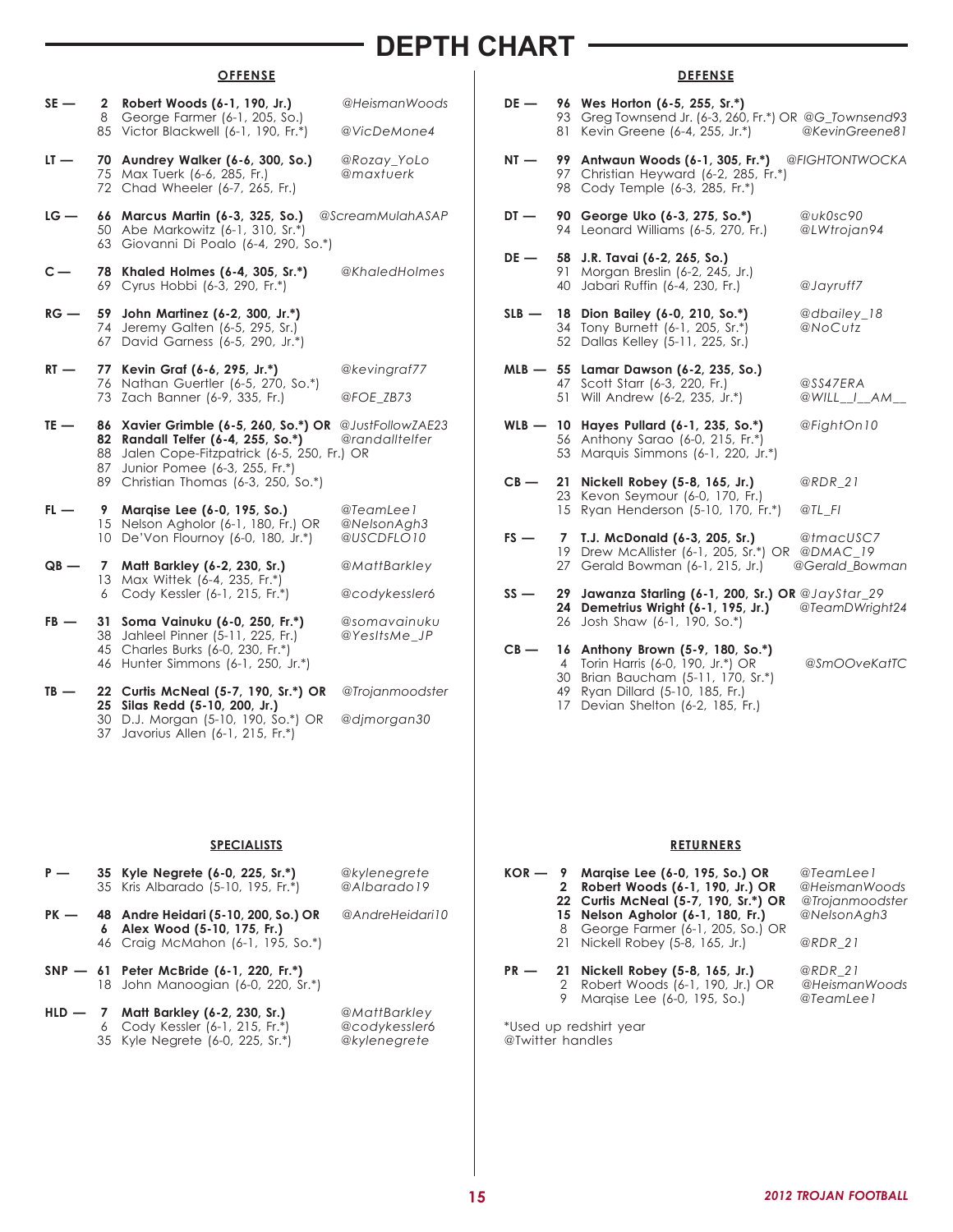#### **2012 USC FOOTBALL NUMERICAL ROSTER**

| <u>No.</u> | <u>Name</u>                            | <u>Pos.</u> | <u>Hgt.</u>         | <u>Wat.</u> |                                       |                           |                          | Birthday CI.(Ath/Ac) Exp. Hometown(HighSchool/JC/College)                  |
|------------|----------------------------------------|-------------|---------------------|-------------|---------------------------------------|---------------------------|--------------------------|----------------------------------------------------------------------------|
| 2          | WOODS, Robert                          | WR.         | $6 - 1$             | 190         | 4/10/92                               | Jr./Jr.                   |                          | 2V Carson (Serra)                                                          |
| 4          | HARRIS, Torin                          | CB          | $6-0$               | 190         | 5/12/91                               | $Jr.*/Sr.$                |                          | 2V Las Vegas, NV (Palo Verde)                                              |
| 6          | KESSLER, Cody                          | QB          | $6 - 1$             | 215         | 5/11/93                               | $Fr.*/SO.$                |                          | SQ Bakersfield (Centennial)                                                |
| 6          | WOOD, Alex                             | PK          | $5 - 10$            | 175         | $11/11/93$ Fr./Fr.                    |                           | $\overline{\phantom{0}}$ | Mercer Island, WA (Mercer Island)                                          |
| 7<br>7     | BARKLEY, Matt<br>MCDONALD, T.J.        | QB<br>S —   | $6 - 2$<br>$6 - 3$  | 230<br>205  | 9/8/90<br>1/26/91                     | Sr./Sr.<br>Sr./Sr.        |                          | 3V Newport Beach (Mater Dei)<br>3V Fresno (Edison)                         |
| 8          | FARMER, George                         | WR          | $6 - 1$             | 205         | 7/4/93                                | So./So.                   |                          | <b>1V</b> Los Angeles (Serra)                                              |
| 9          | LEE, Margise                           | WR          | $6-0$               | 195         | 11/25/91 So./So.                      |                           |                          | 1V Inglewood (Serra)                                                       |
| 10         | PULLARD, Hayes                         | LB          | $6 - 1$             | 235         | 4/18/92                               | $\text{So.}^*/\text{Jr.}$ |                          | <b>1V</b> Inglewood (Crenshaw)                                             |
| 10         | FLOURNOY, De'Von                       | WR          | $6-0$               | 185         | 12/31/90 Jr.*/Sr.                     |                           |                          | 2V Studio City (Birmingham)                                                |
| 13         | MADDEN, Tre                            | TB          | $6 - 1$             | 220         | 8/16/93                               | So./So.                   |                          | 1V Aliso Viejo (Mission Viejo)                                             |
| 13         | WITTEK, Max                            | QB          | $6 - 4$             | 235         | 7/31/93                               | $Fr.*/SO.$                |                          | SQ Newport Beach (Mater Dei)                                               |
| 15         | HENDERSON, Ryan                        | CB<br>WR-TB | $5 - 10$            | 170         | 1/2/93                                | $Fr.*/SO.$                |                          | SQ Moreno Valley (Rancho Verde)                                            |
| 15<br>16   | AGHOLOR, Nelson<br>BROWN, Anthony      | CB          | $6 - 1$<br>$5-9$    | 185<br>180  | 5/24/93<br>$10/15/90$ So.*/Jr.        | Fr./Fr.                   | $\overline{\phantom{0}}$ | Tampa, FL (Berkeley Prep)<br>1V Rialto (Kaiser)                            |
| 16         | SULLIVAN, Conner                       | QB          | $6 - 1$             | 180         | 6/17/92                               | Fr./Fr.                   | $\overline{\phantom{m}}$ | Orange (Orange Lutheran)                                                   |
| 17         | SHELTON, Devian                        | CB          | $6 - 2$             | 185         | 1/19/93                               | Fr./Fr.                   |                          | - Inglewood (Inglewood)                                                    |
| 17         | SAEE, Emon                             | QB          | $6 - 1$             | 205         | 12/14/90 Sr.*/Sr.                     |                           |                          | SQ Calabasas (Calabasas)                                                   |
| 18         | <b>BAILEY, Dion</b>                    | LB          | $6-0$               | 210         | 3/2/92                                | $\text{So.}^*/\text{Jr.}$ |                          | 1V Lakewood (Lakewood)                                                     |
| 18         | MANOOGIAN, John                        | QB          | $6-0$               | 220         | 6/9/90                                | $Sr.*/Sr.$                |                          | SQ Los Angeles (Windward)                                                  |
| 19         | MCALLISTER, Drew                       | S.          | $6 - 1$             | 205         | 11/12/89 Sr.*/Sr.                     |                           |                          | 4V Danville (Monte Vista)                                                  |
| 21         | ROBEY, Nickell                         | CB          | $5 - 8$             | 165         | 1/17/92                               | Jr./Jr.                   |                          | 2V Frostproof, FL (Frostproof)                                             |
| 22<br>23   | MCNEAL, Curtis<br>SEYMOUR, Kevon       | TB<br>CB    | $5 - 7$<br>$6-0$    | 190<br>170  | 12/3/89<br>11/30/93 Fr./Fr.           | $Sr.*/Sr.$                |                          | 2V Los Angeles (Venice)<br>— Pasadena (Muir)                               |
| 23         | JAFFE, Alec                            | TB          | $5-11$              | 190         | 7/9/92                                | $So.*/Jr.$                |                          | SQ Laguna Beach (Laguna Beach/Fullerton JC)                                |
| 24         | WRIGHT, Demetrius                      | S.          | $6 - 1$             | 195         | 12/19/91 Jr./Jr.                      |                           |                          | 2V Corona (Corona)                                                         |
| 25         | REDD, Silas                            | TB          | $5 - 10$            | 200         | 3/1/92                                | Jr./Jr.                   |                          | TR Norwalk, CT (King Low Heywood Thomas/Penn State)                        |
| 26         | SHAW, Josh                             | S.          | $6 - 1$             | 190         | 3/27/92                               | $So.*/Jr.$                |                          | TR Palmdale (Palmdale/Florida)                                             |
| 26         | DARLIN, Spencer                        | WR          | $5 - 10$            | 170         | 2/12/92                               | $\text{So.}^*/\text{Jr.}$ |                          | — Encinitas (La Costa Canyon)                                              |
| 27         | <b>BOWMAN, Gerald</b>                  | S.          | $6 - 1$             | 215         | 10/31/89 Jr./Jr.                      |                           |                          | JC Philadelphia, PA (Imhotep/Los Angeles Pierce JC)                        |
| 27         | MOJICA, Robert                         | TB          | $5 - 9$             | 180         | 10/26/89 Sr.*/Sr.                     |                           |                          | TR Dana Point (Mater Dei/SMU)                                              |
| 28         | FREEMAN, Luke                          | LB          | $5 - 10$            | 195         | 7/17/90                               | $Jr.*/Sr.$                |                          | SQ Westlake Village (Westlake)                                             |
| 28<br>29   | TOBER, Christian<br>STARLING, Jawanza  | WR<br>S.    | $5-9$<br>$6 - 1$    | 175<br>200  | 11/13/93 Fr./Fr.<br>6/21/91           | Sr./Sr.                   |                          | - San Clemente (San Clemente)<br>3V Tallahassee, FL (Lincoln)              |
| 30         | MORGAN, D.J.                           | TB          | $5 - 10$            | 190         | 1/3/92                                | $\text{So.}^*/\text{Jr.}$ |                          | <b>1V</b> Pacoima (Taft)                                                   |
| 30         | <b>BAUCHAM, Brian</b>                  | CB          | $5-11$              | 170         | 3/27/90                               | $Sr.*/Sr.$                |                          | 2V Torrance (West Torrance)                                                |
| 31         | VAINUKU, Soma                          | <b>FB</b>   | $6-0$               | 250         | 5/28/92                               | $Fr.*/SO.$                |                          | SQ Eureka (Eureka)                                                         |
| 34         | BURNETT, Tony                          | LB          | $6 - 1$             | 205         | 6/29/90                               | $Sr.*/Sr.$                |                          | 2V Watts (Mayfair/Los Angeles Southwest JC)                                |
| 34         | SKENE, Cody                            | WR          | $5 - 8$             | 160         | 10/30/91 Jr.*/Sr.                     |                           |                          | SQ Oak Park (Oak Park/Moorpark JC)                                         |
| 35         | NEGRETE, Kyle                          | P           | $6 - 0$             | 225         | 11/1/89                               | $Sr.*/Sr.$                |                          | 1V Fresno (Clovis West/San Diego)                                          |
| 35         | ALBARADO, Kris                         | P           | $5 - 10$            | 200         | 10/20/92 Fr.*/So.                     |                           |                          | SQ Lake Charles, LA (St. Louis)                                            |
| 36<br>36   | AKIBA, John                            | TB<br>CB    | $5 - 8$<br>$5 - 9$  | 185<br>170  | 8/5/90<br>10/3/90                     | $Jr.*/Sr.$<br>$Jr.*/Sr.$  | $\overline{\phantom{0}}$ | Mission Viejo (Mission Viejo/Saddleback JC)<br>San Clemente (San Clemente) |
| 37         | TOBER, William<br>ALLEN, Javorius      | TB          | $6 - 1$             | 210         | 8/27/91                               | $Fr.*/SO.$                | $\overline{\phantom{0}}$ | SQ Tallahassee, FL (Lincoln)                                               |
| 37         | NEVAREZ, Luis                          | S           | $5-11$              | 195         | 3/6/91                                | $Jr.*/Sr.$                |                          | SQ Visalia (El Diamante/College of the Sequoias)                           |
| 38         | PINNER, Jahleel                        | FB          | $5 - 11$            | 225         | 10/25/93 Fr./Fr.                      |                           |                          | - Rancho Santa Margarita (Mission Viejo)                                   |
| 38         | STEEN, Elijah                          | S.          | $6 - 1$             | 205         | 11/23/94 Fr./Fr.                      |                           | $\overline{\phantom{m}}$ | Irvine (Beckman)                                                           |
| 39         | VEHIKITE, Simione                      | LB          | $5 - 11$            | 225         | 3/13/91                               | $Jr.*/Sr.$                |                          | 1V Kapolei, HI (Kapolei)                                                   |
| 40         | RUFFIN, Jabari                         | $DE-LB$ 6-4 |                     | 230         | 9/14/94 Fr./Fr.                       |                           |                          | — Downey (Downey)                                                          |
| 41         | AURAN, John                            | S           | $5 - 10$            | 195         | 11/30/90 Jr.*/Sr.                     |                           |                          | SQ Phoenix, AZ (Brophy College Prep)                                       |
| 41         | KERR, J.T.                             | TE<br>DE    | $6 - 4$<br>$6 - 3$  | 230         | 11/17/90 Jr.*/Sr.                     |                           |                          | TR San Diego (Scripps Ranch/Nebraska)                                      |
| 42<br>44   | KENNARD, Devon<br>LARSEN, Chandler     | FB-TE       | $6-0$               | 260<br>225  | 6/24/91<br>2/28/90                    | Sr./Sr.<br>$Sr.*/Sr.$     |                          | 3V Phoenix, AZ (Desert Vista)<br>SQ Oak Park (Oak Park)                    |
| 44         | DOOLEY, Rob                            | S.          | 6-1                 | 190         | 8/1/93                                | Fr./Fr.                   | $\overline{\phantom{0}}$ | Chicago, IL (Loyola Academy)                                               |
| 45         | <b>BURKS, Charles</b>                  | FB-DE       | $6-0$               | 230         | 4/10/93                               | $Fr.*/SO.$                |                          | SQ Costa Mesa (Edison)                                                     |
| 45         | SCOTT, Doug                            | LB          | $6 - 2$             | 195         | 12/2/88                               | $Sr.*/Sr.$                |                          | SQ San Diego (Cathedral Catholic/Western Michigan/                         |
|            |                                        |             |                     |             |                                       |                           |                          | El Camino JC)                                                              |
| 46         | SIMMONS, Hunter                        | FB          | 6-1                 | 250         | 9/20/90                               | $Jr.*/Sr.$                |                          | 1V Pasadena (Loyola)                                                       |
| 46         | McMAHON, Craig                         | PK          | $6 - 1$             | 195         | 8/27/92                               | $\text{So.}^*/\text{Jr.}$ |                          | SQ Bakersfield (Bakersfield)                                               |
| 47         | STARR, Scott<br>ROSS, Taylor           | LB<br>TB    | $6 - 3$<br>$5 - 10$ | 225<br>180  | 11/22/93 Fr./Fr.<br>12/29/92 Fr.*/So. |                           | $\overline{\phantom{0}}$ | Norco (Norco)                                                              |
| 47<br>48   | HEIDARI, Andre                         | PK          | $5 - 10$            | 200         | 7/12/93                               | So./So.                   |                          | SQ Newport Beach (Sage Hill)<br>1V Bakersfield (Stockdale)                 |
| 48         | CARDONA, Troy                          | WR          | $5-11$              | 180         | 1/19/93                               | $Fr.*/SO.$                |                          | SQ Aloha, OR (Aloha)                                                       |
| 49         | LLOYD, Bryson                          | TE          | $6 - 3$             | 225         | 7/30/91                               | $Jr.*/Sr.$                |                          | SQ Santa Barbara (Santa Barbara)                                           |
| 49         | DILLARD, Ryan                          | CB          | $5 - 10$            | 185         | 3/25/94                               | Fr./Fr.                   | $\overline{\phantom{m}}$ | Buford, GA (Buford)                                                        |
| 50         | MARKOWITZ, Abe                         | C           | $6 - 1$             | 305         | 9/26/90                               | $Sr.*/Sr.$                |                          | SQ Hawaii Kai, HI (Punahou)                                                |
| 50         | COLEMAN, Julian                        | LB          | $6 - 2$             | 240         | 4/10/91                               | $Jr.*/Sr.$                |                          | JC Columbus, OH (Bexley/East Los Angeles JC)                               |
| 51         | ANDREW, Will                           | LB          | $6 - 2$             | 235         | 12/25/90 Jr.*/Sr.                     |                           |                          | 2V Huntington Beach (Edison)                                               |
| 52         | KELLEY, Dallas                         | LB          | $5 - 11$            | 225         | 1/16/90                               | Sr./Sr.                   |                          | SQ Norco (Norco/Chaffey JC)                                                |
| 53<br>54   | SIMMONS, Marquis<br>ARAKELIAN, Michael | LB<br>DE    | $6 - 1$<br>$6 - 1$  | 220<br>225  | 3/17/91<br>10/26/90 Jr.*/Sr.          | $Jr.*/Sr.$                | $\overline{\phantom{0}}$ | <b>IV</b> Compton (Dominguez)<br>Anaheim (Orange Lutheran/Chapman)         |
| 55         | DAWSON, Lamar                          | LB          | $6 - 2$             | 235         | 9/22/93                               | So./So.                   | 1V.                      | Junction City, KY (Boyle County)                                           |
| 56         | SARAO, Anthony                         | LB          | $6 - 0$             | 215         | 4/29/93                               | $Fr.*/SO.$                |                          | SQ Egg Harbor Township, NJ (Holy Spirit)                                   |
| 57         | SCHLOSSBERG, Nick                      | LB          | $6 - 2$             | 215         | 11/1/93                               | Fr./Fr.                   | $\overline{\phantom{0}}$ | San Diego (La Jolla Country Day)                                           |
| 58         | TAVAI, J.R.                            | DT-DE       | $6 - 2$             | 265         | 9/23/93                               | So./So.                   | 1 <sup>V</sup>           | Redondo Beach (Mira Costa)                                                 |
| 59         | MARTINEZ, John                         | OG          | $6 - 2$             | 305         | 7/23/91                               | $Jr.*/Jr.$                | 2V                       | Murray, UT (Cottonwood)                                                    |
| 59         | YATABE, Kyle                           | LB          | $6-0$               | 215         | 5/2/91                                | $Jr.*/Sr.$                |                          | SQ El Segundo (El Segundo/Willamette)                                      |
| 60         | KATNIK, John                           | $OG-C$      | $6 - 2$             | 260         | 9/26/92                               | $Fr.*/SO.$                |                          | SQ Rolling Hills Estates (Palos Verdes)                                    |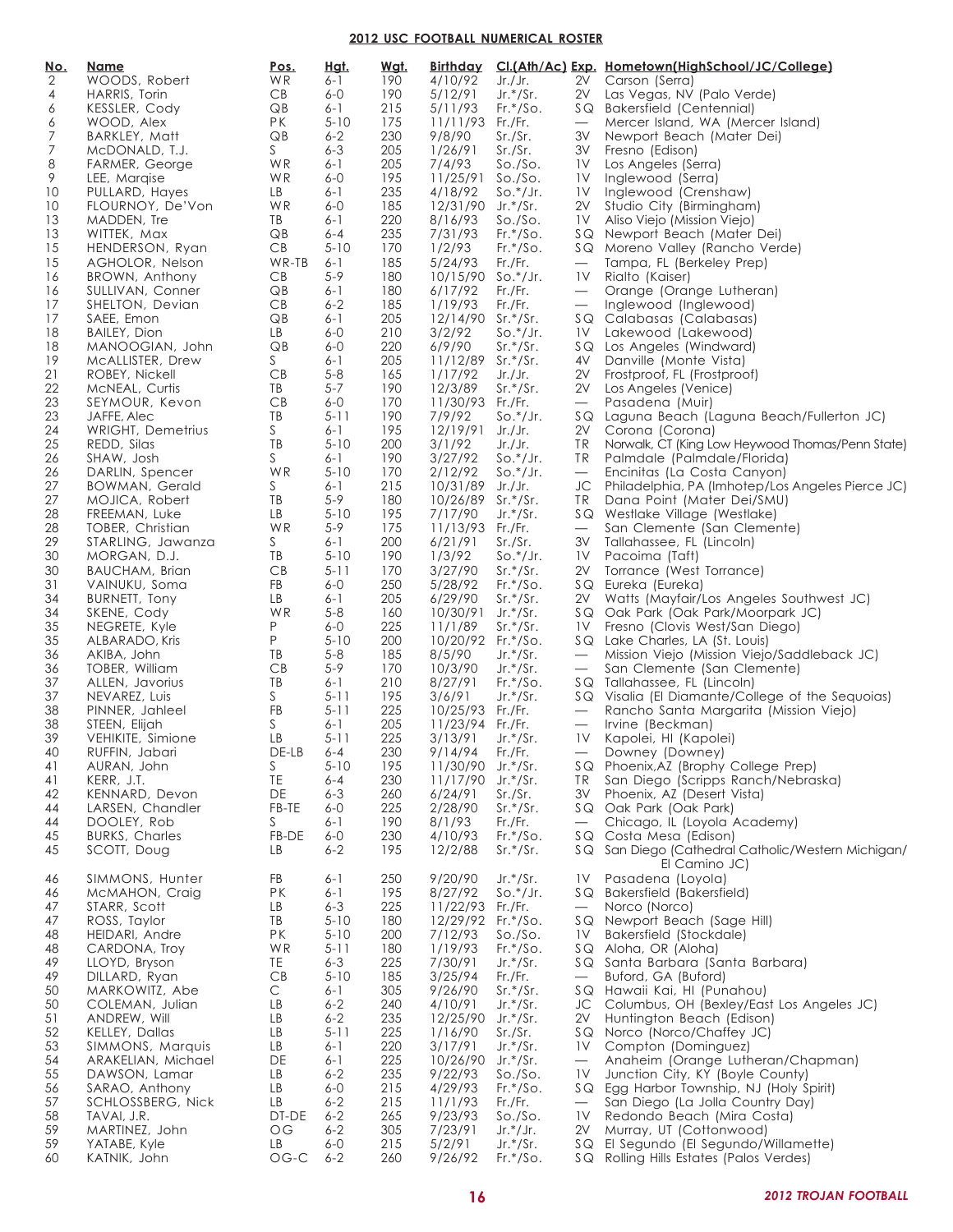| McBRIDE, Peter<br>SNP<br>220<br>7/26/93<br>$Fr.*/SO.$<br>SQ Scottsdale, AZ (Chaparral)<br>61<br>$6 - 1$<br>295<br>$So.*/Jr.$<br>62<br>DT<br>$6-0$<br>7/25/90<br>Los Angeles (Yula)<br>AVIV, Yonatan<br>$\overline{\phantom{m}}$<br>63<br>$6 - 4$<br>280<br>$\overline{OG}$<br>6/16/91<br>$So.*/Jr.$<br>SQ Ventura (St. Bonaventure)<br>Di POALO, Giovanni<br>$5 - 10$<br>225<br>64<br>DE<br>5/20/94<br>Fr./Fr.<br>BERNSTEIN, Ryan<br>Canyon Country (Canyon)<br>$\overline{\phantom{m}}$<br>C<br>65<br>$6 - 2$<br>285<br>12/31/92 Fr.*/So.<br>JEPSEN, Erick<br>SQ Moreno Valley (La Quinta)<br>$6 - 3$<br>325<br>11/29/93 So./So.<br>$\overline{OG}$<br><b>1V</b> Los Angeles (Crenshaw)<br>66<br>MARTIN, Marcus<br>OT-OG 6-5<br>285<br>4/25/90<br>67<br>GARNESS, David<br>$Jr.*/Sr.$<br>SQ Anchorage, AK (Bartlett/San Francisco CC)<br>335<br>68<br>OT-OG 6-5<br>7/15/94<br>Fr./Fr.<br>Inglewood (Crespi)<br>SIMMONS, Jordan<br>$\overline{\phantom{m}}$<br>69<br>$C$ -OG<br>$6 - 3$<br>285<br>5/9/93<br>HOBBI, Cyrus<br>$Fr.*/SO.$<br>SQ Scottsdale, AZ (Saguaro)<br>70<br>O <sub>T</sub><br>300<br>WALKER, Aundrey<br>$6 - 6$<br>1/15/93<br>So./So.<br>1V<br>Cleveland, OH (Glenville)<br>72<br>$\overline{O}$ T<br>$6 - 7$<br>1/19/94<br>270<br>Fr./Fr.<br>Santa Monica (Santa Monica)<br>WHEELER, Chad<br>$\overline{\phantom{m}}$<br>73<br>$\overline{O}$<br>$6 - 9$<br>335<br>12/25/93 Fr./Fr.<br>BANNER, Zach<br>Puyallup, WA (Lakes)<br>$\overbrace{\phantom{13333}}$<br>3/22/91<br>74<br>OT-OG 6-5<br>290<br>GALTEN, Jeremy<br>Sr./Sr.<br>San Mateo (Hillsdale/San MateoJC)<br>1 <sup>V</sup><br>75<br>TUERK, Max<br>OT-OG<br>6-6<br>285<br>1/27/94<br>Fr./Fr.<br>Trabuco Canyon (Santa Margarita)<br>$\overline{\phantom{m}}$<br>$\overline{OG}$<br>76<br>$6 - 5$<br>270<br>1/13/93<br>$So.*/Jr.$<br>Norco (Norco)<br>GUERTLER, Nathan<br>1V<br>300<br>77<br>$\overline{O}$<br>$6 - 6$<br>6/17/91<br>$Jr.*/Sr.$<br>2V<br>Agoura Hills (Agoura)<br>GRAF, Kevin<br>C<br>$6 - 4$<br>1/19/90<br>78<br>HOLMES, Khaled<br>305<br>$Sr.*/Sr.$<br>3V Santa Ana (Mater Dei)<br>$6 - 2$<br>79<br>MILLER, Jeff<br>DE<br>225<br>4/27/94<br>Fr./Fr.<br>Southlake, TX (Carroll)<br>$\overline{\phantom{m}}$<br>$6 - 2$<br>195<br>9/3/93<br>80<br>ROGERS, Darreus<br>WR<br>Fr./Fr.<br>Compton (Carson)<br>81<br>DE<br>$6 - 4$<br>255<br>5/14/90<br>$Jr.*/Sr.$<br>Oakland (Sacred Heart Cathedral Prep)<br>GREENE, Kevin<br>2V<br>WR<br>81<br>$5 - 10$<br>170<br>3/10/94<br>COTTRELL, Cole<br>Fr./Fr.<br>Newport Beach (Corona del Mar)<br>$\overline{\phantom{m}}$<br>255<br>82<br>TE<br>$6 - 4$<br>TELFER, Randall<br>5/16/92<br>Rancho Cucamonga (Rancho Cucamonga)<br>$So.*/Jr.$<br>1 <sup>V</sup><br>83<br>WR<br>$6 - 1$<br>180<br>2/17/94<br>Diamond Bar (Diamond Bar)<br>KATRIB, George<br>Fr./Fr.<br>$\overline{\phantom{m}}$<br>84<br>DOWNEY JR., Kevin<br>TE<br>$6 - 3$<br>210<br>8/27/90<br>$Jr.*/Sr.$<br>West Hills (El Camino Real/Pierce JC)<br>1/22/93<br>85<br>WR<br>$6 - 1$<br>190<br>$Fr.*/SO.$<br><b>BLACKWELL, Victor</b><br>SQ Cerritos (Mater Dei)<br>$6 - 5$<br>255<br>9/2/92<br>$So.*/Jr.$<br>86<br>GRIMBLE, Xavier<br>TE<br>Las Vegas, NV (Bishop Gorman)<br>1 <sup>V</sup><br>TE<br>87<br>$6 - 3$<br>250<br>1/9/92<br>$Fr.*/SO.$<br>POMEE, Junior<br>SQ Perris (Rancho Verde)<br>TE<br>$6 - 5$<br>88<br>245<br>4/14/94<br>COPE-FITZPATRICK, Jalen<br>Fr./Fr.<br>Rocklin (Whitney)<br>$\overline{\phantom{m}}$<br>89<br>TE<br>$6 - 3$<br>THOMAS, Christian<br>245<br>12/16/91<br>$So.*/Jr.$<br>1V<br>Palmdale (Highland)<br>2/11/92<br>90<br>UKO, George<br>DT<br>$6 - 3$<br>275<br>$So.*/Jr.$<br>1 <sup>V</sup><br>Chino (Don Lugo)<br>DE<br>$6 - 2$<br>250<br>7/8/91<br>Walnut Creek (Las Lomas/Diablo Valley JC)<br>91<br>BRESLIN, Morgan<br>Jr./Jr.<br>JC<br>2/6/89<br>92<br>KUSNIR, Zack<br>DT<br>$6 - 5$<br>265<br>$Sr.*/Sr.$<br>SQ La Jolla (La Jolla Country Day/San Diego State)<br>DE<br>93<br>$6 - 3$<br>12/11/92 Fr.*/So.<br>260<br>SQ Los Angeles (Beverly Hills)<br>TOWNSEND JR., Greg<br>DE-DT<br>$6 - 5$<br>270<br>94<br>6/20/94<br>Fr./Fr.<br>Daytona Beach, FL (Mainland)<br>WILLIAMS, Leonard<br>$\overline{\phantom{m}}$<br>95<br>$6 - 5$<br>DE<br>245<br>12/15/92 Fr./Fr.<br>WILSON, DeVante<br>Corona (Corona)<br>96<br>DE<br>$6 - 5$<br>255<br>1/18/90<br>3V Chatsworth (Notre Dame)<br>HORTON, Wes<br>$Sr.*/Sr.$<br>97<br>$6 - 2$<br>285<br>12/5/92<br>$Fr.*/SO.$<br>SQ San Diego (Point Loma)<br>HEYWARD, Christian<br>DT<br>$6 - 3$<br>285<br>12/29/92 Fr.*/So.<br>SQ Bakersfield (Liberty)<br>98<br>TEMPLE, Cody<br>DT<br>99<br>DT<br>$6 - 1$<br>305<br>1/3/93<br>$Fr.*/SO.$<br>SQ Los Angeles (Taft)<br>WOODS, Antwaun | <u>No.</u> | Name | Pos. | <u>Hat.</u> | <u>Wat.</u> | Birthday |  | CI.(Ath/Ac) Exp. Hometown(HighSchool/JC/College) |
|------------------------------------------------------------------------------------------------------------------------------------------------------------------------------------------------------------------------------------------------------------------------------------------------------------------------------------------------------------------------------------------------------------------------------------------------------------------------------------------------------------------------------------------------------------------------------------------------------------------------------------------------------------------------------------------------------------------------------------------------------------------------------------------------------------------------------------------------------------------------------------------------------------------------------------------------------------------------------------------------------------------------------------------------------------------------------------------------------------------------------------------------------------------------------------------------------------------------------------------------------------------------------------------------------------------------------------------------------------------------------------------------------------------------------------------------------------------------------------------------------------------------------------------------------------------------------------------------------------------------------------------------------------------------------------------------------------------------------------------------------------------------------------------------------------------------------------------------------------------------------------------------------------------------------------------------------------------------------------------------------------------------------------------------------------------------------------------------------------------------------------------------------------------------------------------------------------------------------------------------------------------------------------------------------------------------------------------------------------------------------------------------------------------------------------------------------------------------------------------------------------------------------------------------------------------------------------------------------------------------------------------------------------------------------------------------------------------------------------------------------------------------------------------------------------------------------------------------------------------------------------------------------------------------------------------------------------------------------------------------------------------------------------------------------------------------------------------------------------------------------------------------------------------------------------------------------------------------------------------------------------------------------------------------------------------------------------------------------------------------------------------------------------------------------------------------------------------------------------------------------------------------------------------------------------------------------------------------------------------------------------------------------------------------------------------------------------------------------------------------------------------------------------------------------------------------------------------------------------------------------------------------------------------------------------------------------------------------------------------------------------------------------------------------------------------------------------------------------------------------------------------------------------------------------------------------------------------------------------------------------------------------------------------------------------------------------------------------------------------------------------------------------------------------------------------------------------------------------------------------------------------------------------------------------------------------------------------------------------------------------------------------------------------------|------------|------|------|-------------|-------------|----------|--|--------------------------------------------------|
|                                                                                                                                                                                                                                                                                                                                                                                                                                                                                                                                                                                                                                                                                                                                                                                                                                                                                                                                                                                                                                                                                                                                                                                                                                                                                                                                                                                                                                                                                                                                                                                                                                                                                                                                                                                                                                                                                                                                                                                                                                                                                                                                                                                                                                                                                                                                                                                                                                                                                                                                                                                                                                                                                                                                                                                                                                                                                                                                                                                                                                                                                                                                                                                                                                                                                                                                                                                                                                                                                                                                                                                                                                                                                                                                                                                                                                                                                                                                                                                                                                                                                                                                                                                                                                                                                                                                                                                                                                                                                                                                                                                                                                                                        |            |      |      |             |             |          |  |                                                  |
|                                                                                                                                                                                                                                                                                                                                                                                                                                                                                                                                                                                                                                                                                                                                                                                                                                                                                                                                                                                                                                                                                                                                                                                                                                                                                                                                                                                                                                                                                                                                                                                                                                                                                                                                                                                                                                                                                                                                                                                                                                                                                                                                                                                                                                                                                                                                                                                                                                                                                                                                                                                                                                                                                                                                                                                                                                                                                                                                                                                                                                                                                                                                                                                                                                                                                                                                                                                                                                                                                                                                                                                                                                                                                                                                                                                                                                                                                                                                                                                                                                                                                                                                                                                                                                                                                                                                                                                                                                                                                                                                                                                                                                                                        |            |      |      |             |             |          |  |                                                  |
|                                                                                                                                                                                                                                                                                                                                                                                                                                                                                                                                                                                                                                                                                                                                                                                                                                                                                                                                                                                                                                                                                                                                                                                                                                                                                                                                                                                                                                                                                                                                                                                                                                                                                                                                                                                                                                                                                                                                                                                                                                                                                                                                                                                                                                                                                                                                                                                                                                                                                                                                                                                                                                                                                                                                                                                                                                                                                                                                                                                                                                                                                                                                                                                                                                                                                                                                                                                                                                                                                                                                                                                                                                                                                                                                                                                                                                                                                                                                                                                                                                                                                                                                                                                                                                                                                                                                                                                                                                                                                                                                                                                                                                                                        |            |      |      |             |             |          |  |                                                  |
|                                                                                                                                                                                                                                                                                                                                                                                                                                                                                                                                                                                                                                                                                                                                                                                                                                                                                                                                                                                                                                                                                                                                                                                                                                                                                                                                                                                                                                                                                                                                                                                                                                                                                                                                                                                                                                                                                                                                                                                                                                                                                                                                                                                                                                                                                                                                                                                                                                                                                                                                                                                                                                                                                                                                                                                                                                                                                                                                                                                                                                                                                                                                                                                                                                                                                                                                                                                                                                                                                                                                                                                                                                                                                                                                                                                                                                                                                                                                                                                                                                                                                                                                                                                                                                                                                                                                                                                                                                                                                                                                                                                                                                                                        |            |      |      |             |             |          |  |                                                  |
|                                                                                                                                                                                                                                                                                                                                                                                                                                                                                                                                                                                                                                                                                                                                                                                                                                                                                                                                                                                                                                                                                                                                                                                                                                                                                                                                                                                                                                                                                                                                                                                                                                                                                                                                                                                                                                                                                                                                                                                                                                                                                                                                                                                                                                                                                                                                                                                                                                                                                                                                                                                                                                                                                                                                                                                                                                                                                                                                                                                                                                                                                                                                                                                                                                                                                                                                                                                                                                                                                                                                                                                                                                                                                                                                                                                                                                                                                                                                                                                                                                                                                                                                                                                                                                                                                                                                                                                                                                                                                                                                                                                                                                                                        |            |      |      |             |             |          |  |                                                  |
|                                                                                                                                                                                                                                                                                                                                                                                                                                                                                                                                                                                                                                                                                                                                                                                                                                                                                                                                                                                                                                                                                                                                                                                                                                                                                                                                                                                                                                                                                                                                                                                                                                                                                                                                                                                                                                                                                                                                                                                                                                                                                                                                                                                                                                                                                                                                                                                                                                                                                                                                                                                                                                                                                                                                                                                                                                                                                                                                                                                                                                                                                                                                                                                                                                                                                                                                                                                                                                                                                                                                                                                                                                                                                                                                                                                                                                                                                                                                                                                                                                                                                                                                                                                                                                                                                                                                                                                                                                                                                                                                                                                                                                                                        |            |      |      |             |             |          |  |                                                  |
|                                                                                                                                                                                                                                                                                                                                                                                                                                                                                                                                                                                                                                                                                                                                                                                                                                                                                                                                                                                                                                                                                                                                                                                                                                                                                                                                                                                                                                                                                                                                                                                                                                                                                                                                                                                                                                                                                                                                                                                                                                                                                                                                                                                                                                                                                                                                                                                                                                                                                                                                                                                                                                                                                                                                                                                                                                                                                                                                                                                                                                                                                                                                                                                                                                                                                                                                                                                                                                                                                                                                                                                                                                                                                                                                                                                                                                                                                                                                                                                                                                                                                                                                                                                                                                                                                                                                                                                                                                                                                                                                                                                                                                                                        |            |      |      |             |             |          |  |                                                  |
|                                                                                                                                                                                                                                                                                                                                                                                                                                                                                                                                                                                                                                                                                                                                                                                                                                                                                                                                                                                                                                                                                                                                                                                                                                                                                                                                                                                                                                                                                                                                                                                                                                                                                                                                                                                                                                                                                                                                                                                                                                                                                                                                                                                                                                                                                                                                                                                                                                                                                                                                                                                                                                                                                                                                                                                                                                                                                                                                                                                                                                                                                                                                                                                                                                                                                                                                                                                                                                                                                                                                                                                                                                                                                                                                                                                                                                                                                                                                                                                                                                                                                                                                                                                                                                                                                                                                                                                                                                                                                                                                                                                                                                                                        |            |      |      |             |             |          |  |                                                  |
|                                                                                                                                                                                                                                                                                                                                                                                                                                                                                                                                                                                                                                                                                                                                                                                                                                                                                                                                                                                                                                                                                                                                                                                                                                                                                                                                                                                                                                                                                                                                                                                                                                                                                                                                                                                                                                                                                                                                                                                                                                                                                                                                                                                                                                                                                                                                                                                                                                                                                                                                                                                                                                                                                                                                                                                                                                                                                                                                                                                                                                                                                                                                                                                                                                                                                                                                                                                                                                                                                                                                                                                                                                                                                                                                                                                                                                                                                                                                                                                                                                                                                                                                                                                                                                                                                                                                                                                                                                                                                                                                                                                                                                                                        |            |      |      |             |             |          |  |                                                  |
|                                                                                                                                                                                                                                                                                                                                                                                                                                                                                                                                                                                                                                                                                                                                                                                                                                                                                                                                                                                                                                                                                                                                                                                                                                                                                                                                                                                                                                                                                                                                                                                                                                                                                                                                                                                                                                                                                                                                                                                                                                                                                                                                                                                                                                                                                                                                                                                                                                                                                                                                                                                                                                                                                                                                                                                                                                                                                                                                                                                                                                                                                                                                                                                                                                                                                                                                                                                                                                                                                                                                                                                                                                                                                                                                                                                                                                                                                                                                                                                                                                                                                                                                                                                                                                                                                                                                                                                                                                                                                                                                                                                                                                                                        |            |      |      |             |             |          |  |                                                  |
|                                                                                                                                                                                                                                                                                                                                                                                                                                                                                                                                                                                                                                                                                                                                                                                                                                                                                                                                                                                                                                                                                                                                                                                                                                                                                                                                                                                                                                                                                                                                                                                                                                                                                                                                                                                                                                                                                                                                                                                                                                                                                                                                                                                                                                                                                                                                                                                                                                                                                                                                                                                                                                                                                                                                                                                                                                                                                                                                                                                                                                                                                                                                                                                                                                                                                                                                                                                                                                                                                                                                                                                                                                                                                                                                                                                                                                                                                                                                                                                                                                                                                                                                                                                                                                                                                                                                                                                                                                                                                                                                                                                                                                                                        |            |      |      |             |             |          |  |                                                  |
|                                                                                                                                                                                                                                                                                                                                                                                                                                                                                                                                                                                                                                                                                                                                                                                                                                                                                                                                                                                                                                                                                                                                                                                                                                                                                                                                                                                                                                                                                                                                                                                                                                                                                                                                                                                                                                                                                                                                                                                                                                                                                                                                                                                                                                                                                                                                                                                                                                                                                                                                                                                                                                                                                                                                                                                                                                                                                                                                                                                                                                                                                                                                                                                                                                                                                                                                                                                                                                                                                                                                                                                                                                                                                                                                                                                                                                                                                                                                                                                                                                                                                                                                                                                                                                                                                                                                                                                                                                                                                                                                                                                                                                                                        |            |      |      |             |             |          |  |                                                  |
|                                                                                                                                                                                                                                                                                                                                                                                                                                                                                                                                                                                                                                                                                                                                                                                                                                                                                                                                                                                                                                                                                                                                                                                                                                                                                                                                                                                                                                                                                                                                                                                                                                                                                                                                                                                                                                                                                                                                                                                                                                                                                                                                                                                                                                                                                                                                                                                                                                                                                                                                                                                                                                                                                                                                                                                                                                                                                                                                                                                                                                                                                                                                                                                                                                                                                                                                                                                                                                                                                                                                                                                                                                                                                                                                                                                                                                                                                                                                                                                                                                                                                                                                                                                                                                                                                                                                                                                                                                                                                                                                                                                                                                                                        |            |      |      |             |             |          |  |                                                  |
|                                                                                                                                                                                                                                                                                                                                                                                                                                                                                                                                                                                                                                                                                                                                                                                                                                                                                                                                                                                                                                                                                                                                                                                                                                                                                                                                                                                                                                                                                                                                                                                                                                                                                                                                                                                                                                                                                                                                                                                                                                                                                                                                                                                                                                                                                                                                                                                                                                                                                                                                                                                                                                                                                                                                                                                                                                                                                                                                                                                                                                                                                                                                                                                                                                                                                                                                                                                                                                                                                                                                                                                                                                                                                                                                                                                                                                                                                                                                                                                                                                                                                                                                                                                                                                                                                                                                                                                                                                                                                                                                                                                                                                                                        |            |      |      |             |             |          |  |                                                  |
|                                                                                                                                                                                                                                                                                                                                                                                                                                                                                                                                                                                                                                                                                                                                                                                                                                                                                                                                                                                                                                                                                                                                                                                                                                                                                                                                                                                                                                                                                                                                                                                                                                                                                                                                                                                                                                                                                                                                                                                                                                                                                                                                                                                                                                                                                                                                                                                                                                                                                                                                                                                                                                                                                                                                                                                                                                                                                                                                                                                                                                                                                                                                                                                                                                                                                                                                                                                                                                                                                                                                                                                                                                                                                                                                                                                                                                                                                                                                                                                                                                                                                                                                                                                                                                                                                                                                                                                                                                                                                                                                                                                                                                                                        |            |      |      |             |             |          |  |                                                  |
|                                                                                                                                                                                                                                                                                                                                                                                                                                                                                                                                                                                                                                                                                                                                                                                                                                                                                                                                                                                                                                                                                                                                                                                                                                                                                                                                                                                                                                                                                                                                                                                                                                                                                                                                                                                                                                                                                                                                                                                                                                                                                                                                                                                                                                                                                                                                                                                                                                                                                                                                                                                                                                                                                                                                                                                                                                                                                                                                                                                                                                                                                                                                                                                                                                                                                                                                                                                                                                                                                                                                                                                                                                                                                                                                                                                                                                                                                                                                                                                                                                                                                                                                                                                                                                                                                                                                                                                                                                                                                                                                                                                                                                                                        |            |      |      |             |             |          |  |                                                  |
|                                                                                                                                                                                                                                                                                                                                                                                                                                                                                                                                                                                                                                                                                                                                                                                                                                                                                                                                                                                                                                                                                                                                                                                                                                                                                                                                                                                                                                                                                                                                                                                                                                                                                                                                                                                                                                                                                                                                                                                                                                                                                                                                                                                                                                                                                                                                                                                                                                                                                                                                                                                                                                                                                                                                                                                                                                                                                                                                                                                                                                                                                                                                                                                                                                                                                                                                                                                                                                                                                                                                                                                                                                                                                                                                                                                                                                                                                                                                                                                                                                                                                                                                                                                                                                                                                                                                                                                                                                                                                                                                                                                                                                                                        |            |      |      |             |             |          |  |                                                  |
|                                                                                                                                                                                                                                                                                                                                                                                                                                                                                                                                                                                                                                                                                                                                                                                                                                                                                                                                                                                                                                                                                                                                                                                                                                                                                                                                                                                                                                                                                                                                                                                                                                                                                                                                                                                                                                                                                                                                                                                                                                                                                                                                                                                                                                                                                                                                                                                                                                                                                                                                                                                                                                                                                                                                                                                                                                                                                                                                                                                                                                                                                                                                                                                                                                                                                                                                                                                                                                                                                                                                                                                                                                                                                                                                                                                                                                                                                                                                                                                                                                                                                                                                                                                                                                                                                                                                                                                                                                                                                                                                                                                                                                                                        |            |      |      |             |             |          |  |                                                  |
|                                                                                                                                                                                                                                                                                                                                                                                                                                                                                                                                                                                                                                                                                                                                                                                                                                                                                                                                                                                                                                                                                                                                                                                                                                                                                                                                                                                                                                                                                                                                                                                                                                                                                                                                                                                                                                                                                                                                                                                                                                                                                                                                                                                                                                                                                                                                                                                                                                                                                                                                                                                                                                                                                                                                                                                                                                                                                                                                                                                                                                                                                                                                                                                                                                                                                                                                                                                                                                                                                                                                                                                                                                                                                                                                                                                                                                                                                                                                                                                                                                                                                                                                                                                                                                                                                                                                                                                                                                                                                                                                                                                                                                                                        |            |      |      |             |             |          |  |                                                  |
|                                                                                                                                                                                                                                                                                                                                                                                                                                                                                                                                                                                                                                                                                                                                                                                                                                                                                                                                                                                                                                                                                                                                                                                                                                                                                                                                                                                                                                                                                                                                                                                                                                                                                                                                                                                                                                                                                                                                                                                                                                                                                                                                                                                                                                                                                                                                                                                                                                                                                                                                                                                                                                                                                                                                                                                                                                                                                                                                                                                                                                                                                                                                                                                                                                                                                                                                                                                                                                                                                                                                                                                                                                                                                                                                                                                                                                                                                                                                                                                                                                                                                                                                                                                                                                                                                                                                                                                                                                                                                                                                                                                                                                                                        |            |      |      |             |             |          |  |                                                  |
|                                                                                                                                                                                                                                                                                                                                                                                                                                                                                                                                                                                                                                                                                                                                                                                                                                                                                                                                                                                                                                                                                                                                                                                                                                                                                                                                                                                                                                                                                                                                                                                                                                                                                                                                                                                                                                                                                                                                                                                                                                                                                                                                                                                                                                                                                                                                                                                                                                                                                                                                                                                                                                                                                                                                                                                                                                                                                                                                                                                                                                                                                                                                                                                                                                                                                                                                                                                                                                                                                                                                                                                                                                                                                                                                                                                                                                                                                                                                                                                                                                                                                                                                                                                                                                                                                                                                                                                                                                                                                                                                                                                                                                                                        |            |      |      |             |             |          |  |                                                  |
|                                                                                                                                                                                                                                                                                                                                                                                                                                                                                                                                                                                                                                                                                                                                                                                                                                                                                                                                                                                                                                                                                                                                                                                                                                                                                                                                                                                                                                                                                                                                                                                                                                                                                                                                                                                                                                                                                                                                                                                                                                                                                                                                                                                                                                                                                                                                                                                                                                                                                                                                                                                                                                                                                                                                                                                                                                                                                                                                                                                                                                                                                                                                                                                                                                                                                                                                                                                                                                                                                                                                                                                                                                                                                                                                                                                                                                                                                                                                                                                                                                                                                                                                                                                                                                                                                                                                                                                                                                                                                                                                                                                                                                                                        |            |      |      |             |             |          |  |                                                  |
|                                                                                                                                                                                                                                                                                                                                                                                                                                                                                                                                                                                                                                                                                                                                                                                                                                                                                                                                                                                                                                                                                                                                                                                                                                                                                                                                                                                                                                                                                                                                                                                                                                                                                                                                                                                                                                                                                                                                                                                                                                                                                                                                                                                                                                                                                                                                                                                                                                                                                                                                                                                                                                                                                                                                                                                                                                                                                                                                                                                                                                                                                                                                                                                                                                                                                                                                                                                                                                                                                                                                                                                                                                                                                                                                                                                                                                                                                                                                                                                                                                                                                                                                                                                                                                                                                                                                                                                                                                                                                                                                                                                                                                                                        |            |      |      |             |             |          |  |                                                  |
|                                                                                                                                                                                                                                                                                                                                                                                                                                                                                                                                                                                                                                                                                                                                                                                                                                                                                                                                                                                                                                                                                                                                                                                                                                                                                                                                                                                                                                                                                                                                                                                                                                                                                                                                                                                                                                                                                                                                                                                                                                                                                                                                                                                                                                                                                                                                                                                                                                                                                                                                                                                                                                                                                                                                                                                                                                                                                                                                                                                                                                                                                                                                                                                                                                                                                                                                                                                                                                                                                                                                                                                                                                                                                                                                                                                                                                                                                                                                                                                                                                                                                                                                                                                                                                                                                                                                                                                                                                                                                                                                                                                                                                                                        |            |      |      |             |             |          |  |                                                  |
|                                                                                                                                                                                                                                                                                                                                                                                                                                                                                                                                                                                                                                                                                                                                                                                                                                                                                                                                                                                                                                                                                                                                                                                                                                                                                                                                                                                                                                                                                                                                                                                                                                                                                                                                                                                                                                                                                                                                                                                                                                                                                                                                                                                                                                                                                                                                                                                                                                                                                                                                                                                                                                                                                                                                                                                                                                                                                                                                                                                                                                                                                                                                                                                                                                                                                                                                                                                                                                                                                                                                                                                                                                                                                                                                                                                                                                                                                                                                                                                                                                                                                                                                                                                                                                                                                                                                                                                                                                                                                                                                                                                                                                                                        |            |      |      |             |             |          |  |                                                  |
|                                                                                                                                                                                                                                                                                                                                                                                                                                                                                                                                                                                                                                                                                                                                                                                                                                                                                                                                                                                                                                                                                                                                                                                                                                                                                                                                                                                                                                                                                                                                                                                                                                                                                                                                                                                                                                                                                                                                                                                                                                                                                                                                                                                                                                                                                                                                                                                                                                                                                                                                                                                                                                                                                                                                                                                                                                                                                                                                                                                                                                                                                                                                                                                                                                                                                                                                                                                                                                                                                                                                                                                                                                                                                                                                                                                                                                                                                                                                                                                                                                                                                                                                                                                                                                                                                                                                                                                                                                                                                                                                                                                                                                                                        |            |      |      |             |             |          |  |                                                  |
|                                                                                                                                                                                                                                                                                                                                                                                                                                                                                                                                                                                                                                                                                                                                                                                                                                                                                                                                                                                                                                                                                                                                                                                                                                                                                                                                                                                                                                                                                                                                                                                                                                                                                                                                                                                                                                                                                                                                                                                                                                                                                                                                                                                                                                                                                                                                                                                                                                                                                                                                                                                                                                                                                                                                                                                                                                                                                                                                                                                                                                                                                                                                                                                                                                                                                                                                                                                                                                                                                                                                                                                                                                                                                                                                                                                                                                                                                                                                                                                                                                                                                                                                                                                                                                                                                                                                                                                                                                                                                                                                                                                                                                                                        |            |      |      |             |             |          |  |                                                  |
|                                                                                                                                                                                                                                                                                                                                                                                                                                                                                                                                                                                                                                                                                                                                                                                                                                                                                                                                                                                                                                                                                                                                                                                                                                                                                                                                                                                                                                                                                                                                                                                                                                                                                                                                                                                                                                                                                                                                                                                                                                                                                                                                                                                                                                                                                                                                                                                                                                                                                                                                                                                                                                                                                                                                                                                                                                                                                                                                                                                                                                                                                                                                                                                                                                                                                                                                                                                                                                                                                                                                                                                                                                                                                                                                                                                                                                                                                                                                                                                                                                                                                                                                                                                                                                                                                                                                                                                                                                                                                                                                                                                                                                                                        |            |      |      |             |             |          |  |                                                  |
|                                                                                                                                                                                                                                                                                                                                                                                                                                                                                                                                                                                                                                                                                                                                                                                                                                                                                                                                                                                                                                                                                                                                                                                                                                                                                                                                                                                                                                                                                                                                                                                                                                                                                                                                                                                                                                                                                                                                                                                                                                                                                                                                                                                                                                                                                                                                                                                                                                                                                                                                                                                                                                                                                                                                                                                                                                                                                                                                                                                                                                                                                                                                                                                                                                                                                                                                                                                                                                                                                                                                                                                                                                                                                                                                                                                                                                                                                                                                                                                                                                                                                                                                                                                                                                                                                                                                                                                                                                                                                                                                                                                                                                                                        |            |      |      |             |             |          |  |                                                  |
|                                                                                                                                                                                                                                                                                                                                                                                                                                                                                                                                                                                                                                                                                                                                                                                                                                                                                                                                                                                                                                                                                                                                                                                                                                                                                                                                                                                                                                                                                                                                                                                                                                                                                                                                                                                                                                                                                                                                                                                                                                                                                                                                                                                                                                                                                                                                                                                                                                                                                                                                                                                                                                                                                                                                                                                                                                                                                                                                                                                                                                                                                                                                                                                                                                                                                                                                                                                                                                                                                                                                                                                                                                                                                                                                                                                                                                                                                                                                                                                                                                                                                                                                                                                                                                                                                                                                                                                                                                                                                                                                                                                                                                                                        |            |      |      |             |             |          |  |                                                  |
|                                                                                                                                                                                                                                                                                                                                                                                                                                                                                                                                                                                                                                                                                                                                                                                                                                                                                                                                                                                                                                                                                                                                                                                                                                                                                                                                                                                                                                                                                                                                                                                                                                                                                                                                                                                                                                                                                                                                                                                                                                                                                                                                                                                                                                                                                                                                                                                                                                                                                                                                                                                                                                                                                                                                                                                                                                                                                                                                                                                                                                                                                                                                                                                                                                                                                                                                                                                                                                                                                                                                                                                                                                                                                                                                                                                                                                                                                                                                                                                                                                                                                                                                                                                                                                                                                                                                                                                                                                                                                                                                                                                                                                                                        |            |      |      |             |             |          |  |                                                  |
|                                                                                                                                                                                                                                                                                                                                                                                                                                                                                                                                                                                                                                                                                                                                                                                                                                                                                                                                                                                                                                                                                                                                                                                                                                                                                                                                                                                                                                                                                                                                                                                                                                                                                                                                                                                                                                                                                                                                                                                                                                                                                                                                                                                                                                                                                                                                                                                                                                                                                                                                                                                                                                                                                                                                                                                                                                                                                                                                                                                                                                                                                                                                                                                                                                                                                                                                                                                                                                                                                                                                                                                                                                                                                                                                                                                                                                                                                                                                                                                                                                                                                                                                                                                                                                                                                                                                                                                                                                                                                                                                                                                                                                                                        |            |      |      |             |             |          |  |                                                  |
|                                                                                                                                                                                                                                                                                                                                                                                                                                                                                                                                                                                                                                                                                                                                                                                                                                                                                                                                                                                                                                                                                                                                                                                                                                                                                                                                                                                                                                                                                                                                                                                                                                                                                                                                                                                                                                                                                                                                                                                                                                                                                                                                                                                                                                                                                                                                                                                                                                                                                                                                                                                                                                                                                                                                                                                                                                                                                                                                                                                                                                                                                                                                                                                                                                                                                                                                                                                                                                                                                                                                                                                                                                                                                                                                                                                                                                                                                                                                                                                                                                                                                                                                                                                                                                                                                                                                                                                                                                                                                                                                                                                                                                                                        |            |      |      |             |             |          |  |                                                  |
|                                                                                                                                                                                                                                                                                                                                                                                                                                                                                                                                                                                                                                                                                                                                                                                                                                                                                                                                                                                                                                                                                                                                                                                                                                                                                                                                                                                                                                                                                                                                                                                                                                                                                                                                                                                                                                                                                                                                                                                                                                                                                                                                                                                                                                                                                                                                                                                                                                                                                                                                                                                                                                                                                                                                                                                                                                                                                                                                                                                                                                                                                                                                                                                                                                                                                                                                                                                                                                                                                                                                                                                                                                                                                                                                                                                                                                                                                                                                                                                                                                                                                                                                                                                                                                                                                                                                                                                                                                                                                                                                                                                                                                                                        |            |      |      |             |             |          |  |                                                  |
|                                                                                                                                                                                                                                                                                                                                                                                                                                                                                                                                                                                                                                                                                                                                                                                                                                                                                                                                                                                                                                                                                                                                                                                                                                                                                                                                                                                                                                                                                                                                                                                                                                                                                                                                                                                                                                                                                                                                                                                                                                                                                                                                                                                                                                                                                                                                                                                                                                                                                                                                                                                                                                                                                                                                                                                                                                                                                                                                                                                                                                                                                                                                                                                                                                                                                                                                                                                                                                                                                                                                                                                                                                                                                                                                                                                                                                                                                                                                                                                                                                                                                                                                                                                                                                                                                                                                                                                                                                                                                                                                                                                                                                                                        |            |      |      |             |             |          |  |                                                  |
|                                                                                                                                                                                                                                                                                                                                                                                                                                                                                                                                                                                                                                                                                                                                                                                                                                                                                                                                                                                                                                                                                                                                                                                                                                                                                                                                                                                                                                                                                                                                                                                                                                                                                                                                                                                                                                                                                                                                                                                                                                                                                                                                                                                                                                                                                                                                                                                                                                                                                                                                                                                                                                                                                                                                                                                                                                                                                                                                                                                                                                                                                                                                                                                                                                                                                                                                                                                                                                                                                                                                                                                                                                                                                                                                                                                                                                                                                                                                                                                                                                                                                                                                                                                                                                                                                                                                                                                                                                                                                                                                                                                                                                                                        |            |      |      |             |             |          |  |                                                  |
|                                                                                                                                                                                                                                                                                                                                                                                                                                                                                                                                                                                                                                                                                                                                                                                                                                                                                                                                                                                                                                                                                                                                                                                                                                                                                                                                                                                                                                                                                                                                                                                                                                                                                                                                                                                                                                                                                                                                                                                                                                                                                                                                                                                                                                                                                                                                                                                                                                                                                                                                                                                                                                                                                                                                                                                                                                                                                                                                                                                                                                                                                                                                                                                                                                                                                                                                                                                                                                                                                                                                                                                                                                                                                                                                                                                                                                                                                                                                                                                                                                                                                                                                                                                                                                                                                                                                                                                                                                                                                                                                                                                                                                                                        |            |      |      |             |             |          |  |                                                  |
|                                                                                                                                                                                                                                                                                                                                                                                                                                                                                                                                                                                                                                                                                                                                                                                                                                                                                                                                                                                                                                                                                                                                                                                                                                                                                                                                                                                                                                                                                                                                                                                                                                                                                                                                                                                                                                                                                                                                                                                                                                                                                                                                                                                                                                                                                                                                                                                                                                                                                                                                                                                                                                                                                                                                                                                                                                                                                                                                                                                                                                                                                                                                                                                                                                                                                                                                                                                                                                                                                                                                                                                                                                                                                                                                                                                                                                                                                                                                                                                                                                                                                                                                                                                                                                                                                                                                                                                                                                                                                                                                                                                                                                                                        |            |      |      |             |             |          |  |                                                  |
|                                                                                                                                                                                                                                                                                                                                                                                                                                                                                                                                                                                                                                                                                                                                                                                                                                                                                                                                                                                                                                                                                                                                                                                                                                                                                                                                                                                                                                                                                                                                                                                                                                                                                                                                                                                                                                                                                                                                                                                                                                                                                                                                                                                                                                                                                                                                                                                                                                                                                                                                                                                                                                                                                                                                                                                                                                                                                                                                                                                                                                                                                                                                                                                                                                                                                                                                                                                                                                                                                                                                                                                                                                                                                                                                                                                                                                                                                                                                                                                                                                                                                                                                                                                                                                                                                                                                                                                                                                                                                                                                                                                                                                                                        |            |      |      |             |             |          |  |                                                  |

\*Used up redshirt year

**HEAD COACH:** Lane KIFFIN (Fresno State, 1998), Third Year

**ASSISTANT COACHES:** John BAXTER, Associate Head Coach/Special Teams Coordinator (Loras, 1985); James CREGG, Offensive Line (Colorado State, 1997); Ross CUMMING, Special Teams (USC, 2012); Scottie HAZELTON, Linebackers (Fort Lewis, 1995); Clay HELTON, Passing Game Coordinator/Quarterbacks (Houston, 1994); Shawn HOWE, Defensive Line (Rocky Mountain, 2005); Monte KIFFIN, Assistant Head Coach (Nebraska, 1963); Tee MARTIN, Wide Receivers (Tennessee/U.S. Sports Academy, 2004); Justin MESA, Tight Ends (USC, 2006); Ed ORGERON, Defensive Coordinator/Recruiting Coordinator/Defensive Line (Northwestern State, 1984); Kennedy POLAMALU, Offensive Coordinator/Running Backs (USC, 1987); Marvin SANDERS, Secondary (Nebraska, 1990); Mark WATSON, Secondary (McPherson, 2010)

**STRENGTH AND CONDITIONING COACH:** Aaron AUSMUS (Tennessee, 1998)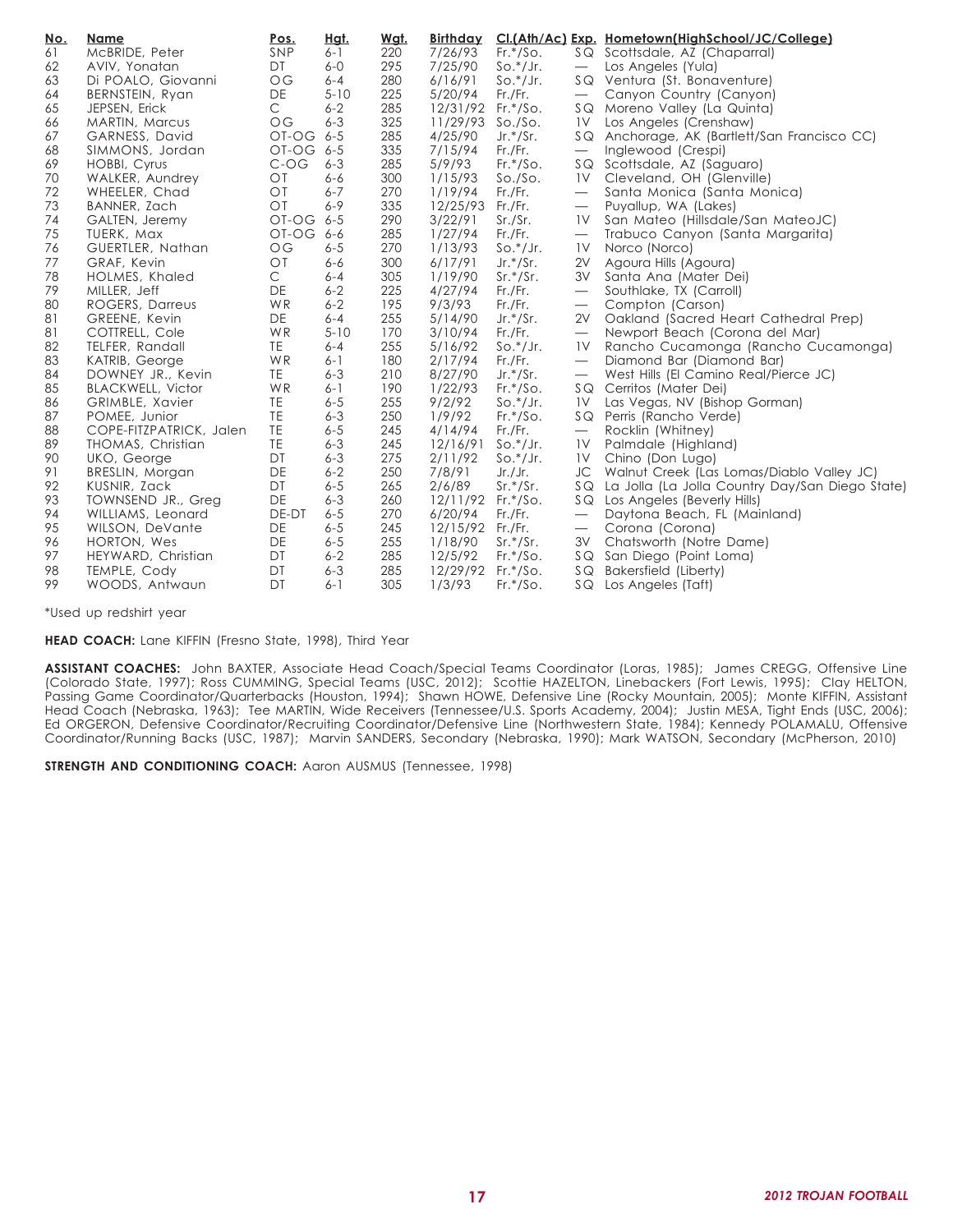*(as of Sept. 8, 2012)*



| <u>TEAM STATISTICS</u>                    |     |     |                | <b>USC</b>      | <u>OPP</u>    |
|-------------------------------------------|-----|-----|----------------|-----------------|---------------|
| SCORING                                   |     |     |                | 91              | 39            |
| <b>Points Per Game</b>                    |     |     |                | 45.5            | 19.5          |
| <b>FIRST DOWNS</b>                        |     |     |                | 37              | 46            |
| Rushing                                   |     |     |                | 10              | 15            |
| Passing                                   |     |     |                | 23              | 25            |
| Penalty                                   |     |     |                | $\overline{4}$  | 6             |
| <b>RUSHING YARDAGE</b>                    |     |     |                | 339             | 189           |
| Yards gained rushing                      |     |     |                | 378             | 261           |
| Yards lost rushing                        |     |     |                | 39              | 72            |
| <b>Rushing Attempts</b>                   |     |     |                | 56              | 73            |
| Average Per Rush                          |     |     |                | 6.1             | 2.6           |
| Average Per Game                          |     |     |                | 169.5           | 94.5          |
| <b>TDs Rushing</b>                        |     |     |                | 1               | 2             |
| PASSING YARDAGE                           |     |     |                | 581             | 530           |
| Comp-Att-Int                              |     |     |                | $49 - 71 - 1$   | $54 - 85 - 4$ |
| Average Per Pass                          |     |     |                | 8.2             | 6.2           |
| Average Per Catch                         |     |     |                | 11.9            | 9.8           |
| Average Per Game                          |     |     |                | 290.5           | 265.0         |
| <b>TDs Passing</b>                        |     |     |                | 10              | 3             |
| <b>TOTAL OFFENSE</b>                      |     |     |                | 920             | 719           |
| <b>Total Plays</b>                        |     |     |                | 127             | 158           |
| Average Per Play                          |     |     |                | 7.2             | 4.6           |
| Average Per Game                          |     |     |                | 460.0           | 359.5         |
| KICK RETURNS: #-Yards                     |     |     |                | 4-140           | 9-178         |
| PUNT RETURNS: #-Yards                     |     |     |                | $4 - 77$        | $3 - 33$      |
| INT RETURNS: #-Yards                      |     |     |                | $4 - 43$        | $1 - 0$       |
| KICK RETURN AVERAGE                       |     |     |                | 35.0            | 19.8          |
| PUNT RETURN AVERAGE<br>INT RETURN AVERAGE |     |     |                | 19.2            | 11.0          |
| <b>FUMBLES-LOST</b>                       |     |     |                | 10.8<br>$2 - 1$ | 0.0<br>4-2    |
| PENALTIES-Yards                           |     |     |                | $20 - 156$      | 14-123        |
| Average Per Game                          |     |     |                | 78.0            | 61.5          |
| <b>PUNTS-Yards</b>                        |     |     |                | 6-287           | 13-488        |
| Average Per Punt                          |     |     |                | 47.8            | 37.5          |
| Net punt average                          |     |     |                | 42.3            | 30.1          |
| KICKOFFS-Yards                            |     |     |                | 15-945          | 6-367         |
| Average Per Kick                          |     |     |                | 63.0            | 61.2          |
| Net kick average                          |     |     |                | 52.8            | 31.2          |
| TIME OF POSSESSION/Game                   |     |     |                | 29:08           | 30:53         |
| <b>3RD-DOWN Conversions</b>               |     |     |                | 10/26           | 15/33         |
| 3rd-Down Pct                              |     |     |                | 38%             | 45%           |
| <b>4TH-DOWN Conversions</b>               |     |     |                | 5/9             | 2/2           |
| 4th-Down Pct                              |     |     |                | 56%             | 100%          |
| <b>SACKS BY-Yards</b>                     |     |     |                | $7 - 37$        | $3 - 28$      |
| <b>MISC YARDS</b>                         |     |     |                | 0               | 0             |
| <b>TOUCHDOWNS SCORED</b>                  |     |     |                | 13              | 5             |
| <b>FIELD GOALS-ATTEMPTS</b>               |     |     |                | $1 - 1$         | $2 - 2$       |
| <b>ON-SIDE KICKS</b>                      |     |     |                | 0-0             | $0 - 2$       |
| <b>RED-ZONE SCORES</b>                    |     |     | $(8-8)$ 100%   |                 | $(7-7)$ 100%  |
| RED-ZONE TOUCHDOWNS                       |     |     |                | $(7-8)88%$      | $(5-7)$ 71%   |
| PAT-ATTEMPTS                              |     |     | $(10-10)$ 100% |                 | $(3-3)$ 100%  |
| <b>ATTENDANCE</b>                         |     |     | 93607          | 39507           |               |
| Games/Avg Per Game                        |     |     |                | 1/93607         | 1/39507       |
| Neutral Site Games                        |     |     |                |                 | 0/0           |
| <b>SCORE BY QUARTERS</b>                  | 1st | 2nd | 3rd            | 4th             | Total         |
| <b>USC</b>                                | 20  | 29  | 14             | 28              | 91            |
| Opponents                                 | 0   | 3   | 23             | 13              | 39            |

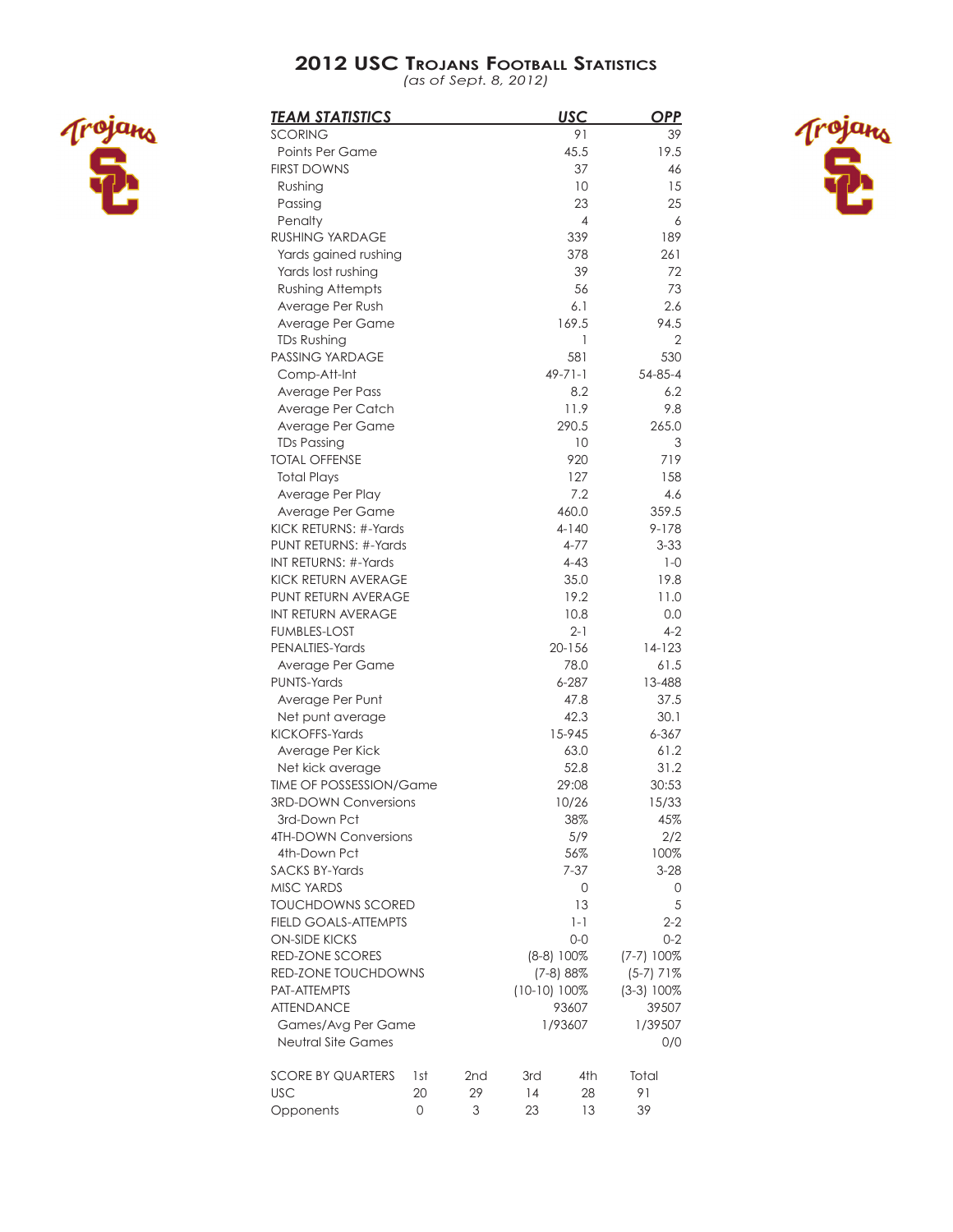*(as of Sept. 8, 2012)*

*SCORING*

## *RUSHING*

| Player                | GΡ | Att            | Gain     | Loss | Net      | Avg    | TD       |    | Long Avg/G |
|-----------------------|----|----------------|----------|------|----------|--------|----------|----|------------|
| Redd, Silas           | 2  | 24             | 164      |      | 163      | 6.8    |          | 40 | 81.5       |
| Woods, Robert         | 2  |                | 76       | 0    | 76       | 76.0   | O        | 76 | 38.0       |
| <b>McNeal, Curtis</b> | 2  | 16             | 80       | 7    | 73       | 4.6    | 0        | 22 | 36.5       |
| Morgan, D.J.          |    | 7              | 28       | 3    | 25       | 3.6    | O        | 16 | 25.0       |
| Lee, Margise          | 2  |                | 23       | 0    | 23       | 23.0   | O        | 23 | 11.5       |
| Allen, Javorius       |    | $\overline{2}$ | 6        | 0    | 6        | 3.0    | O        | 4  | 6.0        |
| Vainuku, Soma         | 2  |                | $\Omega$ | 0    | $\Omega$ | 0.0    | O        | 0  | 0.0        |
| Wittek, Max           | 2  | $\mathcal{P}$  |          | 11   | $-10$    | $-5.0$ | $\Omega$ |    | $-5.0$     |
| Barkley, Matt         | 2  | 2              | 0        | 17   | $-17$    | $-8.5$ | 0        | 0  | $-8.5$     |
| Total                 | 2  | 56             | 378      | 39   | 339      | 6.1    |          | 76 | 169.5      |
| Opponents             | 2  | 73             | 261      | 72   | 189      | 2.6    | 2        | 28 | 94.5       |

| Player          | TD | <b>FGs</b> | <b>Kick</b> | Rush     | Rcv      | Pass     | <b>DXP</b> |          | Saf Points |
|-----------------|----|------------|-------------|----------|----------|----------|------------|----------|------------|
| Lee, Margise    | 5  | $0 - 0$    | $0 - 0$     | $0 - 0$  | 0        | $0 - 0$  | 0          | O        | 30         |
| Woods, Robert   | 4  | $O - O$    | $0 - 0$     | $0 - 0$  | 0        | $0 - 0$  | O          | $\Omega$ | 24         |
| Heidari, Andre  | 0  | $1 - 1$    | $4 - 4$     | $0 - 0$  | O        | $0 - 0$  | O          | $\Omega$ | 7          |
| Pullard, Hayes  |    | $0 - 0$    | $0 - 0$     | $0 - 0$  | 0        | $0 - 0$  | O          | $\Omega$ | 6          |
| Grimble, Xavier |    | $0 - 0$    | $0 - 0$     | $0 - 0$  | 0        | $0 - 0$  | $\Omega$   | $\Omega$ | 6          |
| Wood, Alex      | 0  | $0 - 0$    | $6 - 6$     | $0 - 0$  | $\Omega$ | $0 - 0$  | $\Omega$   | $\Omega$ | 6          |
| Telfer, Randall |    | $0 - 0$    | $0 - 0$     | $0 - 0$  | $\Omega$ | $0 - 0$  | $\Omega$   | $\Omega$ | 6          |
| Redd, Silas     |    | $0 - 0$    | $0 - 0$     | $0 - 1$  | $\Omega$ | $0 - 0$  | O          | $\Omega$ | 6          |
| Barkley, Matt   | O  | $0 - 0$    | $0 - 0$     | $0 - 0$  | Ω        | $0 - 2$  | Ω          | O        | 0          |
| Total           | 13 | $1 - 1$    | $10 - 10$   | $() - 1$ | $\Omega$ | $0 - 2$  | $\Omega$   | $\Omega$ | 91         |
| Opponents       | 5  | $2 - 2$    | $3-3$       | $() - 1$ | $\Omega$ | $() - 1$ | ∩          | O        | 39         |

## *PASSING*

| Player        |          | G Effic Cmp-Att-Int Pct Yds TD Lng Avg/G |  |  |                      |
|---------------|----------|------------------------------------------|--|--|----------------------|
| Barkley, Matt | 2 182.29 | 46-68-1 67.6 559 10 75 279.5             |  |  |                      |
| Wittek, Max   |          | 2 161.60 3-3-0 100.0 22 0 9 11.0         |  |  |                      |
| Total         | 2 181.41 | 49-71-1                                  |  |  | 69.0 581 10 75 290.5 |
| Opponents     | 2 118.14 | 54-85-4                                  |  |  | 63.5 530 3 31 265.0  |

## *RECEIVING*

| Player          | G | No. | Yds | Ava  | TD | Lona | Avg/G |
|-----------------|---|-----|-----|------|----|------|-------|
| Lee, Margise    | 2 | 21  | 263 | 12.5 | 4  | 75   | 131.5 |
| Woods, Robert   | 2 | 16  | 135 | 8.4  | 4  | 29   | 67.5  |
| Grimble, Xavier | 2 | 3   | 60  | 20.0 |    | 31   | 30.0  |
| Vainuku, Soma   | 2 | 3   | 29  | 9.7  | 0  | 16   | 14.5  |
| Redd, Silas     | 2 |     | 41  | 41.0 | 0  | 41   | 20.5  |
| McNeal, Curtis  | 2 |     | 20  | 20.0 | 0  | 20   | 10.0  |
| Telfer, Randall | 2 |     | 11  | 11.0 |    | 11   | 5.5   |
| Blackwell, Vict |   |     | 9   | 9.0  | 0  | 9    | 9.0   |
| Farmer, George  | 2 |     | 7   | 7.0  | 0  | 7    | 3.5   |
| Agholor, Nelson | 2 |     | 6   | 6.0  | 0  | 6    | 3.0   |
| <b>Total</b>    | 2 | 49  | 581 | 11.9 | 10 | 75   | 290.5 |
| Opponents       | 2 | 54  | 530 | 9.8  | 3  | 31   | 265.0 |
|                 |   |     |     |      |    |      |       |

## *TOTAL OFFENSE*

| Player                | G              | <b>Plays</b> | Rush  | Pass     | Total | Avg/G |
|-----------------------|----------------|--------------|-------|----------|-------|-------|
| Barkley, Matt         | 2              | 70           | $-17$ | 559      | 542   | 271.0 |
| Redd, Silas           | $\mathfrak{D}$ | 24           | 163   | 0        | 163   | 81.5  |
| Woods, Robert         | 2              |              | 76    | O        | 76    | 38.0  |
| <b>McNeal, Curtis</b> | $\mathfrak{D}$ | 16           | 73    | O        | 73    | 36.5  |
| Morgan, D.J.          |                | 7            | 25    | O        | 25    | 25.0  |
| Lee, Margise          | $\mathfrak{D}$ |              | 23    | $\Omega$ | 23    | 11.5  |
| Wittek, Max           | $\mathfrak{D}$ | 5            | $-10$ | 22       | 12    | 6.0   |
| Allen, Javorius       |                | 2            | 6     |          | 6     | 6.0   |
| Total                 | 2              | 127          | 339   | 581      | 920   | 460.0 |
| Opponents             | 2              | 158          | 189   | 530      | 719   | 359.5 |
|                       |                |              |       |          |       |       |

## *PUNT RETURNS*

| Player         | No. | Yds | Ava     | TD | Lona |
|----------------|-----|-----|---------|----|------|
| Robey, Nickell |     | 46  | 15.3    |    | 34   |
| Woods, Robert  |     |     | 31.0    |    | 31   |
| Total          |     |     | 19.2    |    | 34   |
| Opponents      |     | 33  | $+1.0-$ |    | 39   |

#### *KICK RETURNS*

| Player       | No. | Yds | Ava  | TD | Long |
|--------------|-----|-----|------|----|------|
| Lee, Margise |     | 40  | 35.0 |    | 100  |
| Total        |     | 140 | 35.0 |    | 100. |
| Opponents    |     | 78  | 19 R |    |      |

## *INTERCEPTIONS*

| <b>Player</b>  | No. | Yds | Ava  | TD | Long |
|----------------|-----|-----|------|----|------|
| Bailey, Dion   |     |     | 1 O  |    |      |
| Shaw, Josh     |     | 14  | 14.0 |    | 14   |
| Pullard, Hayes |     | 77  | 27.0 |    | 27   |
| Total          |     | 43  | 10.8 |    | 27   |
| Opponents      |     |     | O.O  |    |      |

## *FUMBLE RETURNS*

| Plaver    | Yds | Ava  | Lona |
|-----------|-----|------|------|
| Total     |     |      |      |
| Opponents | -4  | -4 0 |      |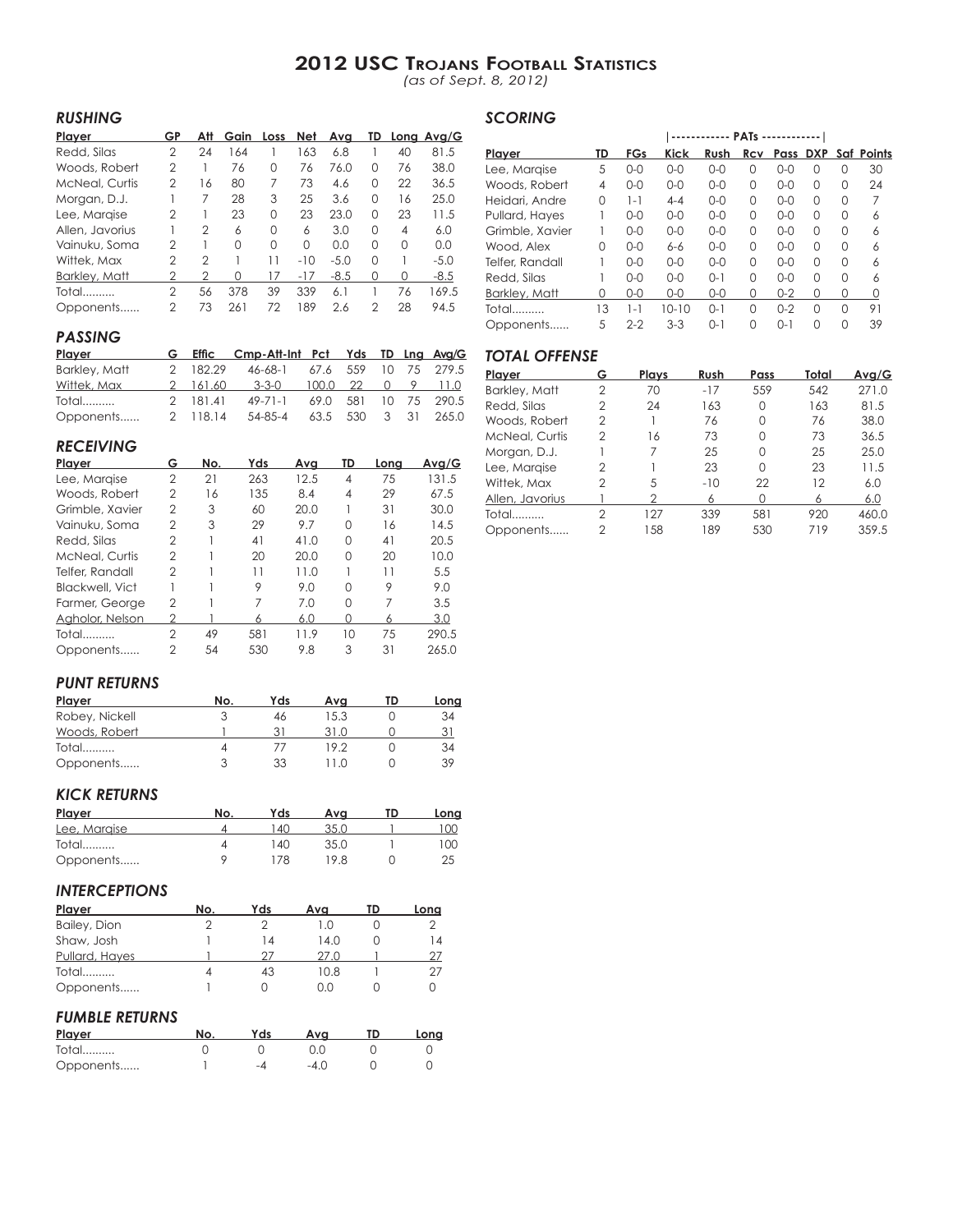*(as of Sept. 8, 2012)*

## *FIELD GOALS*

| Player             | FGM-FGA Pct 01-19 20-29 30-39 40-49 50-99 Lg |      |                                 |  |     |    | BIK |
|--------------------|----------------------------------------------|------|---------------------------------|--|-----|----|-----|
| Heidari, Andre 1-1 |                                              |      | $100.0$ $0-0$ $1-1$ $0-0$ $0-0$ |  | 0-0 | 28 |     |
| FG SEQUENCE        |                                              | USC. | <b>OPPONENTS</b>                |  |     |    |     |
| Hawai'i            |                                              | (28) | (36)                            |  |     |    |     |
| Syracuse           |                                              |      | (37)                            |  |     |    |     |

Numbers in (parentheses) indicate field goal was made.

## *PUNTING*

| Plaver        | No. |     |          | Yds Avg Long TB FC 120 50+ Blkd |          |                                      |  |  |
|---------------|-----|-----|----------|---------------------------------|----------|--------------------------------------|--|--|
| Negrete, Kyle | 6   | 287 | 47.8     | 65                              |          | $\begin{array}{ccc} 0 & \end{array}$ |  |  |
| Total         | 6.  | 287 | 47.8     | 65                              | $\Omega$ |                                      |  |  |
| Opponents     | 13  |     | 488 37.5 | - 50                            |          |                                      |  |  |

## *KICKOFFS*

| Player No.                 |    |              |         |   | Yds Ava TB OB | Retn | Net     | YdLn |
|----------------------------|----|--------------|---------|---|---------------|------|---------|------|
| McMahon, Craig 14 880 62.9 |    |              |         | 6 |               |      |         |      |
| Heidari, Andre 1           |    | 65 —         | 65.0    |   |               |      |         |      |
| Total                      | 15 |              | 945 630 |   | 6 0 178       |      | 43.1 26 |      |
| Opponents                  |    | 6 367 61.2 2 |         |   | $\Omega$      | 140. | 31.2 38 |      |

## *ALL PURPOSE*

| Player                 | G              | Rush     | Rec      | PR       | <b>KOR</b> | IR             | Tot            | <u>Avg/G</u> |
|------------------------|----------------|----------|----------|----------|------------|----------------|----------------|--------------|
| Lee, Margise           | $\overline{2}$ | 23       | 263      | 0        | 140        | 0              | 426            | 213.0        |
| Woods, Robert          | $\overline{2}$ | 76       | 135      | 31       | $\Omega$   | 0              | 242            | 121.0        |
| Redd, Silas            | $\overline{2}$ | 163      | 41       | $\Omega$ | O          | 0              | 204            | 102.0        |
| <b>McNeal, Curtis</b>  | $\overline{2}$ | 73       | 20       | 0        | $\Omega$   | 0              | 93             | 46.5         |
| Grimble, Xavier        | $\overline{2}$ | $\Omega$ | 60       | 0        | $\Omega$   | 0              | 60             | 30.0         |
| Robey, Nickell         | $\overline{2}$ | $\Omega$ | $\Omega$ | 46       | 0          | 0              | 46             | 23.0         |
| Vainuku, Soma          | $\overline{2}$ | $\Omega$ | 29       | 0        | 0          | $\Omega$       | 29             | 14.5         |
| Pullard, Hayes         | $\overline{2}$ | $\Omega$ | $\Omega$ | 0        | 0          | 27             | 27             | 13.5         |
| Morgan, D.J.           |                | 25       | 0        | $\Omega$ | 0          | $\Omega$       | 25             | 25.0         |
| Shaw, Josh             | $\overline{2}$ | $\Omega$ | $\Omega$ | O        | O          | 14             | 14             | 7.0          |
| Telfer, Randall        | $\overline{2}$ | 0        | 11       | 0        | 0          | 0              | 11             | 5.5          |
| <b>Blackwell, Vict</b> | $\overline{2}$ | $\Omega$ | 9        | $\Omega$ | O          | O              | 9              | 4.5          |
| Farmer, George         | $\overline{2}$ | $\Omega$ | 7        | $\Omega$ | 0          | 0              | 7              | 3.5          |
| Allen, Javorius        |                | 6        | 0        | $\Omega$ | O          | 0              | 6              | 6.0          |
| Agholor, Nelson        | $\overline{2}$ | O        | 6        | 0        | O          | O              | 6              | 3.0          |
| Bailey, Dion           | $\overline{2}$ | 0        | 0        | 0        | 0          | $\overline{2}$ | $\overline{2}$ | 1.0          |
| Wittek, Max            | $\overline{2}$ | $-10$    | $\Omega$ | 0        | 0          | 0              | $-10$          | $-5.0$       |
| <b>Barkley, Matt</b>   | 2              | $-17$    | 0        | $\Omega$ | 0          | 0              | -17            | $-8.5$       |
| Total                  | $\overline{2}$ | 339      | 581      | 77       | 140        | 43             | 1180           | 590.0        |
| Opponents              | $\overline{2}$ | 189      | 530      | 33       | 178        | 0              | 930            | 465.0        |
|                        |                |          |          |          |            |                |                |              |

## *2012 USC FOOTBALL RESULTS*

| Record:        | Overall | Home | Awav | Neutral |
|----------------|---------|------|------|---------|
| all Games      | $2-0$   | 1-0  | O-0  | 1-0     |
| CONFERENCE     | 0-0     | 0-0  | 0-0  | 0-0     |
| NON-CONFERENCE | $2-0$   | 1-0  | 0-0  | 1-0     |

| Date           | Opponent               | W/L | Score | Attend. |
|----------------|------------------------|-----|-------|---------|
| Sept. 1        | <b>HAWAI'I</b>         | W   | 49-10 | 93,607  |
| Sept. 8        | vs. Syracuse #         | W   | 42-29 | 39,507  |
| Sept. 15       | at Stanford *          |     |       |         |
| Sept. 22       | <b>CALIFORNIA*</b>     |     |       |         |
| Oct. 4 (Th.)   | at Utah *              |     |       |         |
| Oct. 13        | at Washington *        |     |       |         |
| Oct. 20        | <b>COLORADO*</b>       |     |       |         |
| Oct. 27        | at Arizona *           |     |       |         |
| Nov. 3         | <b>OREGON*</b>         |     |       |         |
| <b>Nov. 10</b> | <b>ARIZONA STATE *</b> |     |       |         |
| Nov. 17        | at UCLA *              |     |       |         |
| <b>Nov. 24</b> | <b>NOTRE DAME</b>      |     |       |         |

\*Pac-12 Conference game Home games in BOLD # at MetLife Stadium | East Rutherford, N.J.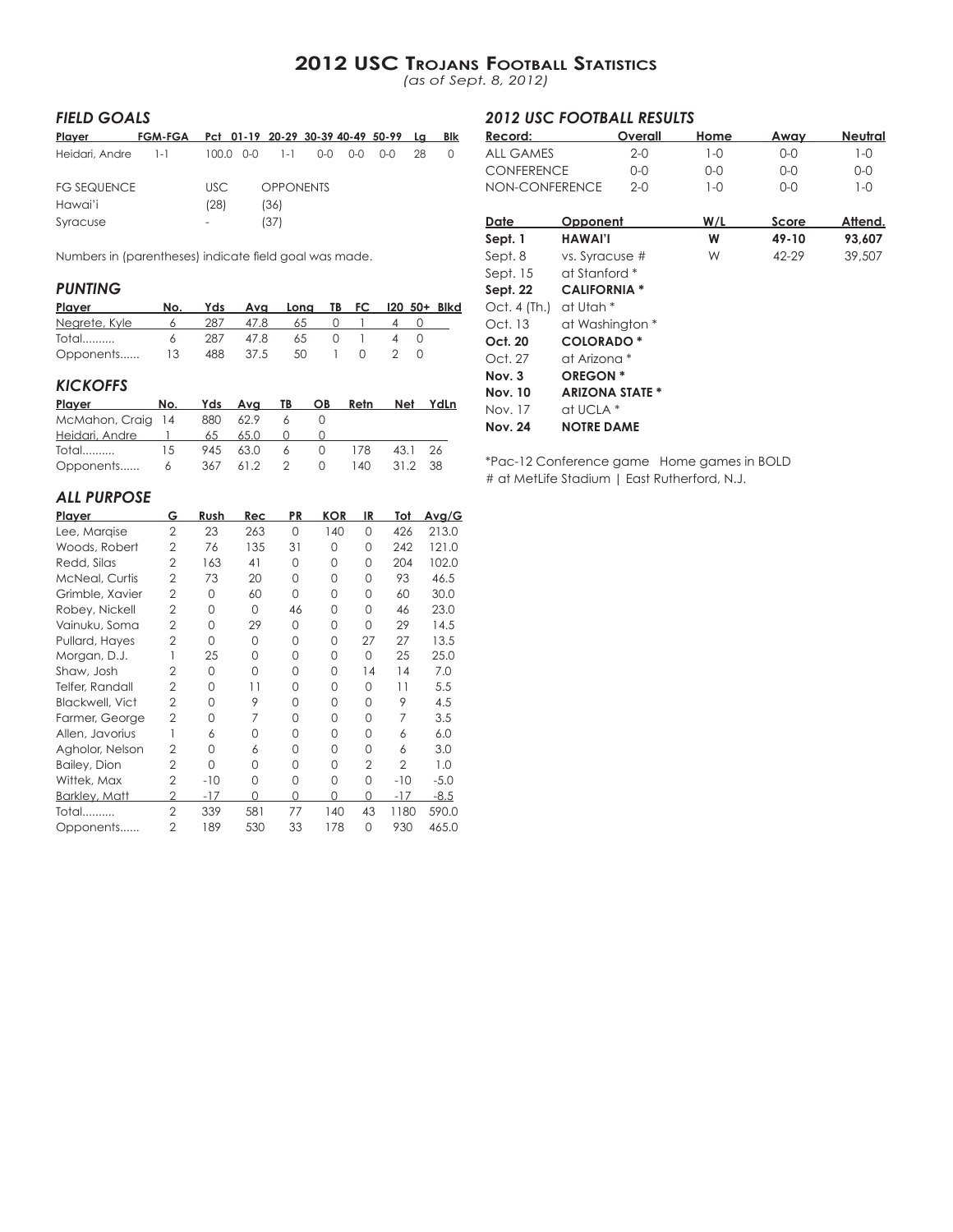*(as of Sept. 8, 2012)*

|                 |                          |                |                           |                | <b>Tackles</b> |            | <b>Sacks</b> |              | Pass defense   |     | <b>Fumbles</b> |                | blkd |     |
|-----------------|--------------------------|----------------|---------------------------|----------------|----------------|------------|--------------|--------------|----------------|-----|----------------|----------------|------|-----|
| ##              | <b>Defensive Leaders</b> | gp             | Ua                        | $\,$ $\,$      | tot            | ffl/yds    | no-yds       | int-yds brup |                | qbh | rcv-yds        | ff             | kick | saf |
| 18              | Bailey, Dion             | $\overline{2}$ | 10                        | 5              | 15             | $2.0 - 2$  |              | $2 - 2$      |                |     |                |                |      |     |
|                 | 10 Pullard, Hayes        | $\overline{2}$ | $\overline{7}$            | $\overline{7}$ | 14             | $1.5 - 3$  |              | $1 - 27$     |                |     |                |                |      |     |
| 16              | Brown, Anthony           | 2              | 7                         | 4              | 11             |            |              |              | 1              |     |                |                |      |     |
| $7\overline{ }$ | McDonald, T.J.           | $\overline{2}$ | $\,8\,$                   | 3              | 11             | $2.0 - 5$  |              |              | $\overline{1}$ |     |                |                |      |     |
| 91              | Breslin, Morgan          | $\overline{2}$ | 9                         | 1              | 10             | $4.0 - 16$ | $2.0 - 8$    |              | $\sqrt{2}$     |     |                |                |      |     |
| $\overline{4}$  | Harris, Torin            | $\overline{1}$ | $\overline{7}$            | $\mathbf{1}$   | 8              | $1.0 - 1$  |              |              |                |     |                |                |      |     |
| 21              | Robey, Nickell           | 2              | 6                         | 1              | $\overline{7}$ |            |              |              | $\sqrt{2}$     |     |                |                |      |     |
| 56              | Sarao, Anthony           | $\overline{2}$ | 3                         | $\overline{2}$ | 5              | $1.0 - 8$  | $1.0 - 8$    |              |                |     |                |                |      |     |
| 58              | Tavai, J.R.              | $\overline{2}$ | 3                         | $\overline{2}$ | $\sqrt{5}$     | $1.5 - 3$  |              |              |                |     |                |                |      |     |
| 23              | Seymour, Kevon           | $\overline{2}$ | 3                         | $\overline{2}$ | 5              |            |              |              |                |     |                |                |      |     |
| 24              | Wright, Demetri          | $\overline{2}$ | 3                         | $\overline{2}$ | 5              | $0.5 - 0$  |              |              |                |     |                |                |      |     |
| 29              | Starling, Jawan          | $\overline{2}$ | $\overline{2}$            | 3              | 5              |            |              |              |                |     |                |                |      |     |
|                 | 93 Townsend Jr, G.       | $\overline{2}$ | 3                         | $\overline{2}$ | $\sqrt{5}$     | $1.0 - 3$  | $1.0 - 3$    |              |                |     |                |                |      |     |
| 19              | McAllister, Dre          | $\overline{2}$ | $\overline{2}$            | 3              | 5              |            |              |              |                |     |                |                |      |     |
| 94              | Williams, Leona          | $\overline{2}$ | 3                         | 1              | $\overline{4}$ | $2.0 - 13$ | $2.0 - 13$   |              |                |     | $1-0$          |                |      |     |
|                 | 90 Uko, George           | $\overline{2}$ | $\mathbf{1}$              | 3              | $\overline{4}$ | $1.5 - 5$  | $1.0 - 5$    |              |                |     |                |                |      |     |
| 51              | Andrew, Will             | $\overline{2}$ | 1                         | $\sqrt{2}$     | 3              | $0.5 - 1$  |              |              |                |     |                |                |      |     |
|                 | 26 Shaw, Josh            | $\overline{2}$ |                           | 3              | 3              |            |              | $1 - 14$     |                |     |                |                |      |     |
| 99              | Woods, Antwaun           | $\overline{2}$ | 1                         | $\overline{2}$ | 3              |            |              |              |                |     |                |                |      |     |
| 31              | Vainuku, Soma            | $\overline{2}$ | 3                         |                | 3              |            |              |              |                |     |                |                |      |     |
| 30              | Baucham, Brian           | $\overline{c}$ | $\ensuremath{\mathsf{I}}$ | $\mathbf{2}$   | 3              |            |              |              |                |     |                |                |      |     |
| 49              | Dillard, Ryan            | $\overline{2}$ | 3                         |                | 3              |            |              |              |                |     |                |                |      |     |
|                 | 34 Burnett, Tony         | $\overline{2}$ | $\mathbf{1}$              | $\overline{2}$ | 3              |            |              |              |                |     |                |                |      |     |
|                 | 47 Starr, Scott          | $\overline{2}$ |                           | $\overline{2}$ | $\overline{2}$ |            |              |              |                |     |                |                |      |     |
| 81              | Greene, Kevin            | $\overline{c}$ |                           | $\overline{2}$ | $\mathbf{2}$   |            |              |              |                |     |                |                |      |     |
| 27              | Bowman, Gerald           | $\overline{2}$ | $\overline{2}$            |                | $\overline{2}$ |            |              |              |                |     |                |                |      |     |
| 55              | Dawson, Lamar            | $\mathbf{1}$   |                           | 1              | $\mathbf{1}$   |            |              |              |                |     |                |                |      |     |
|                 | 53 Simmons, Marqui       | $\overline{2}$ | $\mathbf{1}$              |                | $\overline{1}$ |            |              |              |                |     |                |                |      |     |
| 4F              | McMahon, Craig           | $\overline{2}$ |                           | 1              | 1              |            |              |              |                |     |                |                |      |     |
|                 | 36 Tober, William        | $\mathbf{1}$   |                           | $\mathbf{1}$   | $\mathbf{1}$   | $0.5 - 0$  |              |              |                |     |                |                |      |     |
|                 | 35 Negrete, Kyle         | $\overline{c}$ |                           | 1              | $\mathbf{1}$   |            |              |              |                |     |                |                |      |     |
|                 | 97 Heyward, Christ       | $\overline{2}$ |                           | $\mathbf{1}$   | $\overline{1}$ |            |              |              |                |     | $1-0$          |                |      |     |
| 86              | Grimble, Xavier          |                |                           | 1              | 1              |            |              |              |                |     |                |                |      |     |
| $\overline{2}$  | Woods, Robert            | $\frac{2}{2}$  |                           |                | $\mathbf{1}$   |            |              |              |                |     |                |                |      |     |
|                 | 3H Pinner, Jahleel       | $\overline{2}$ |                           |                |                |            |              |              |                |     |                |                |      |     |
|                 | Total                    | $\overline{2}$ | 91                        | 64             | 155            | $19 - 60$  | $7 - 37$     | $4 - 43$     | 9              |     | $2 - 0$        |                |      |     |
|                 | Opponents                | $\overline{2}$ | 76                        | 44             | 120            | $14-47$    | $3 - 28$     | $1-0$        | 10             |     | $1 - 4$        | $\overline{2}$ |      |     |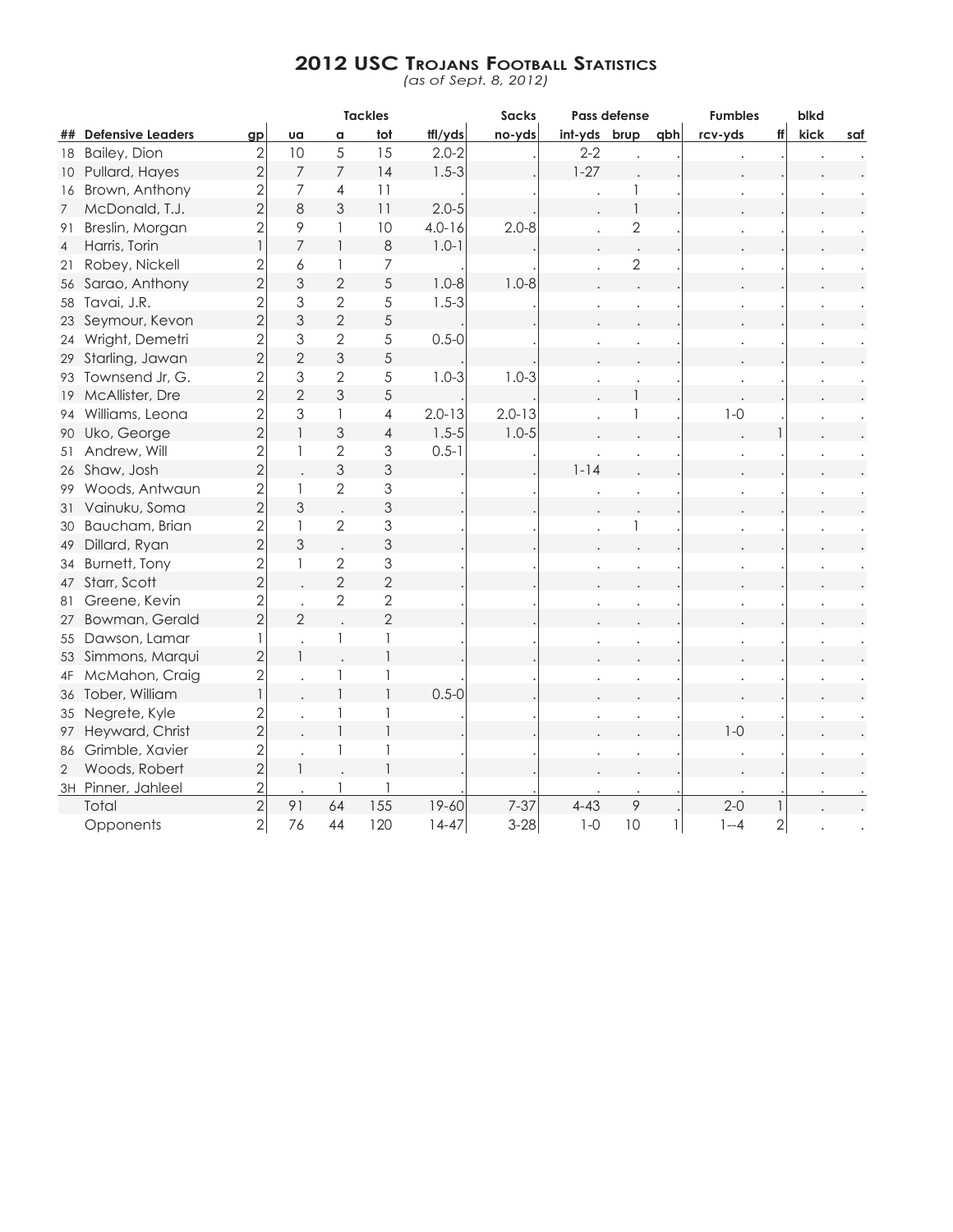## **2012 GAME-BY-GAME STATS**

## **INDIVIDUAL STATISTICS**

(USC game highs in **bold face**)

| <b>Name</b>                                                                                                            | <b>Hawaii</b>                                                                                                                                                        | <b>Syracuse</b>                                                                                                                                                                                            | <b>Stanford</b> | <b>California</b> | <b>Utah</b> | <b>Washington Colorado</b> | <b>Arizona</b> | <b>Oregon</b> | Arizona St. UCLA | No.Dame |
|------------------------------------------------------------------------------------------------------------------------|----------------------------------------------------------------------------------------------------------------------------------------------------------------------|------------------------------------------------------------------------------------------------------------------------------------------------------------------------------------------------------------|-----------------|-------------------|-------------|----------------------------|----------------|---------------|------------------|---------|
| <b>Rushing: TCB-NET-TD</b><br>Redd<br>Woods<br>McNeal<br>Morgan<br>Lee<br>Allen<br>Vainuku<br>Wittek<br><b>Barkley</b> | $9 - 56 - 1$<br>÷.,<br>$5 - 10 - 0$<br>$7 - 25 - 0$<br>$\hspace{0.05cm}$<br>$\hspace{0.05cm}$<br>$\overline{\phantom{a}}$<br>$2-(-10)-0$<br>$\overline{\phantom{a}}$ | 15-107-0<br>$1 - 76 - 0$<br>11-63-0<br>$1 - 23 - 0$<br>$2 - 6 - 0$<br>$1 - 0 - 0$<br>--<br>$1 - (-17) - 0$                                                                                                 |                 |                   |             |                            |                |               |                  |         |
| Passing: PA-PC-INT-YDS-TD                                                                                              |                                                                                                                                                                      |                                                                                                                                                                                                            |                 |                   |             |                            |                |               |                  |         |
| <b>Barkley</b>                                                                                                         | $38 - 23 - 0$                                                                                                                                                        | $30 - 23 - 1$                                                                                                                                                                                              |                 |                   |             |                            |                |               |                  |         |
| Wittek                                                                                                                 | $372 - 4$<br>$3 - 3 - 0$<br>$22 - 0$                                                                                                                                 | 187-6<br>$\overline{\phantom{a}}$                                                                                                                                                                          |                 |                   |             |                            |                |               |                  |         |
| <b>Receiving: NO-YDS-TD</b>                                                                                            |                                                                                                                                                                      |                                                                                                                                                                                                            |                 |                   |             |                            |                |               |                  |         |
| Lee<br>Woods<br>Grimble<br>Vainuku<br>Redd<br>McNeal<br>Telfer<br>Blackwell<br>Farmer<br>Agholor                       | 10-197-1<br>$6 - 42 - 2$<br>$2 - 38 - 0$<br>$2 - 23 - 0$<br>$1 - 41 - 0$<br>$1 - 20 - 0$<br>$1 - 11 - 1$<br>$1 - 9 - 0$<br>$1 - 7 - 0$<br>$1 - 6 - 0$                | 11-66-3<br>$10 - 93 - 2$<br>$1 - 22 - 1$<br>$1 - 6 - 0$<br>$\overline{\phantom{a}}$<br>$\overline{\phantom{a}}$<br>$\overline{\phantom{a}}$<br>÷.,<br>$\overline{\phantom{a}}$<br>$\overline{\phantom{a}}$ |                 |                   |             |                            |                |               |                  |         |
| <b>Punting: NO-YDS-LONG</b><br>Negrete                                                                                 | 3-137-50                                                                                                                                                             | 3-150-65                                                                                                                                                                                                   |                 |                   |             |                            |                |               |                  |         |
| <b>Punt Returns: NO-YDS-LONG</b><br>Robey<br>Woods                                                                     | $2 - 34 - 0$<br>$\overline{\phantom{m}}$                                                                                                                             | $1 - 12 - 12$<br>$1 - 31 - 31$                                                                                                                                                                             |                 |                   |             |                            |                |               |                  |         |
| <b>Kickoff Returns: NO-YDS-LONG</b><br>Lee<br>*Includes 1 touchdown return                                             | 1*-100-100 3-40-19                                                                                                                                                   |                                                                                                                                                                                                            |                 |                   |             |                            |                |               |                  |         |
|                                                                                                                        |                                                                                                                                                                      |                                                                                                                                                                                                            |                 |                   |             |                            |                |               |                  |         |

| <b>Interceptions: NO-YDS-TD</b> |  |
|---------------------------------|--|
|                                 |  |

| Bailey  | --           | $2 - 2 - 0$ |
|---------|--------------|-------------|
| Pullard | $1 - 27 - 1$ | --          |
| Shaw    | $1 - 14 - 0$ | --          |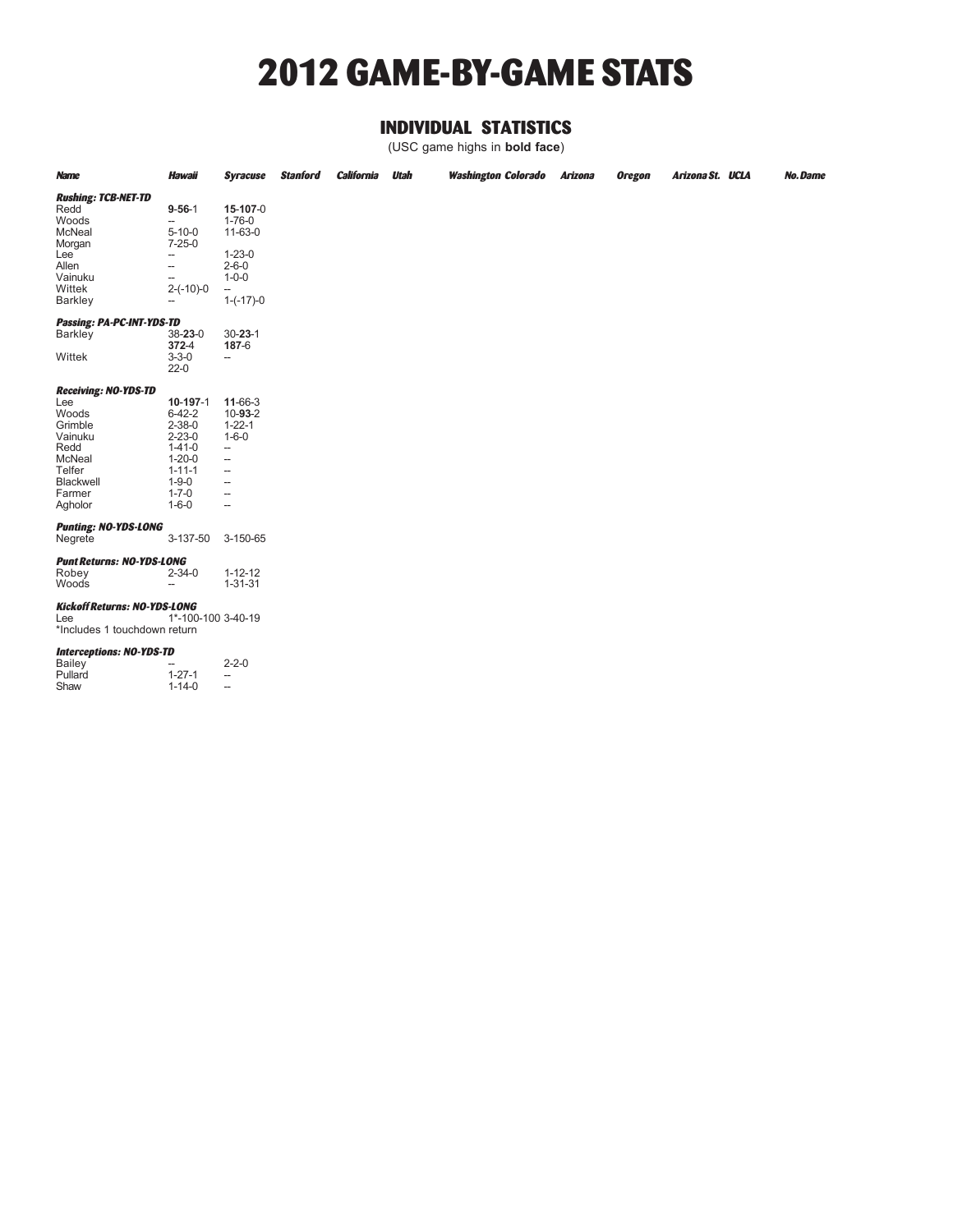| <b>Name</b>                                                | <b>Hawaii</b>            | <b>Syracuse</b>          | <b>Stanford</b> | <b>California</b> | <b>Utah</b> | <b>Washington Colorado</b> | <b>Arizona</b> | <b>Oregon</b> | Arizona St. UCLA | No.Dame |
|------------------------------------------------------------|--------------------------|--------------------------|-----------------|-------------------|-------------|----------------------------|----------------|---------------|------------------|---------|
| <b>Defensive Statistics: TAC-FOR LOSS-PASS DEF-FUM REC</b> |                          |                          |                 |                   |             |                            |                |               |                  |         |
| Bailey                                                     | $7 - 1 - 0 - 0$          | $8 - 1 - 0 - 0$          |                 |                   |             |                            |                |               |                  |         |
| Pullard                                                    | $6 - 0.5 - 0 - 0$        | $8 - 1 - 0 - 0$          |                 |                   |             |                            |                |               |                  |         |
| <b>Brown</b>                                               | $6 - 0 - 1 - 0$          | $5 - 0 - 0 - 0$          |                 |                   |             |                            |                |               |                  |         |
| McDonald                                                   | $5 - 2 - 1 - 0$          | $6 - 0 - 0 - 0$          |                 |                   |             |                            |                |               |                  |         |
| <b>Breslin</b>                                             | $5 - 2 - 2 - 0$          | $5 - 2 - 0 - 0$          |                 |                   |             |                            |                |               |                  |         |
| Harris                                                     | $\overline{\phantom{a}}$ | $8 - 1 - 0 - 0$          |                 |                   |             |                            |                |               |                  |         |
| Robey                                                      | $2 - 0 - 2 - 0$          | $5 - 0 - 0 - 0$          |                 |                   |             |                            |                |               |                  |         |
| Sarao                                                      | $4 - 1 - 0 - 0$          | $1 - 0 - 0 - 0$          |                 |                   |             |                            |                |               |                  |         |
| Tavai                                                      | $3-0.5-0-0$              | $2 - 1 - 0 - 0$          |                 |                   |             |                            |                |               |                  |         |
| Seymour                                                    | $2 - 0 - 0 - 0$          | $3 - 0 - 0 - 0$          |                 |                   |             |                            |                |               |                  |         |
| Wright                                                     | $3-0.5-0-0$              | $2 - 0 - 0 - 0$          |                 |                   |             |                            |                |               |                  |         |
| Starling                                                   | $3 - 0 - 0 - 0$          | $2 - 0 - 0 - 0$          |                 |                   |             |                            |                |               |                  |         |
| Townsend Jr.                                               | $3 - 1 - 0 - 0$          | $2 - 0 - 0 - 0$          |                 |                   |             |                            |                |               |                  |         |
| McAllister                                                 | $3 - 0 - 1 - 0$          | $2 - 0 - 0 - 0$          |                 |                   |             |                            |                |               |                  |         |
| Williams                                                   | $2 - 1 - 1 - 1$          | $2 - 1 - 0 - 0$          |                 |                   |             |                            |                |               |                  |         |
| Uko                                                        | $2 - 1.5 - 0 - 0$        | $2 - 0 - 0 - 0$          |                 |                   |             |                            |                |               |                  |         |
| Andrew                                                     | $3 - 0.5 - 0 - 0$        | --                       |                 |                   |             |                            |                |               |                  |         |
| Shaw                                                       | $1 - 0 - 0 - 0$          | $2 - 0 - 0 - 0$          |                 |                   |             |                            |                |               |                  |         |
| A. Woods                                                   | $1 - 0 - 0 - 0$          | $2 - 0 - 0 - 0$          |                 |                   |             |                            |                |               |                  |         |
| Vainuku                                                    | $1 - 0 - 0 - 0$          | $2 - 0 - 0 - 0$          |                 |                   |             |                            |                |               |                  |         |
| Baucham                                                    |                          | $3 - 0 - 1 - 0$          |                 |                   |             |                            |                |               |                  |         |
| Dillard                                                    | $1 - 0 - 0 - 0$          | $2 - 0 - 0 - 0$          |                 |                   |             |                            |                |               |                  |         |
| <b>Burnett</b>                                             | $\overline{\phantom{0}}$ | $3 - 0 - 0 - 0$          |                 |                   |             |                            |                |               |                  |         |
| Starr                                                      | $2 - 0 - 0 - 0$          | --                       |                 |                   |             |                            |                |               |                  |         |
| Greene                                                     |                          | $2 - 0 - 0 - 0$          |                 |                   |             |                            |                |               |                  |         |
| Bowman                                                     | $2 - 0 - 0 - 0$          | --                       |                 |                   |             |                            |                |               |                  |         |
| Dawson                                                     | --                       | $1 - 0 - 0 - 0$          |                 |                   |             |                            |                |               |                  |         |
| M. Simmons                                                 | $1 - 0 - 0 - 0$          | --                       |                 |                   |             |                            |                |               |                  |         |
| McMahon                                                    | $1 - 0 - 0 - 0$          | --                       |                 |                   |             |                            |                |               |                  |         |
| W. Tober                                                   | $1 - 0.5 - 0 - 0$        | $\overline{\phantom{a}}$ |                 |                   |             |                            |                |               |                  |         |
| Negrete                                                    | $1 - 0 - 0 - 0$          | --                       |                 |                   |             |                            |                |               |                  |         |
| Heyward                                                    | $0 - 0 - 0 - 1$          | $1 - 0 - 0 - 0$          |                 |                   |             |                            |                |               |                  |         |
| Grimble                                                    | $1 - 0 - 0 - 0$          | $\overline{\phantom{a}}$ |                 |                   |             |                            |                |               |                  |         |
| R. Woods                                                   | $1 - 0 - 0 - 0$          |                          |                 |                   |             |                            |                |               |                  |         |
|                                                            |                          | ÷<br>$1 - 0 - 0 - 0$     |                 |                   |             |                            |                |               |                  |         |
| Pinner                                                     | $\overline{\phantom{a}}$ |                          |                 |                   |             |                            |                |               |                  |         |
|                                                            |                          |                          |                 |                   |             | HIGO TEAM CTATICTICS       |                |               |                  |         |

## **USC TEAM STATISTICS**

| <b>Name</b>          | Hawaii         | Syracuse  | <b>Stanford</b> | California | <b>Utah</b> | <b>Washington Colorado</b> | <b>Arizona</b> | <b>Oregon</b> | Arizona St. UCLA | No.Dame |
|----------------------|----------------|-----------|-----------------|------------|-------------|----------------------------|----------------|---------------|------------------|---------|
| <b>First Downs</b>   | 20             | 17        |                 |            |             |                            |                |               |                  |         |
| Rush                 | $\overline{2}$ | 8         |                 |            |             |                            |                |               |                  |         |
| Pass                 | 14             | 9         |                 |            |             |                            |                |               |                  |         |
| Penalty              | 4              | 0         |                 |            |             |                            |                |               |                  |         |
| Rush Attempts        | 23             | 33        |                 |            |             |                            |                |               |                  |         |
| Yds Gain             | 99             | 279       |                 |            |             |                            |                |               |                  |         |
| Yds Lost             | 18             | 21        |                 |            |             |                            |                |               |                  |         |
| Net Yards            | 81             | 258       |                 |            |             |                            |                |               |                  |         |
| Net Yds Pass         | 394            | 187       |                 |            |             |                            |                |               |                  |         |
| Pass Att             | 41             | 30        |                 |            |             |                            |                |               |                  |         |
| Pass Com             | 26             | 23        |                 |            |             |                            |                |               |                  |         |
| Had Int              | 0              | 1         |                 |            |             |                            |                |               |                  |         |
| Tot Off Plays        | 64             | 63        |                 |            |             |                            |                |               |                  |         |
| <b>Tot Net Yards</b> | 475            | 445       |                 |            |             |                            |                |               |                  |         |
| Avg/Play             | 7.4            | 7.1       |                 |            |             |                            |                |               |                  |         |
| Fumbles-Lost         | $1 - 1$        | $1 - 0$   |                 |            |             |                            |                |               |                  |         |
| Penalties-Yds        | $8 - 74$       | 12-82     |                 |            |             |                            |                |               |                  |         |
| Punts-Yds            | $3 - 137$      | $3 - 150$ |                 |            |             |                            |                |               |                  |         |
| Avg/Punt             | 45.7           | 50.0      |                 |            |             |                            |                |               |                  |         |
| Punt Ret-Yds         | $2 - 34$       | $2 - 43$  |                 |            |             |                            |                |               |                  |         |
| KO Ret-Yds           | $1 - 100$      | $3 - 40$  |                 |            |             |                            |                |               |                  |         |
| Int-Yards            | $2 - 41$       | $2 - 2$   |                 |            |             |                            |                |               |                  |         |
| Fum Ret-Yds          | $0-0$          | $1 - 0$   |                 |            |             |                            |                |               |                  |         |
| Poss Time            | 27:29          | 30:46     |                 |            |             |                            |                |               |                  |         |
| 3rd Down Con         | $4 - 14$       | $6 - 12$  |                 |            |             |                            |                |               |                  |         |
| 4th Down Con         | $4-6$          | $1 - 3$   |                 |            |             |                            |                |               |                  |         |
| Sacks By-Yds         | $5 - 27$       | $2 - 10$  |                 |            |             |                            |                |               |                  |         |